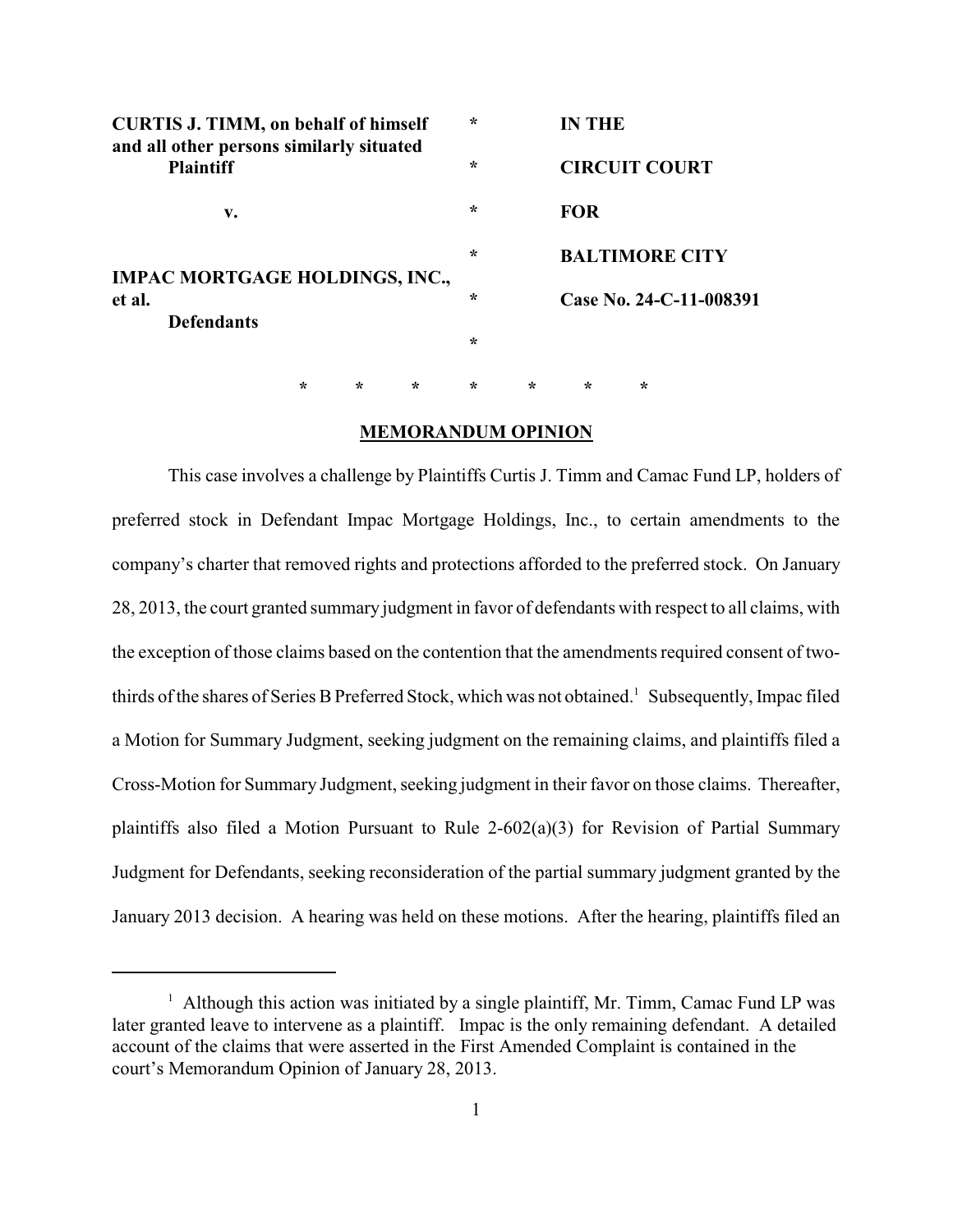amendment to the complaint, and Impac filed a motion to strike the amendment. By this

Memorandum, the court rules on the pending motions.

### **I. MOTIONS FOR SUMMARY JUDGMENT**

The motions for summary judgment involve the meaning of Paragraph 6(d) of the Articles Supplementary for the Series B Preferred Stock (hereinafter the "Voting Rights Provision"). The

Voting Rights Provision provides, in part:

So long as any shares of Series B Preferred Stock remain outstanding, the Corporation shall not, without the affirmative vote or consent of the holders of at least two-thirds of the shares of the Series B Preferred Stock outstanding at the time, given in person or by proxy, either in writing or at a meeting (voting separately as a class with all series of Parity Preferred that the Corporation may issue upon which like voting rights have been conferred and are exercisable). . . (ii) amend, alter or repeal any of the provisions of the Charter, so as to materially and adversely affect any preferences, conversion or other rights, voting powers, restrictions, limitations as to dividends or other distributions, qualifications, or terms or conditions of redemption of the Series B Preferred Stock or the holders thereof. . .

Plaintiffs contend that the provision requires the consent of the holders of two-thirds of the Series B Preferred Stock. Defendant contends that all that is required is the consent of two-thirds of the holders of the Series B and Series C Preferred Stock voting as a single class, without regard to whether the consent of two-thirds of the Series B holders is obtained. In the January 28, 2013 opinion, the court opined that the provision is ambiguous. Impac's motion for summary judgment is based on the proposition that extrinsic evidence supports its interpretation of the provision. Plaintiffs contend that the provision is not ambiguous, but that if it is ambiguous it should be construed to support their interpretation.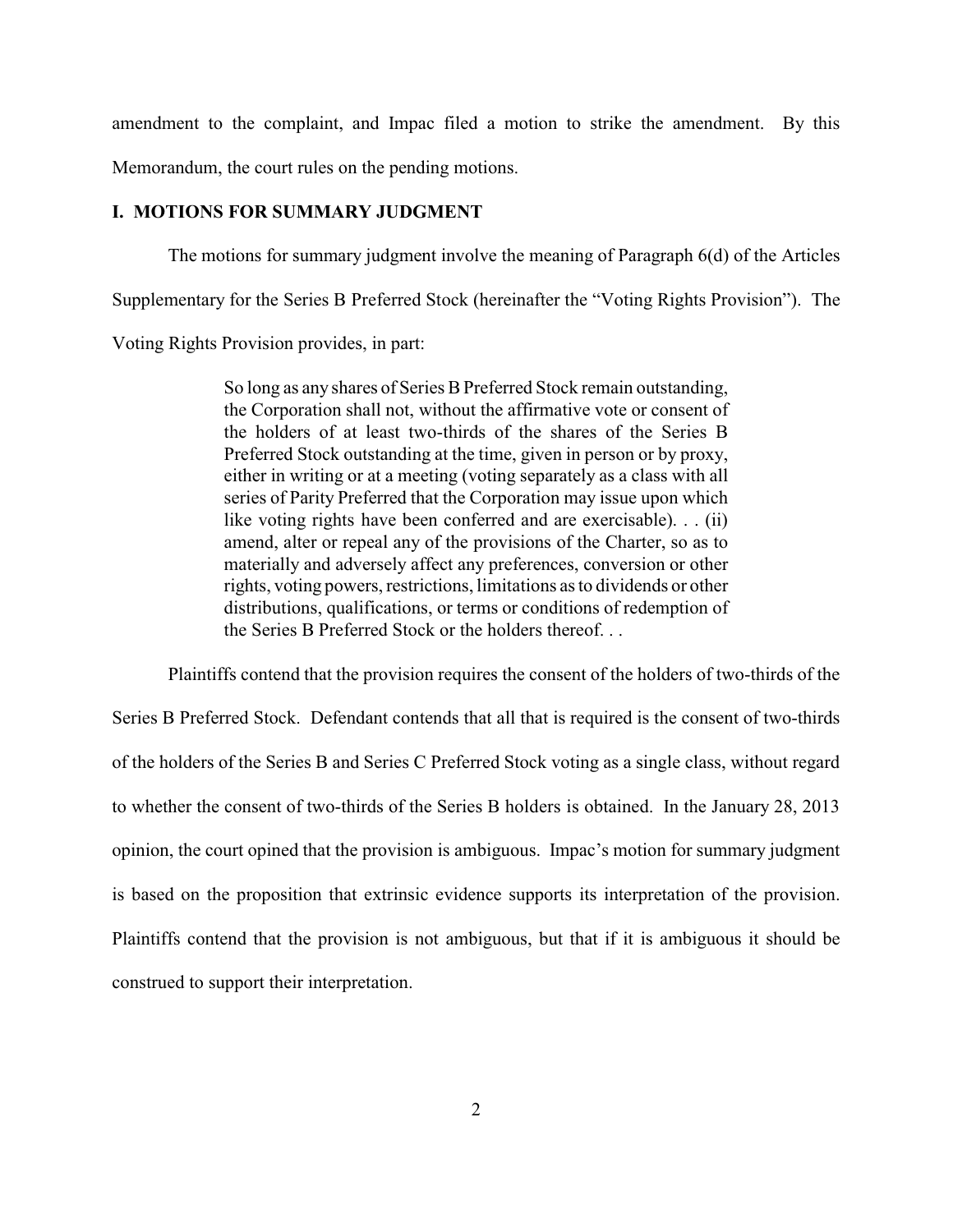Neither party contends that there is any genuine dispute about the facts that are material to the resolution of the parties' contentions. Each has submitted a variety of materials concerning the extrinsic evidence claimed to bear on the interpretation of the Voting Rights Provision. The following is a brief chronology of relevant events that are the subject of that evidence.

In April 2004, Jonathan Lieberman, Senior Managing Director of Bear Stearns & Co., Inc., made a presentation to Impac soliciting the company's interest in raising capital by issuing preferred stock. The presentation was accompanied by samples of documentation from two recent REIT preferred stock offerings that Bear Stearns had underwritten for other corporate issuers. One was Annaly Mortgage Management, Inc., and the other was MFA Mortgage Investments, Inc.

On April 30, 2004, the Impac Board of Directors adopted resolutions authorizing the creation of the Series B Cumulative Redeemable Preferred Stock, the filing of Articles Supplementary with SDAT, and the public offering of preferred stock to be underwritten by a group of underwriters led by Bear Stearns & Co. and UBS Securities LLC. Impac entered into an underwriting agreement dated May 25, 2004 with Bear Stearns and other underwriters providing for the purchase of shares by the underwriters at a price of \$24.2125 per share. As set forth in a prospectus supplement dated May 25, 2004, 2,000,000 shares were offered to the public at a price of \$25 per share. Articles Supplementary dated May 25, 2004 were filed with SDAT.

On November 18, 2004, Articles Supplementary were filed creating a second series, the Series C Cumulative Redeemable Preferred Stock. By a prospectus supplement dated November 18, 2004, 4,000,000 shares of Series C preferred stock were offered to the public.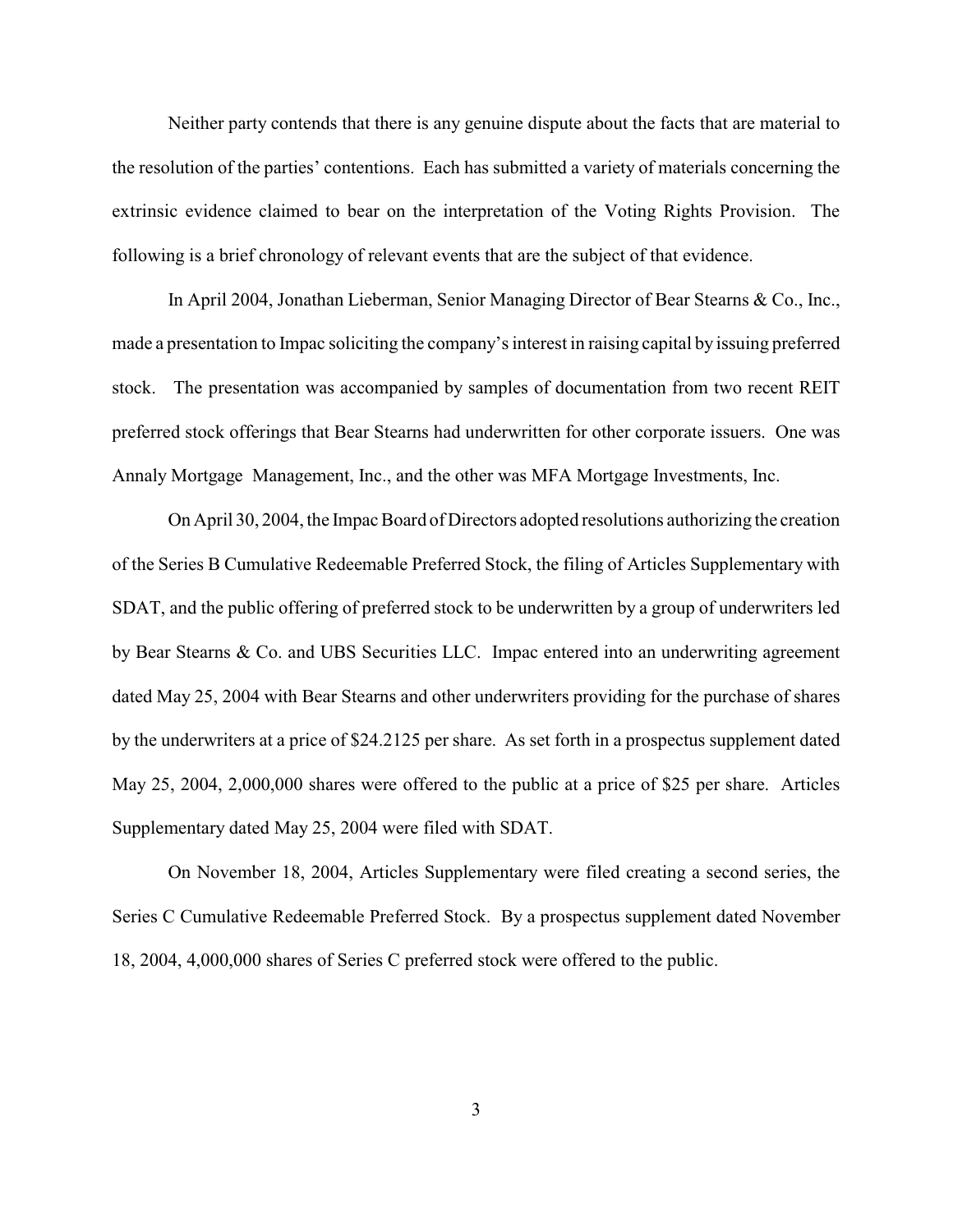By an Offer to Purchase and Consent Solicitation dated May 29, 2009<sup>2</sup>, Impac announced a tender offer for the Series B and Series C Preferred Shares, which was linked to a consent solicitation requiring any shareholder who submitted shares in response to the tender offer to consent to certain amendments to the Preferred Articles Supplementary. The combined offer to purchase and consent solicitation was initially scheduled to expire on June 26, 2009, but the offer was extended, and expired on 9:00 a.m. on June 29, 2009. On that day, Impac filed an SEC Form 8-K with a press release announcing that holders had tendered an aggregate of approximately 67.7% of the Preferred Stock and that Impac was amending its charter to modify the terms of each series of Preferred Stock. The amendments to the charter were filed on the same date.

## **The Parties' Contentions**

Impac submits several categories of extrinsic evidence to support its interpretation of the Voting Rights Provision. These include: statements from the drafters of the Articles Supplementary concerning the creation of the terms of the stock and the purpose and intent of the terms, as well as statements from Impac management about their intent and understanding (p.18); evidence concerning the effect of the NYSE Listed Company Manual (p.19); disclosures byMFA and Annaly concerning later issues of preferred stock by those companies (p.19); evidence concerning voting rights provisions in publicly traded REIT preferred stock issues (p. 20); rules of grammatical construction (p.20); and Impac's conduct in 2009, reflecting its understanding of the meaning of the Voting Rights Provision (p. 22).

<sup>&</sup>lt;sup>2</sup> Also referred to as the Offering Circular or the Tender Offer and Consent Solicitation.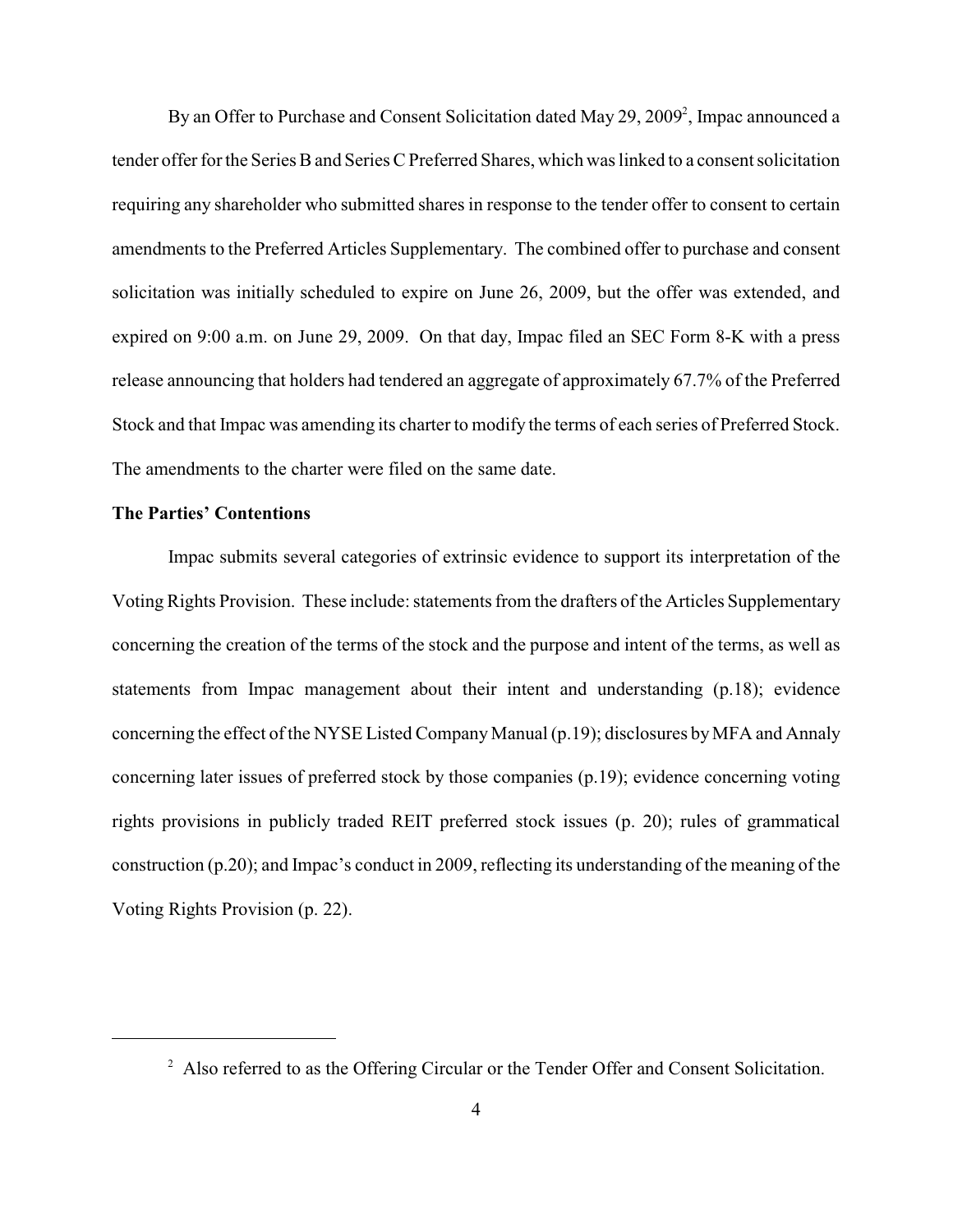Plaintiffs submit evidence concerning the Board resolutions; statements contained in the Series B Prospectus Supplement; statements made by Impac at the time of the tender offer; and rules of grammatical construction.

The facts that the court deems to be material in light of the legal principles outlined hereafter will be discussed in connection with the court's analysis of the specific arguments made by the parties. They are drawn from the following items submitted by the parties in support of their respective motions and responses.

– Declarations made under penalties of perjury (submitted by Impac) from Katherine Blair, an attorney who acted for Impac in connection with the creation of the Series B preferred stock; William G. Farrar, who was counsel to a syndicate of underwriters led by Bear Stearns & Co. that purchased the Series B and Series C preferred stock in May 2004 and November 2004; Phillip J. Kardis, an attorney, who worked on the Impac Series B issue and subsequent offerings by Annaly and MFA; Richard Johnson, a senior vice president of Impac; Stephan Peers, a member of the Impac Board of Directors; Katherine A. Rykken, whose declaration is accompanied by a chart of voting provisions contained in selected preferred stock offerings; Michael D. Schiffer, an expert witness retained by Impac, also accompanied by an additional chart of voting provisions; Ronald M. Morrison, Impac General Counsel; and Justin Moisio, Impac's Vice President of Corporate and Investor Relations.

– Transcripts of excerpts from the depositions of ten witnesses: William S. Ashmore (president of Impac), Katherine Blair, William G. Farrar, Richard Johnson, Phillip J. Kardis, Ronald Morrison, Stephan Peers, Michael D. Schiffer, Eric Shahinian (a member of plaintiff Camac Fund, LP), and Curtis J. Timm.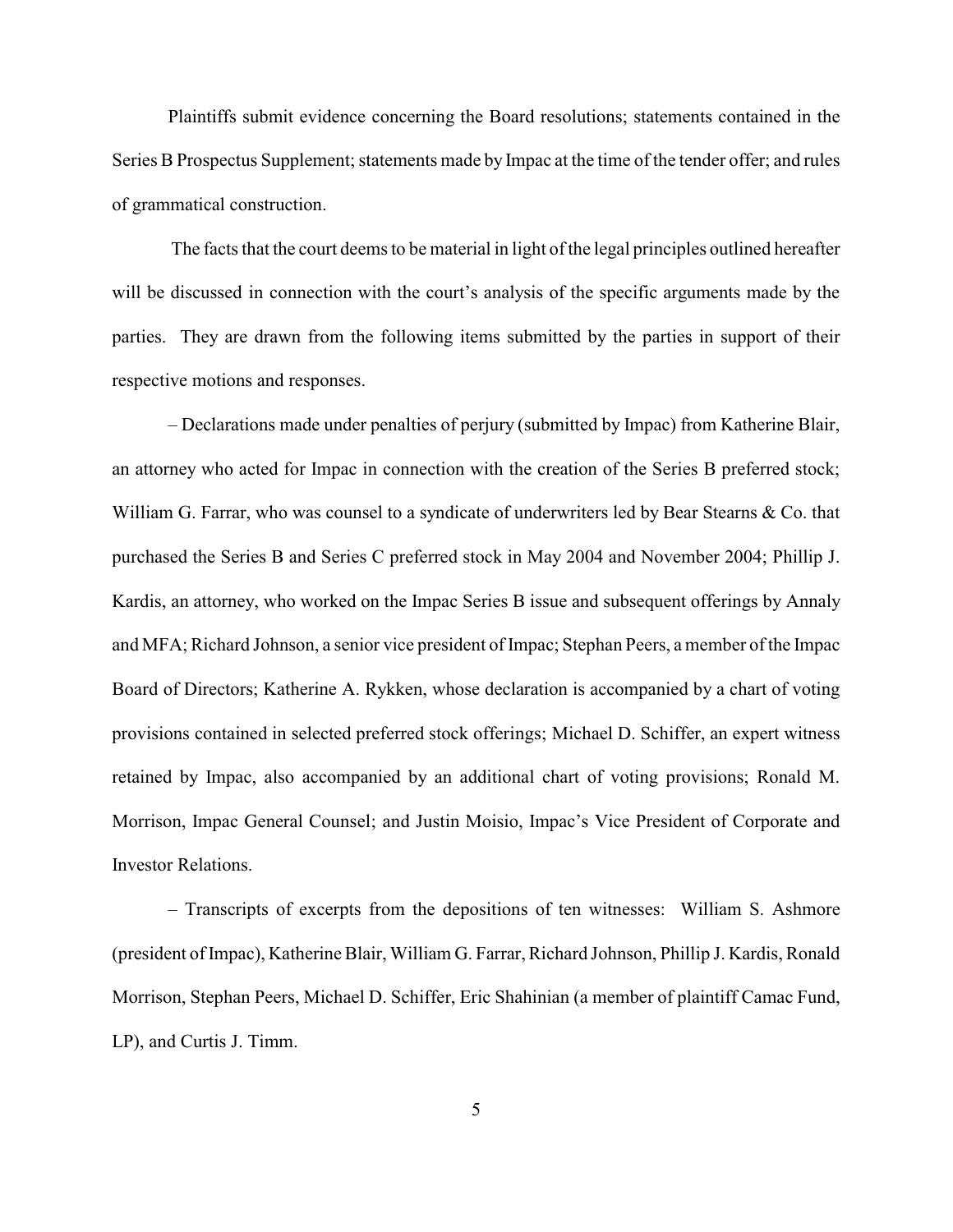– Documentary evidence: the Bear Stearns & Co. presentation to the Impac Board; the Underwriting Agreement between Impac and the underwriters for the Series B issue; the Impac Series B Articles Supplementary, the Impac Series B Prospectus Supplement; the Impac Series C Articles Supplementary; the Impac Series C Prospectus Supplement; the MFA Series A Articles Supplementary dated April 23, 2004; the MFA Series A Preliminary Prospectus Supplement dated April 19, 2004 (sent by Bear Stearns to Impac on April 19); the MFA Series A Final Prospectus Supplement dated April 22, 2004; the Annaly Series A Final Prospectus Supplement dated March 31, 2004 (sent by Bear Stearns to Impac on April 19); the MFA 2013 Series B Articles Supplementary and Prospectus Supplement; the minutes of the Impac Board meeting of April 30, 2004; the Resolutions of the Impac Board of Directors dated April 29, 2004; the minutes of the Impac Board meeting of May 25, 2004; the consent of the Impac Board of Directors dated May 19, 2004; the Closing Binder Index for the Series B Public Offering; the Offering Circular for the 2009 tender offer; an Impac press release dated May 29, 2009 relating to the tender offer; a second Impac press release dated June 17, 2009 relating to the tender offer; NYSE Listed Company Manual Section 313 (Voting Rights); the Impac Form 10-Q for the quarter ended September 30, 2009; portions of the Impac 2009 Form 10-K; Articles Supplementary for Coresite Realty Corporation Series A; the Prospectus Supplement for Coresite RealtyCorp. Series A; the Prospectus Supplement for Vornado Realty Trust Series J; and the Prospectus Supplement for North Star Realty Finance Corp. Series B.

### **LEGAL STANDARD**

Resolution of the parties' competing contentions concerning the meaning of the Voting Rights Provision requires the application of principles of contract law. The law to be applied is the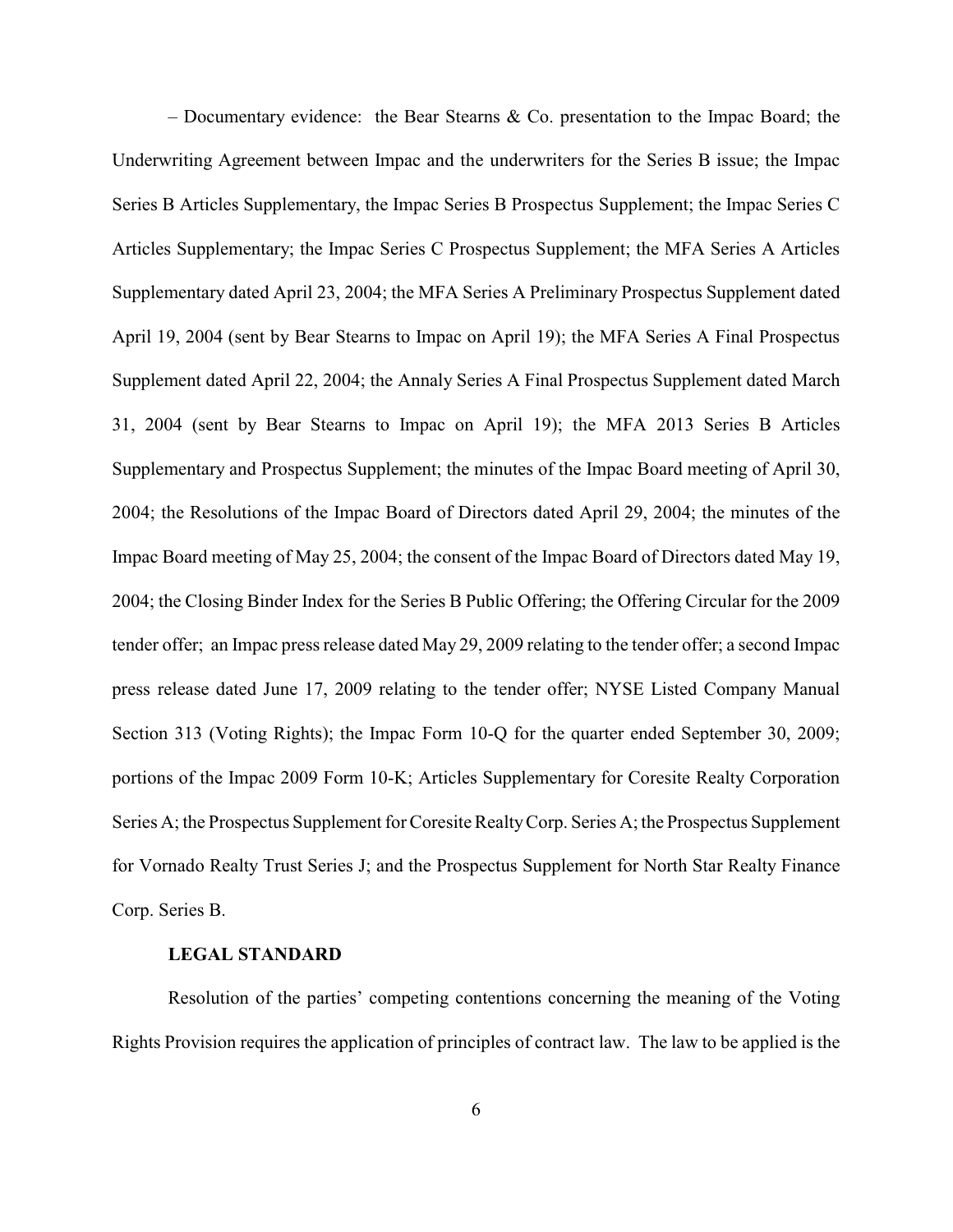law of the State of Maryland. In light of the subject matter of the contract, resort to Delaware law may also be appropriate to guide the court. *Kramer v. Liberty Property Trust*, 408 Md. 1, 24-25 (2009). Delaware principles concerning contract interpretation are similar to the Maryland law discussed below. *See, e.g., Kaiser Aluminum Corp. v. Matheson*, 681 A.2d 392, 395 (Del.1996).

A nice distillation of the Maryland law on this topic is contained in *Dumbarton Imp. Ass'n,*

## *Inc. v. Druid Ridge Cemetery Co.*, 434 Md. 37 (2013):

Our jurisprudence on contract interpretation is well settled and oftstated. As is the case with statutory interpretation, "[t]he cardinal rule of contract interpretation is to give effect to the parties' intentions." *Tomran, Inc. v. Passano*, 391 Md. 1, 14, 891 A.2d 336, 344 (2006) (citing *Owens–Illinois, Inc. v. Cook*, 386 Md. 468, 497, 872 A.2d 969, 985 (2005)). Courts in Maryland apply the law of objective contract interpretation, which provides that "[t]he written language embodying the terms of an agreement will govern the rights and liabilities of the parties, irrespective of the intent of the parties at the time they entered into the contract, unless the written language is not susceptible of a clear and definite understanding." *Slice v. Carozza Properties, Inc*., 215 Md. 357, 368, 137 A.2d 687, 693 (1958). *See also Sy–Lene of Washington, Inc. v. Starwood Urban Retail II, LLC*, 376 Md. 157, 166–67, 829 A.2d 540, 546 (2003); *Long v. State*, 371 Md. 72, 84, 807 A.2d 1, 8 (2002). As such, "[a] contract's unambiguous language will not give way to what the parties thought the contract meant or intended it to mean at the time of execution." *Sy–Lene of Washington*, 376 Md. at 167, 829 A.2d at 546. Instead, "[i]f a written contract is susceptible of a clear, unambiguous and definite understanding ... its construction is for the court to determine." *Wells v. Chevy Chase Bank, F.S.B.*, 363 Md. 232, 251, 768 A.2d 620, 630 (2001) (quoting *Rothman v. Silver*, 245 Md. 292, 296, 226 A.2d 308, 310 (1967)). Our task, therefore, when interpreting a contract, is not to discern the actual mindset of the parties at the time of the agreement, but rather, to "determine from the language of the agreement itself what a reasonable person in the position of the parties would have meant at the time it was effectuated." *General Motors Acceptance v. Daniels*, 303 Md. 254, 261, 492 A.2d 1306, 1310 (1985). Additionally, the principles of contract interpretation require that "in ascertaining the true meaning of a contract ... [,] the contract must be construed in its entirety and, if reasonably possible, effect must be given to each clause so that a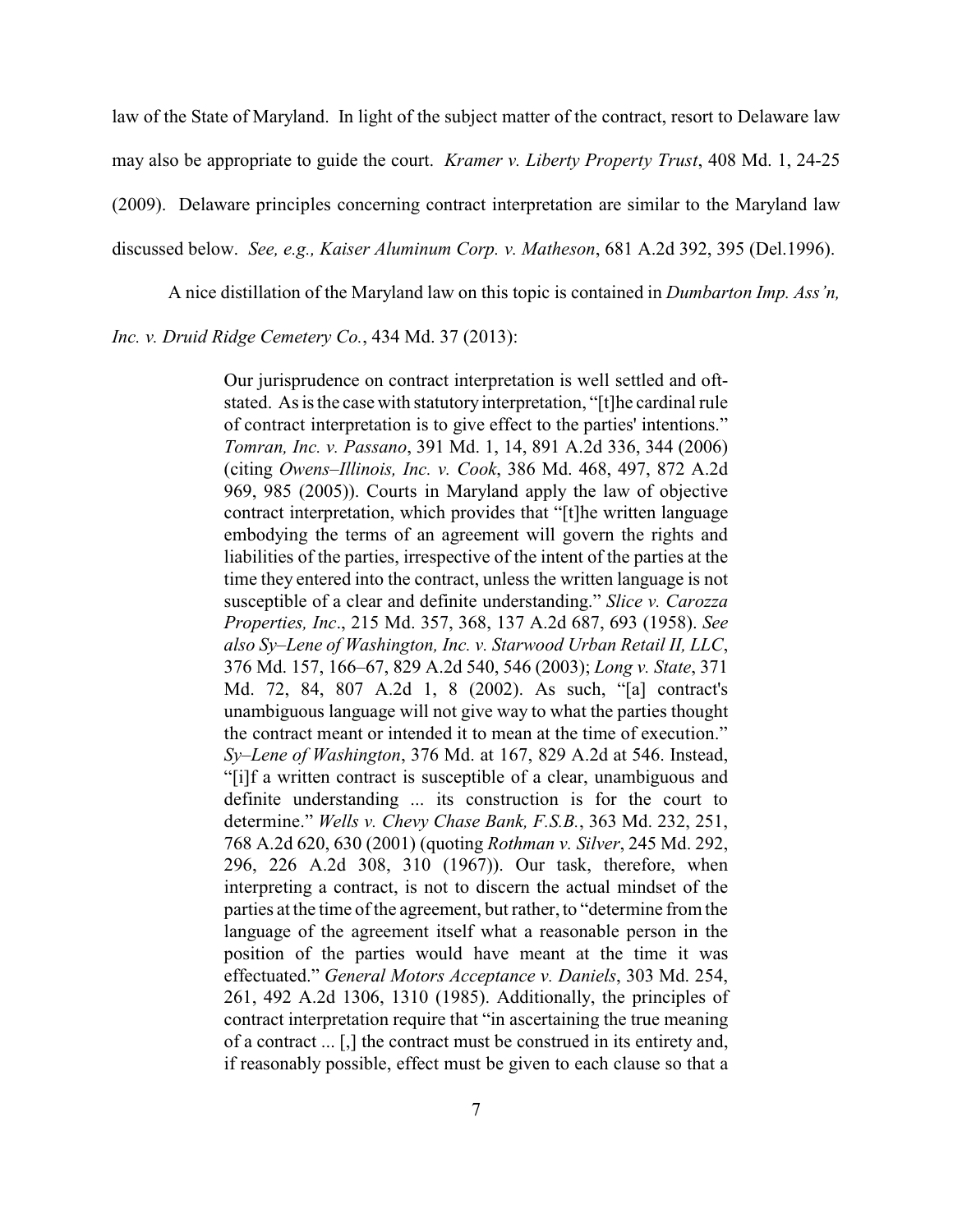court will not find an interpretation which casts out or disregards a meaningful part of the language of the writing unless no other course can be sensibly and reasonably followed." *Sagner v. Glenangus Farms, Inc.*, 234 Md. 156, 167, 198 A.2d 277, 283 (1964). See also *Tomran, Inc*., 391 Md. at 13–14, 891 A.2d at 344; *Bausch & Lomb, Inc. v. Utica Mut. Ins. Co.*, 330 Md. 758, 782, 625 A.2d 1021, 1033 (1993).

Likewise, covenants, a species of contracts, are to be enforced according to the objective intent of the original parties. *See Live Stock Co. v. Rendering Co.*, 179 Md. 117, 122, 17 A.2d 130, 133 (1941) ("It is a cardinal principle ... that the court should be governed by the intention of the parties as it appears or is implied from the instrument itself."); *MIE Properties, Inc.*, 398 Md. at 682 n. 13, 922 A.2d at 524 n. 13 ("Restrictive covenants ... are a species of contract. Thus, they are interpreted in a like manner as other types of contracts."); *see also Anne Arundel Cnty. v. Crofton Corp.*, 286 Md. 666, 673, 410 A.2d 228, 232 (1980) ("[A] court, in construing agreement, must first determine from the language of the agreement itself, what a reasonable person in the position of the parties would have meant at the time the agreement was effectuated.").

The language of the restrictive covenant is the first source to which we must look in an effort to uncover the intent of the covenanting parties; if the language of the covenant is unambiguous, it is the only source to which we look, except to confirm the plain meaning of the covenant. *Shillman v. Hobstetter*, 249 Md. 678, 688, 241 A.2d 570, 576 (1968) ("In determining the intention of the parties, the language of the instrument is the primary source for that determination."); *see also Long Green Valley Ass'n v. Bellevale Farms, Inc.*, 205 Md.App. 636, 654, 46 A.3d 473, 484 (2012) (quoting *Volcjak v. Washington County Hosp. Ass'n*, 124 Md.App. 481, 509, 723 A.2d 463, 477 (1999)) ("The primary source for determining whether the parties intended a third party to have standing to enforce the contractual provisions is the language of the contract itself."). Indeed, we have stated that "[w]here the language of the instrument containing a restrictive covenant is unambiguous, a court should simply give effect to that language 'unless prevented from doing so by public policy or some established principle of law.' " *SDC 214, LLC, v. London Towne Prop. Owners Ass'n*, 395 Md. 424, 434, 910 A.2d 1064, 1069 (2006) (quoting *Miller v. Bay City Prop. Owners Ass'n*, 393 Md. 620, 636, 903 A.2d 938, 948 (2006)); *accord Belleview Constr. Co. v. Rugby Hall Cmty. Ass'n*, 321 Md. 152, 158, 582 A.2d 493, 496 (1990).

As with contracts generally, a covenant is ambiguous if its language is susceptible to multiple interpretations by a reasonable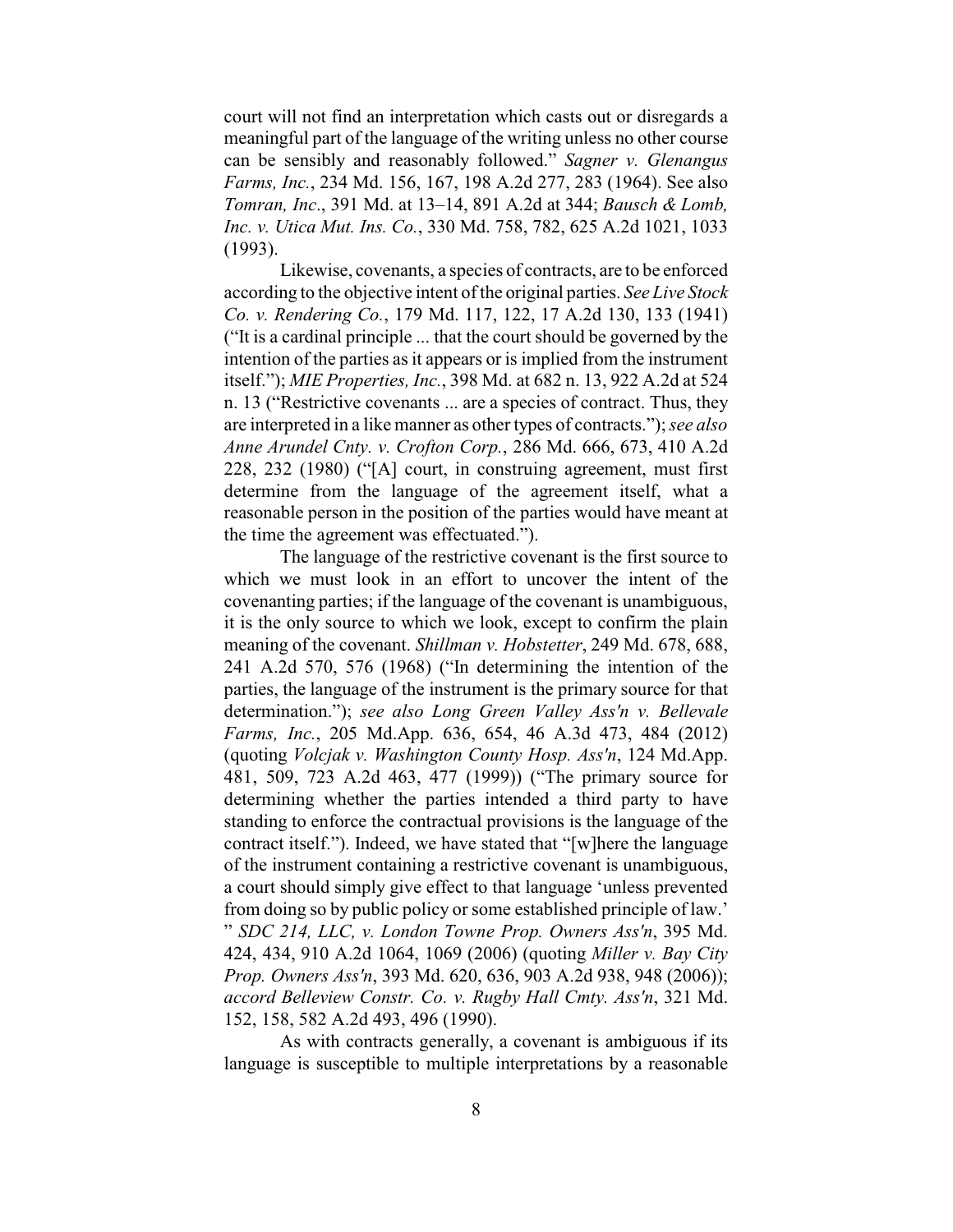person. *See Calomiris v. Woods*, 353 Md. 425, 435–36, 727 A.2d 358, 363 (1999) (citing *Heat & Power Corp. v. Air Prods. &Chems., Inc*., 320 Md. 584, 596, 578 A.2d 1202, 1208 (1990); *Truck Ins. Exch. v. Marks Rentals*, 288 Md. 428, 433, 418 A.2d 1187, 1190 (1980)). "An ambiguity does not exist simply because a strained or conjectural construction can be given to a word." *Belleview*, 321 Md. at 159, 582 A.2d at 496. The first step is to "[d]etermine from the language of the agreement itself what a reasonable person in the position of the parties would have meant at the time it was effectuated," and if "the language of the contract is plain and unambiguous there is no room for construction" *Calomiris*, 353 Md. at 436, 727 A.2d at 363.

"Extrinsic evidence is only utilized when the intent of the parties and the purpose of a restrictive covenant cannot be divined from the actual language of the covenant in question, necessitating a reasonable interpretation of the language in light of the circumstances surrounding its adoption." *MIE,* 398 Md. at 681, 922 A.2d at 523–24 (citing *SDC 214, LLC*, 395 Md. at 434–36, 910 A.2d at 1070–71 (refusing to employ the rule of reasonable construction6 when the restrictive covenant was clear and unambiguous and applying the plain language of the covenant); *Miller*, 393 Md. at 634–35, 637, 903 A.2d at 946–48 (outlining the evolution of the reasonable construction rule and foregoing its application in construing a covenant because the "words used [were] clear and unambiguous")).

First, as we made clear in *MIE*, an ambiguity in the actual language used by the parties should be identified before consulting and introducing extrinsic evidence. See 398 Md. at 681, 922 A.2d at 523–24. Second, once an ambiguity in the language has been identified, extrinsic evidence should be used only to resolve that ambiguity. *See Calomiris*, 353 Md. at 447, 727 A.2d at 369 ("even if the language were ambiguous, parol evidence would be admissible only to resolve the ambiguities and not to contradict unambiguous terms"); *see also Belleview*, 321 Md. at 158, 582 A.2d at 495 (using extrinsic evidence to clarify the meaning of the word "lots" as found in the covenant).

In the case of covenant interpretation, like that of other contracts, extrinsic evidence should answer the question: how would a reasonable person have understood the covenant language at the time it was made? *See Calomiris*, 353 Md. at 441, 727 A.2d at 366 (noting that "extrinsic evidence admitted must help interpret the ambiguous language and not be used to contradict other, unambiguous language").

434 Md. at 51-54.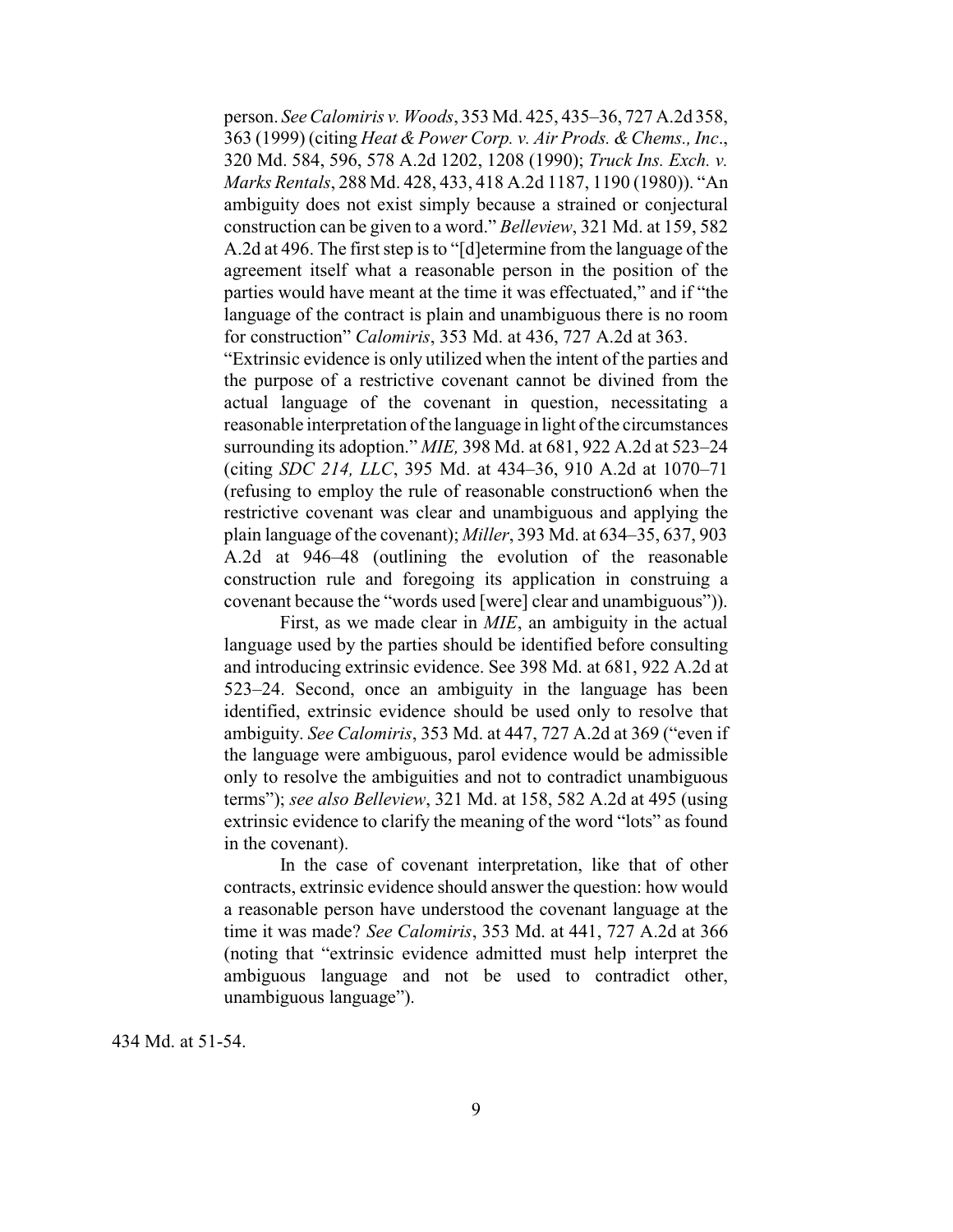The extrinsic evidence that the court may consider in attempting to interpret the language of an ambiguous contract includes "evidence of such extrinsic factors as the negotiations of the parties, the circumstances surrounding execution of the contract, the parties'own construction of the contract and the conduct of the parties.*" Della Ratta, Inc. v. American Better Community Developers, Inc.*, 38 Md. App. 119, 130 (1977). *See also Mascaro v. Snelling & Snelling*, 250 Md. 215, 229 (1968). The purpose for admitting such extrinsic evidence is to interpret the ambiguous language, not to substitute a wholly unexpressed intention rather than the meaning of the writing. 11 Williston on Contracts § 33:42 (4th ed.).

The Maryland case law does not furnish extensive guidance about how to weigh or assess the significance of different varieties of extrinsic evidence, which obviously depends on the specific setting. Nonetheless, one may generalize that some types of extrinsic evidence are more probative than others. Evidence about the negotiations that shows why certain language was chosen would be of first rank. Evidence about the parties' situation and the external circumstances at the time of the agreement would serve to place the provisions of the agreement in perspective and help the court understand the reasons for provisions in the agreement. *See, e.g., Schapiro v. Jefferson*, 203 Md. 372 (1953). A third example would be evidence of subsequent conduct by the parties that evinced their interpretation of the terms of the agreement before the controversy arose. *Hurt v. Pennsylvania Threshermen & Farmers' Mut. Cas. Ins. Co.*, 175 Md. 403 (1938). In each of these instances, contemporaneous circumstantial evidence is more providential than retrospective declarations about what one party thought that the language meant or what its intent was. *See Government Employees Insurance Co. v. Coppage*, 240 Md. 17, 25 (1965); *see also Shiftan v. Morgan Joseph Hldgs., Inc.*, 57 A.3d 928 (Del. Ch. 2012)(the subjective, unexpressed views of entity managers and the drafters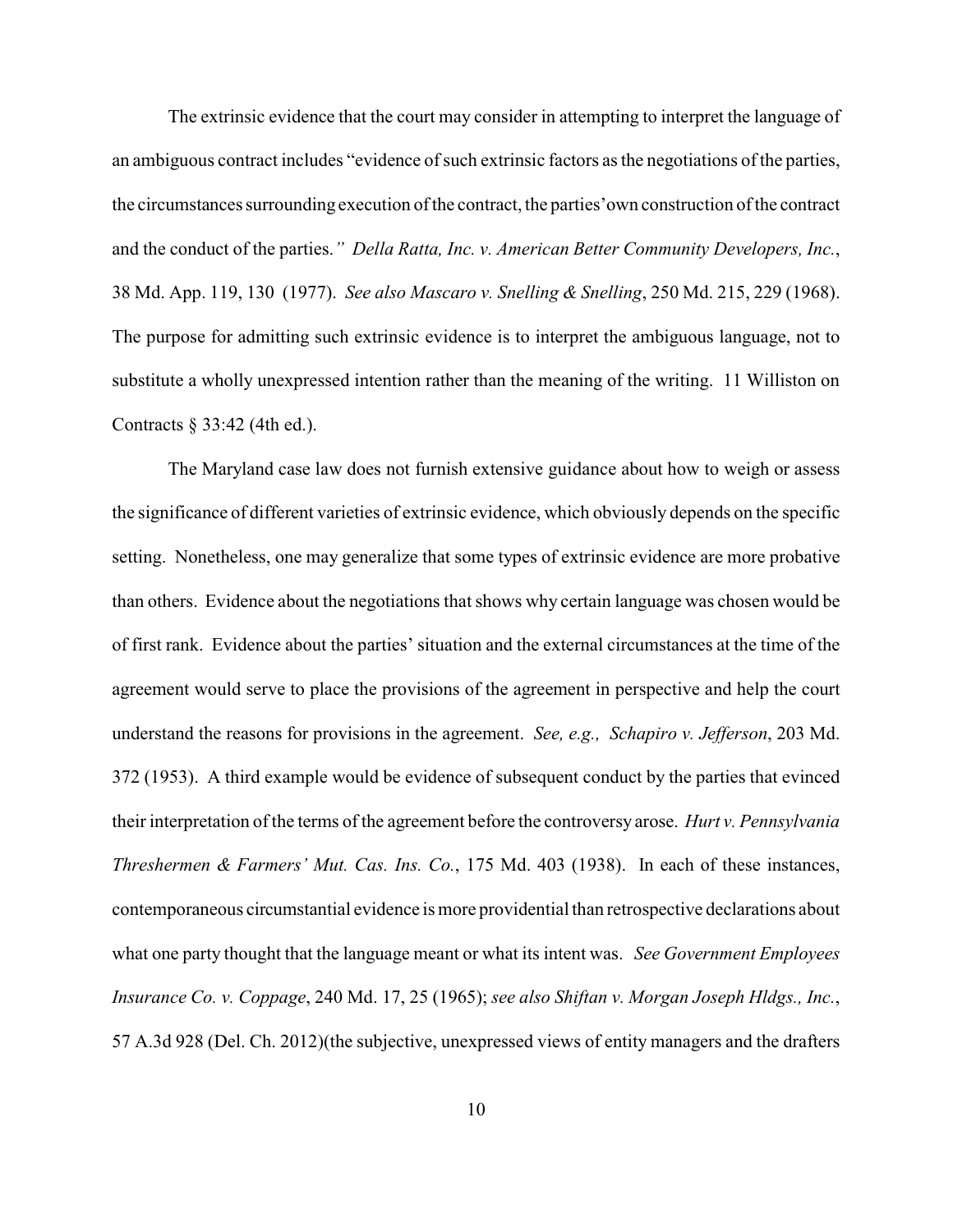who work for them about what a certificate means has traditionally been of no legal consequence, as it is not proper parol evidence as understood in our contract law).

If, after consideration of extrinsic evidence, the ambiguity remains, it will ordinarily be resolved against the party who drafted the contract. *E.g., Anderson Adventures LLC v. Sam & Murphy, Inc*., 176 Md. App. 164, 179 (2007); *Clendenin Bros., Inc. v. U.S. Fire Ins. Co.*, 390 Md. 449 (2006); *Collier v. MD-Individual Practice Ass'n, Inc.*, 327 Md. 1, 6 (1992).

In applying the foregoing principles, the court is cognizant of the fact that this case is before it on cross motions for summary judgment. Summary judgment for either party is appropriate only if there is no dispute of material fact and that party is entitled to judgment as a matter of law. *Young v. Anne Arundel County*, 146 Md. App. 526 (2002). Interpretation of a written contract poses a question of law for the court. *Id.* However, interpretation of an ambiguous contract is a question of fact. If the extrinsic evidence presents disputed factual issues, construction of the ambiguous contract is for the trier of fact. Nonetheless, the court may construe an ambiguous contract if there is no factual dispute in the evidence. *Pacific Indem. Co. v. Interstate Fire &Cas. Co.*, 302 Md. 383, 389 (1985). Accordingly, the court assesses the evidence with the understanding that its role in deciding the motions is not to decide any disputes of fact or to resolve any conflicting inferences that arise from undisputed facts. On the other hand, disputes that do not involve material facts are inconsequential. *Boland v. Boland*, 423 Md. 296, 366 (2011).

## **ANALYSIS OF CONTENTIONS**

With these principles in mind, the court will discuss the parties' contentions.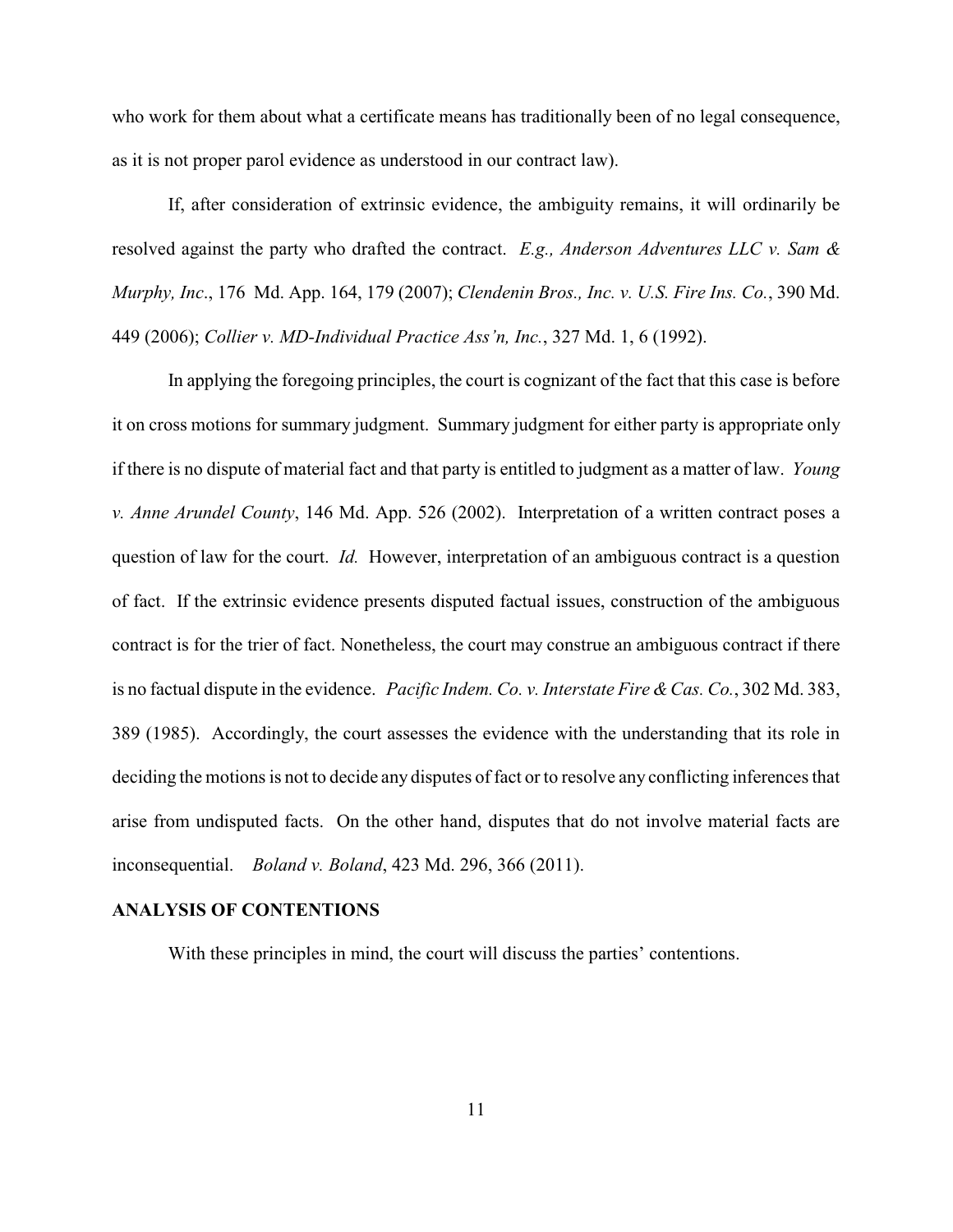### **Ambiguity of the Voting Rights Provision**

First, the court will address plaintiffs' contention that the language of the Voting Rights Provision is not ambiguous.

Guided by the principles outlined above, the court previously concluded that the Voting Rights Provision is ambiguous because it is susceptible to more than one interpretation. Mem. Op. 1/28/13 at 16-18. Impac argues that the language found in the parenthetical - "voting separately as a class with all series of Parity Preferred" - modifies the requirement of "the affirmative vote or consent of the holders of at least two-thirds of the shares of the Series B Preferred Stock." Under this reading, the Voting Rights Provision requires only approval of at least two-thirds of all of Impac preferred stock (hereinafter "collective voting rights"). Plaintiffs, on the other hand, argue that the language "the affirmative vote or consent of the holders of at least two-thirds of the shares of the Series B Preferred Stock," requires approval of at least two-thirds of the Series B Preferred Stock alone (hereinafter "separate voting rights").

The Voting Rights Provision is ambiguous because of the conflict between the first clause and the later parenthetical. The first clause expressly requires the consent of two-thirds of the holders of Series B shares. Without the parenthetical the clause would be unambiguous because it could only be read to require the consent of two-thirds of the Series B shares. However, the parenthetical apparently qualifies the first phrase by stating that the Series B shares vote together with other parity shares as a class. Impac's argument that the parenthetical means that the Voting Rights Provision should be read to require the consent of two-thirds of all parity shares requires the reader to substitute for the express language the understanding that it means two-thirds of all parity shares, not two-thirds of Series B shares.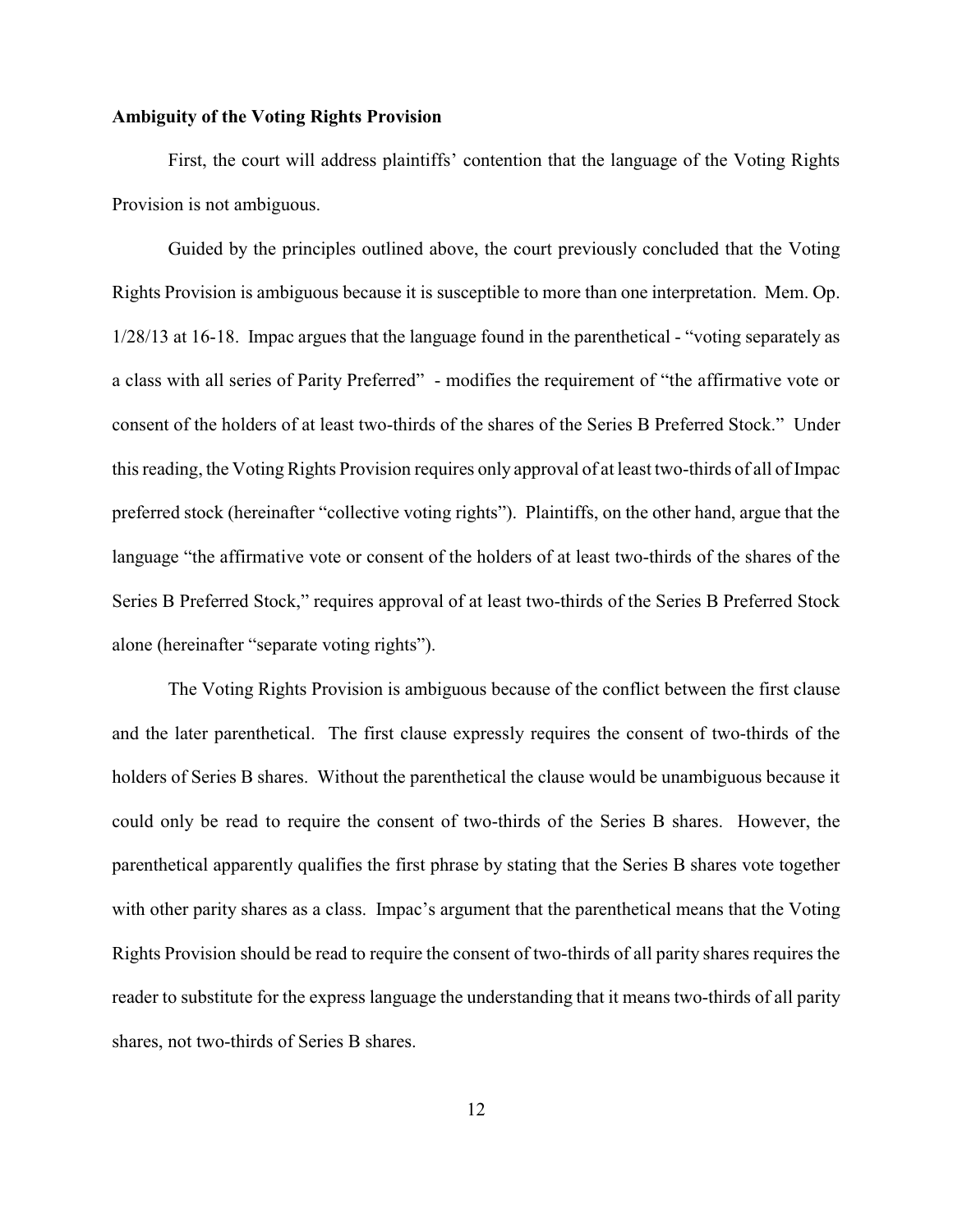Plaintiffs' argument that the Voting Rights Provision is unambiguous rests on the assertion that the parenthetical does not provide for a class vote of all parity shares but rather concerns the manner of voting. In this reading, the parenthetical merely describes the mechanics of how the vote is conducted, i.e., that the Series B shareholders would vote at the same place and time as other series. This argument is not compelling. While this reading expresses what is, perhaps, one possible meaning, it fails to convince because it does not explain the purpose of such a prescription. The language immediately preceding the parenthetical specifies the time and place of voting, and the provision that the preferred stock vote separately as a class has no apparent significance as a mere regulation of voting procedure. Because plaintiffs do not convince the court that the provision is susceptible of only one meaning, the court rejects plaintiffs' argument that the provision is unambiguous.

## **Analysis of Extrinsic Evidence**

Therefore, the court will turn to the parties' respective contentions concerning the resolution of the ambiguity. Since each party relies on a variety of items of extrinsic evidence in support of its position, the court will analyze each in turn, beginning with the items submitted by Impac.

## **Extrinsic Evidence Relied On by Defendant**

## **Intent of the drafters/parties**

Impac relies on the argument that it was the intent of the parties to the Articles Supplementary to provide for parity voting.<sup>3</sup> Its argument includes evidence of the drafters of the

<sup>&</sup>lt;sup>3</sup> According to Impac, the parties to the Articles were Impac and Bear Stearns. Under holdings of the Delaware courts involving interpretation of contracts such as these Articles (discussed below at pp. 41-43), the intent of parties such as the issuer and the underwriters is not the relevant intent; instead the reasonable expectations of the holders of the stock are determinative. There is much merit to the logic of these holdings, which would obviate the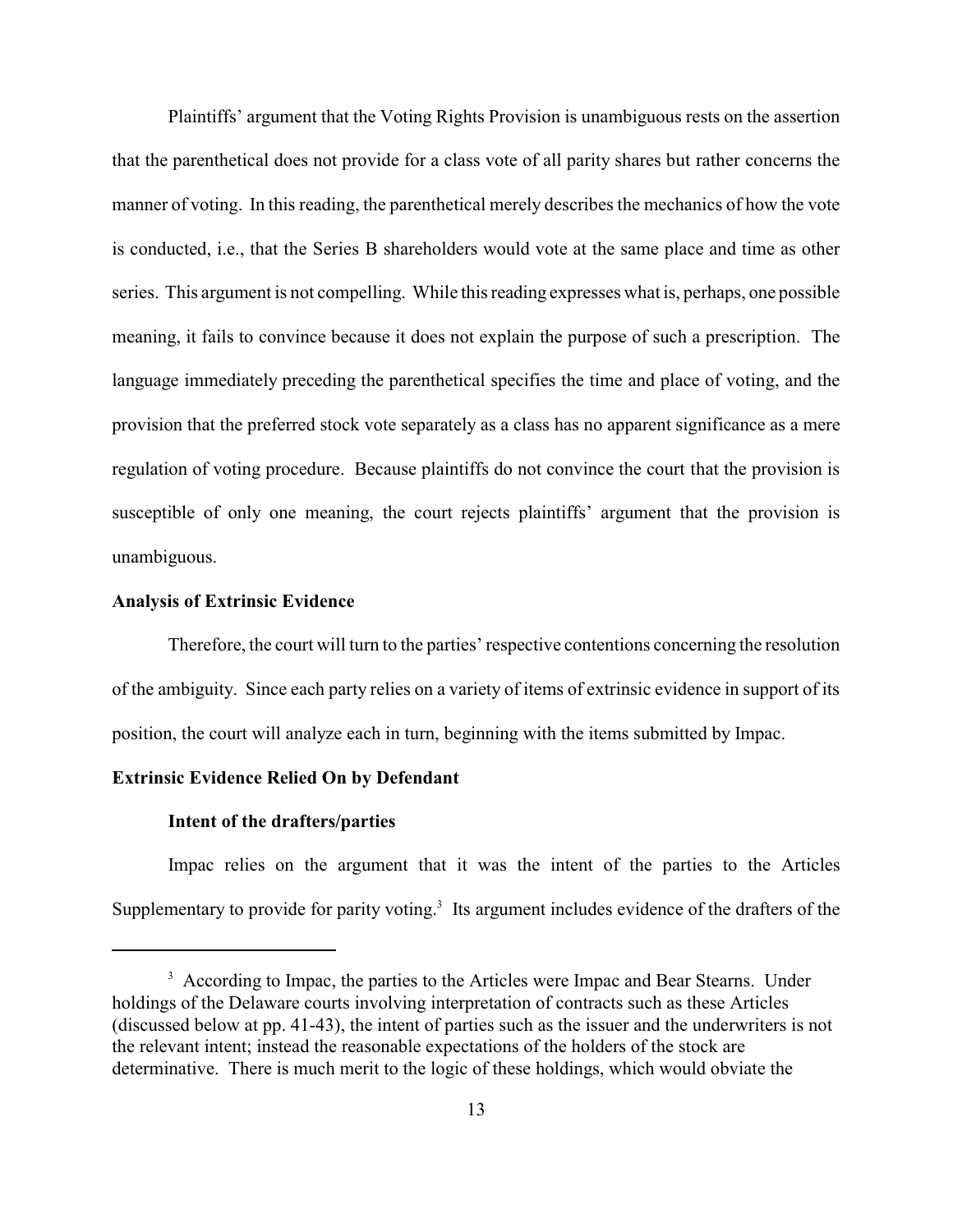document concerning its source and design, as well as statements from Impac corporate officials about their intent.

According to the Declaration of Richard Johnson, who was Impac's Executive Vice President and CFO in 2004, Jonathan Lieberman of Bear Stearns & Co. solicited Impac's interest in issuing cumulative redeemable preferred stock. Lieberman sent Johnson a marketing presentation dated April 14, 2004. At about the same time, he also sent the Prospectus Supplement for an offering from Annaly Mortgage Management, Inc. and one from MFA Mortgage Investments, Inc. as models for Impac's offering. Johnson sent those emails to Katherine Blair. At the April 30 Board meeting, the Board approved resolutions authorizing the creation of the Series B stock, and authorizing management to negotiate the terms of the offering.

Katherine Blair affirmed that she represented Impac in the offering of the Series B Stock. She states that Impac engaged her firm to negotiate the necessary documents with William Farrar, counsel for a proposed syndicate of underwriters. She participated in negotiating the Articles Supplementary, Prospectus Supplement and Underwriting Agreement on Impac's behalf. She was assisted by Impac's Maryland counsel, one of whom was Phillip Kardis. Ms. Blair states that in drafting the Articles Supplementary and Prospectus Supplement the parties largely followed the model of the MFA Series A issue, which was provided by Jonathan Lieberman. She states that she understood that it was important to Bear Stearns that the terms and disclosures of the issue track other recent REIT preferred stock offerings, because that would make it easier to market the stock to investors who had been introduced to this type of offering. Ms. Blair states that the language of

occasion to determine this intent. Nonetheless, the court deems it appropriate to discuss this argument on its merits.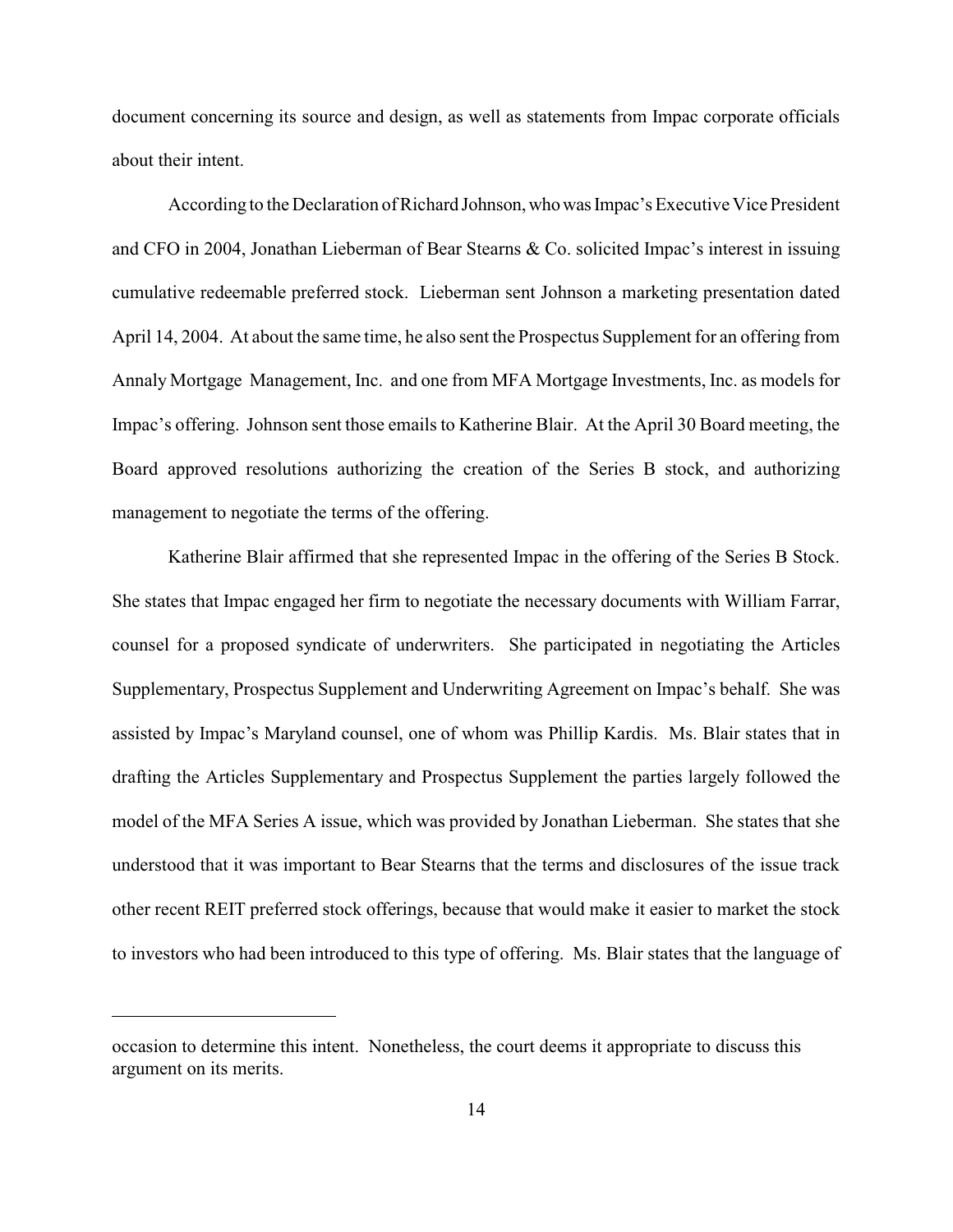the Voting Rights Provision was not designed to confer separate voting rights on Series B "where Impac has issued a series of preferred stock in parity with the Series B having the same voting rights on an action that would affect all preferred stock." Mr. Kardis, who states that he "assisted from time to time," also avers that the language of Section 6(d) was not designed to confer separate voting rights on Series B, standing alone. He states that the parenthetical was "meant to qualify the language preceding the parenthetical. . ." Kardis ¶ 10. The Series B Articles Supplementary permit Impac to issue additional shares of preferred stock that rank in paritywith the Series B Stock without consent of the Series B shareholders.

William Farrar affirmed that as counsel to the underwriters he was involved in negotiating and drafting the necessary documentation and interacted with Impac's counsel. He states that Paragraph 6(d) contemplates that the Series B and any parity preferred stock that Impac may later issue will vote together as a class. Mr. Farrar states that the terms of the Series B Preferred Stock were based on an offering by MFA Mortgage Investments, Inc. in April 2004, in connection with which he also represented the underwriters, who were led by Bear Stearns. The MFA Series A Article Supplementaryand Prospectus Supplement were used in drafting the Impac Series B Articles Supplementary and Prospectus Supplement.

Ms. Blair states that she understood that Bear Stearns and its attorneys were "representing Impac's counterparty" in the Series B offering; they were representing the interests of those who would be purchasing the stock. Richard Johnson likewise stated that in negotiating the terms of the Series B Stock he "understood that Bear Stearns and its counsel were acting on behalf of all the underwriters as buyers of the preferred stock, and on behalf of the public investors" to whom the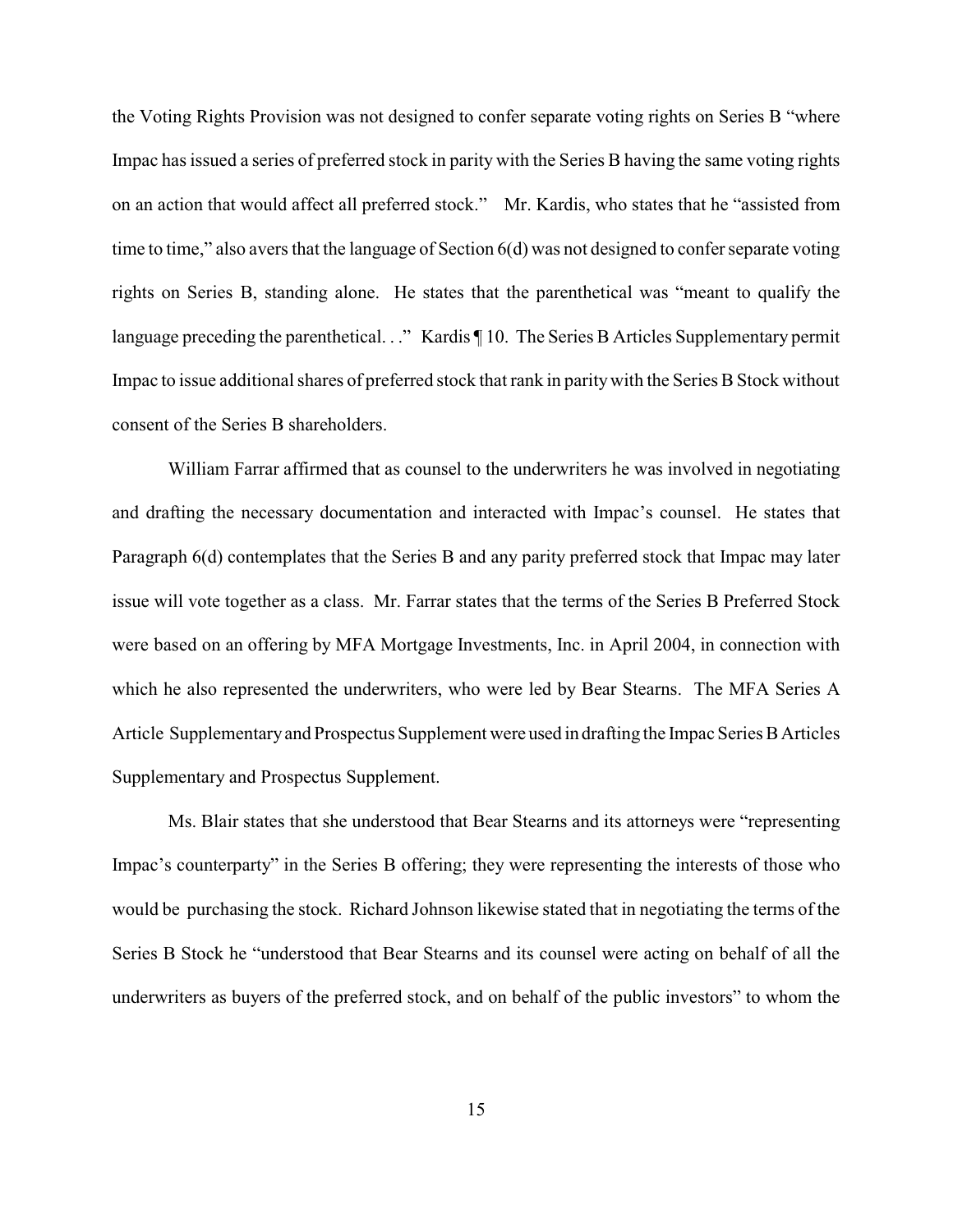underwriters would resell the stock.<sup>4</sup> Both Mr. Johnson and Ms. Blair affirm that the underwriters' role was reflected in the Underwriting Agreement which Ms. Blair participated in negotiating, pursuant to which the underwriters committed to purchase two million shares at a discount, which they would resell to public investors.

Stephan Peers, a director of Impac since 1995, stated that his understanding was that the Series B and Series C stock "were intended to be the same class of securities and would be entitled to vote in the aggregate as a class separate from the Common Stock." Peers Decl. ¶ 6. William Ashmore stated in deposition testimony submitted by Impac that the intent of the Board was that it did not want to issue multiple series of shares "that did not have a single voting class." Dep. 44.

Beyond the broad and conclusory pronouncements contained in these declarations, there is little or no additional information or documentation about the source and drafting of the language of the Voting Rights Provision. Portions of the depositions of these declarants were submitted to the court. Mr. Kardis stated that he had no recollection of any negotiation about any voting rights provisions (Dep. 29). Ms. Blair denied any recollection of any discussion of the voting rights provisions, and could offer no information relating to the drafting of the documents beyond the fact that the drafters had the MFA and Annaly documents. (Dep. 85). Mr. Farrar stated that the MFA articles were used as a first draft, but recalled no discussion about the voting rights provisions (Dep. 39-41). There is no contemporaneous documentation concerning the drafting of the articles.

<sup>&</sup>lt;sup>4</sup> Mr. Schiffer also opines that Bear Stearns was acting as a counterparty to Impac in the negotiation of the Articles Supplementary.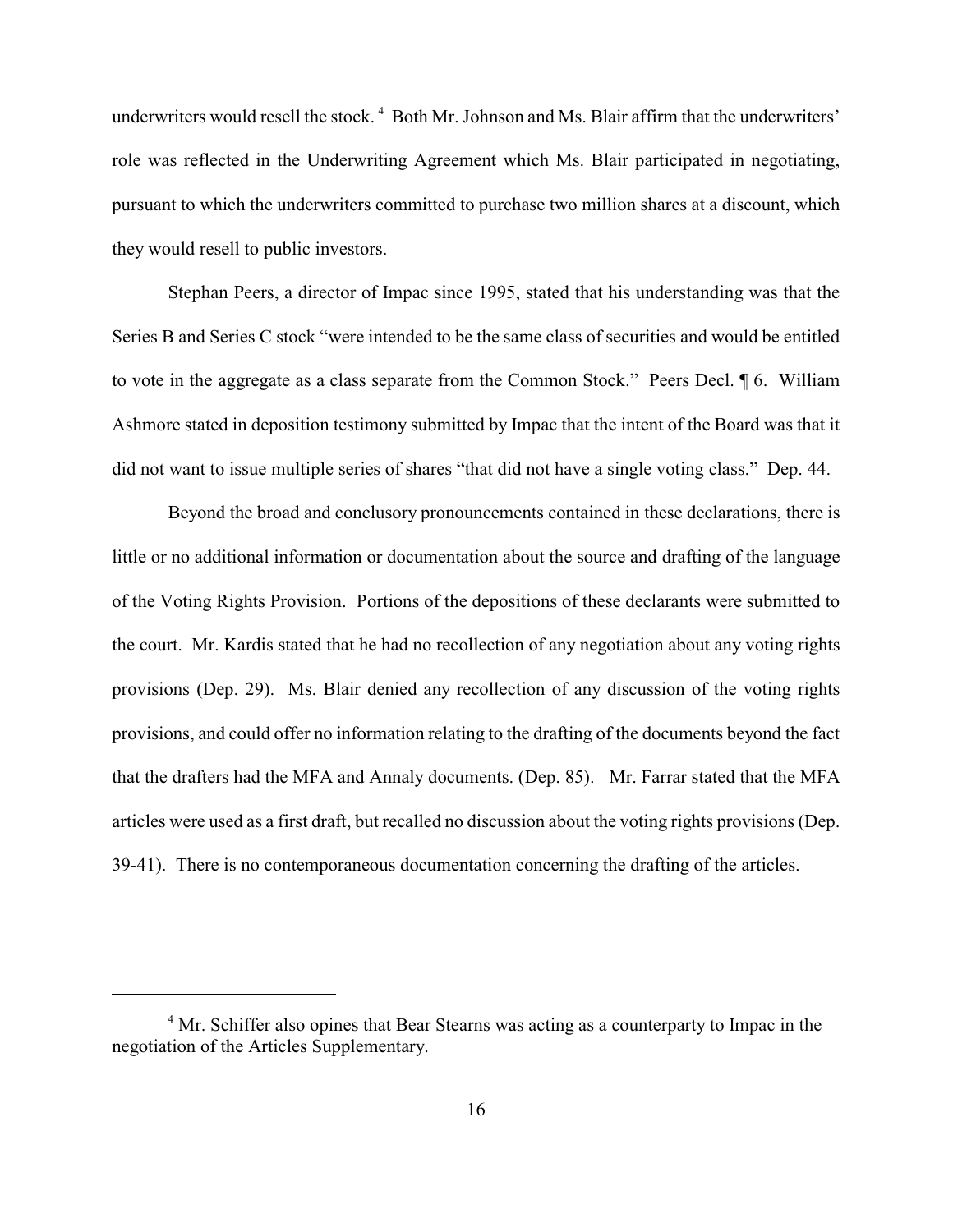The only evidence about the origin of the Voting Rights Provision is that it was based on the MFA Series A Articles. The language of paragraph 6(d) is, in fact, quite similar to the language contained in those Articles. The following shows the differences:

> So long as any shares of Series  $A \underline{B}$  Preferred Stock remain outstanding, the Corporation shall not, without the affirmative vote or consent of the holders of at least two-thirds of the shares of the Series A B Preferred Stock outstanding at the time, given in person or by proxy, either in writing or at a meeting (voting separately as a class, together with all other series of Parity Preferred that the Corporation may issue upon which like voting rights have been conferred and are exercisable)[.]

As stated above, resolving an ambiguity in the language of a written contract does not permit the court to substitute another contract for the written expression under the guise of interpreting an ambiguous contract. Therefore, the evidence must be directed toward explaining what the parties meant in their written expression if that is possible. In considering statements by parties about their intent or statements by drafters about what the language was intended to effect, a retrospective statement about what was intended, unsupported by any contemporaneous evidence, has little probative value, because it flies in the face of the principle that forbids substituting an unexpressed meaning for the language itself.

This outlook affects the weight to be accorded the affidavit evidence of the persons involved in the drafting of the Articles Supplementary, as well as the statements of Impac personnel about their intent. The court accepts as an undisputed fact the statement that the drafters of the Series B Articles did not fashion the language of the Voting Rights Provision for the purpose of conveying separate voting rights.<sup>5</sup> Furthermore, because this case is before the court on summary judgment

 ${}^{5}$ It is arguable, given the absence of any documentation contemporaneous with the drafting or any recollection about the actual process, that this statement is nothing more than a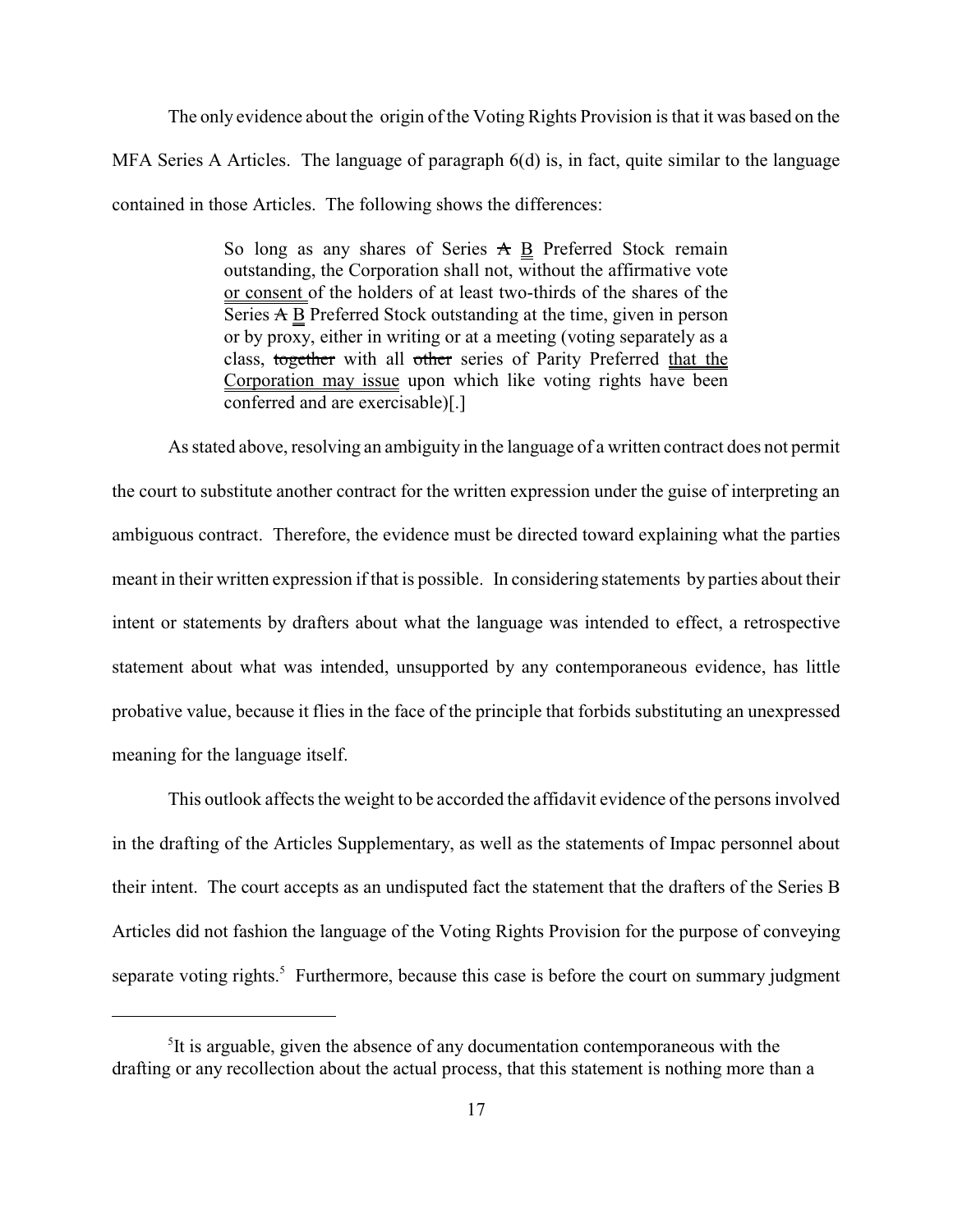motions, the court must accept at face value the statements of the attorneys that they think that the provision provided for collective voting. However, treating these statements as the equivalent of evidence that the provision was designed to provide for collective voting is more problematic. There is no evidence of anyactual negotiation concerning the meaning of this language or even any express consideration of the meaning of this language. The only specific statement is that the provision was copied from the MFA Articles along with all of the other provisions of the Series B Articles, which is supported by the similarity of the provisions. Therefore, the court does not understand the evidence to give rise to the inference that the language of the Voting Rights Provision was specifically drafted for the purpose of adopting parity voting. The most tenable inference from the evidence is that the language was simply copied without any express consideration of its application or meaning on the part of the persons who drafted the Impac Articles. But there is no evidence concerning the process by which the language was drafted for the MFA Articles. The statement that it was intended to provide for collective voting doesn't explain why it was thought to provide for collective voting; it is a statement of the intent of the drafters but it doesn't explain why the way that the language was fashioned was thought to carry out that intent. As a result, the evidence amounts to little more than a statement of the intent of the drafters, which may have a bearing on the resolution of the ambiguity but is not highly probative, and certainly not conclusive.

retrospective declaration of intent. In fact, a close reading of the declarations of the drafters is susceptible to the interpretation that their statements express their current opinion about the Voting Rights Provision, and do not suggest any actual consideration of the issue at the time the Articles were drafted, an interpretation supported by their depositions.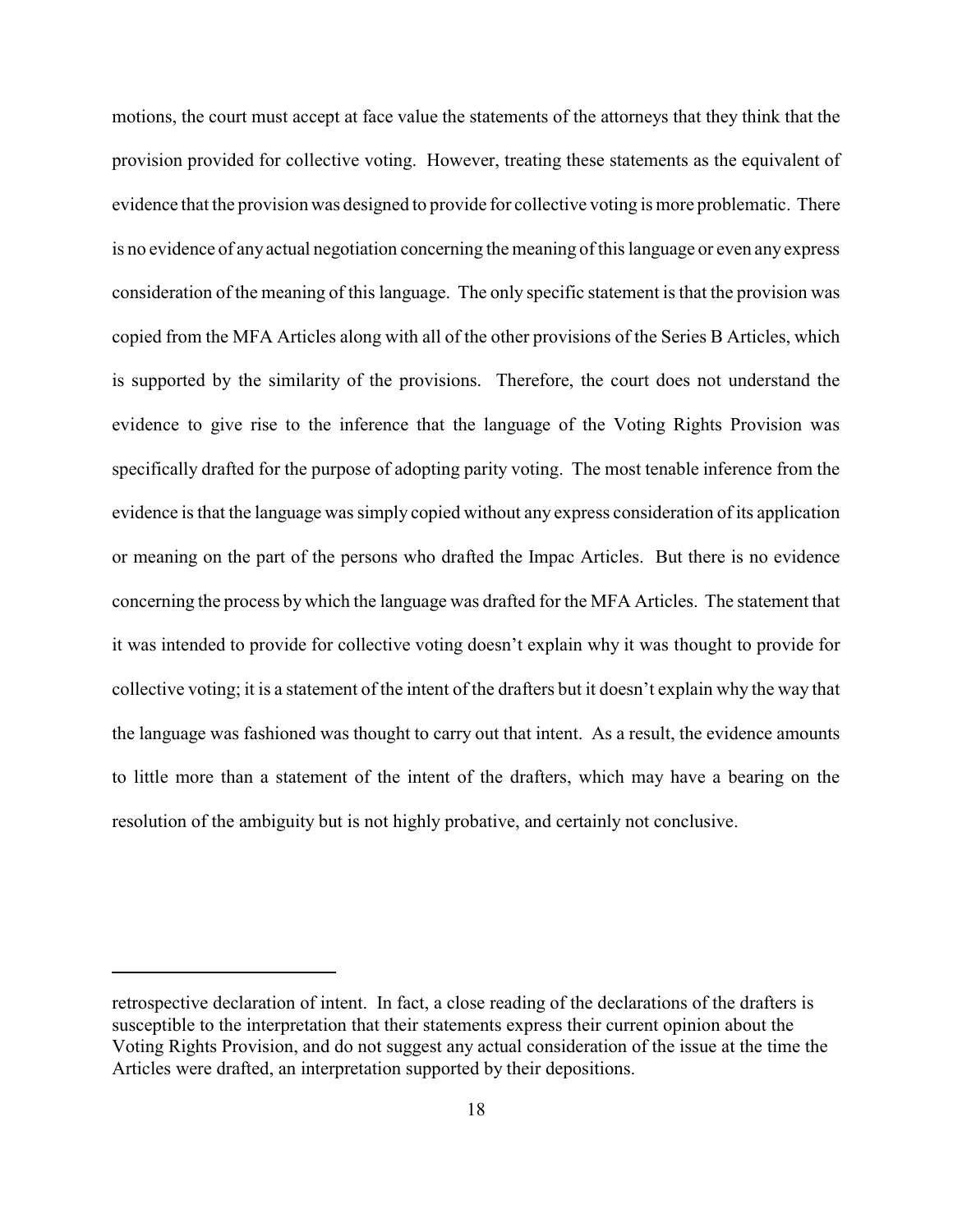## **NYSE Listed Company Manual Section 313**(C)

Impac alleges that the Voting Rights Provision should be interpreted to confer collective

voting rights because the provision was drafted to complywith the New York Stock Exchange Listed

Company Manual Section 313(C), which is entitled "Preferred Stock, Minimum Voting Rights

Required." That section provides, in part:

Alteration of Existing Provisions– Approval by the holders of at least two-thirds of the outstanding shares of a preferred stock should be required for adoption of any charter or by-law amendment that would materially affect existing terms of the preferred stock. If all series of a class of preferred stock are not equally affected by the proposed changes, there should be a two-thirds approval of the class and a two-thirds approval of the series that will have a diminished status.

Ms. Blair states that she believes that the Voting Rights Provision "was designed to comply with Rule 313C." Decl. ¶17-18. Likewise, Mr. Farrar states that Paragraphs 6(a) and 6(d) of the Impac Series B Articles were drafted to comply with Rule 313C. Decl. ¶10-11.

Exactly what these statements are intended to mean is not clear. To the extent that Impac's argument implies that Section 313 (C) should be interpreted to require a company to confer collective voting rights except when, and onlywhen, a series of preferred stock would be disparately affected by the proposed action, that contention is plainly at odds with the rule. The rule, as its title connotes, imposes a minimum voting rights requirement. It never suggests that the preferred stockholders can have separate voting rights "only if" that series would be disparately affected. The fact that Section 313 requires separate voting for a series that is disparately impacted by an issue does not establish that it forbids separate voting for a series that is not subject to a disparate impact. In fact, the evidence shows that some preferred stock issues have separate voting in such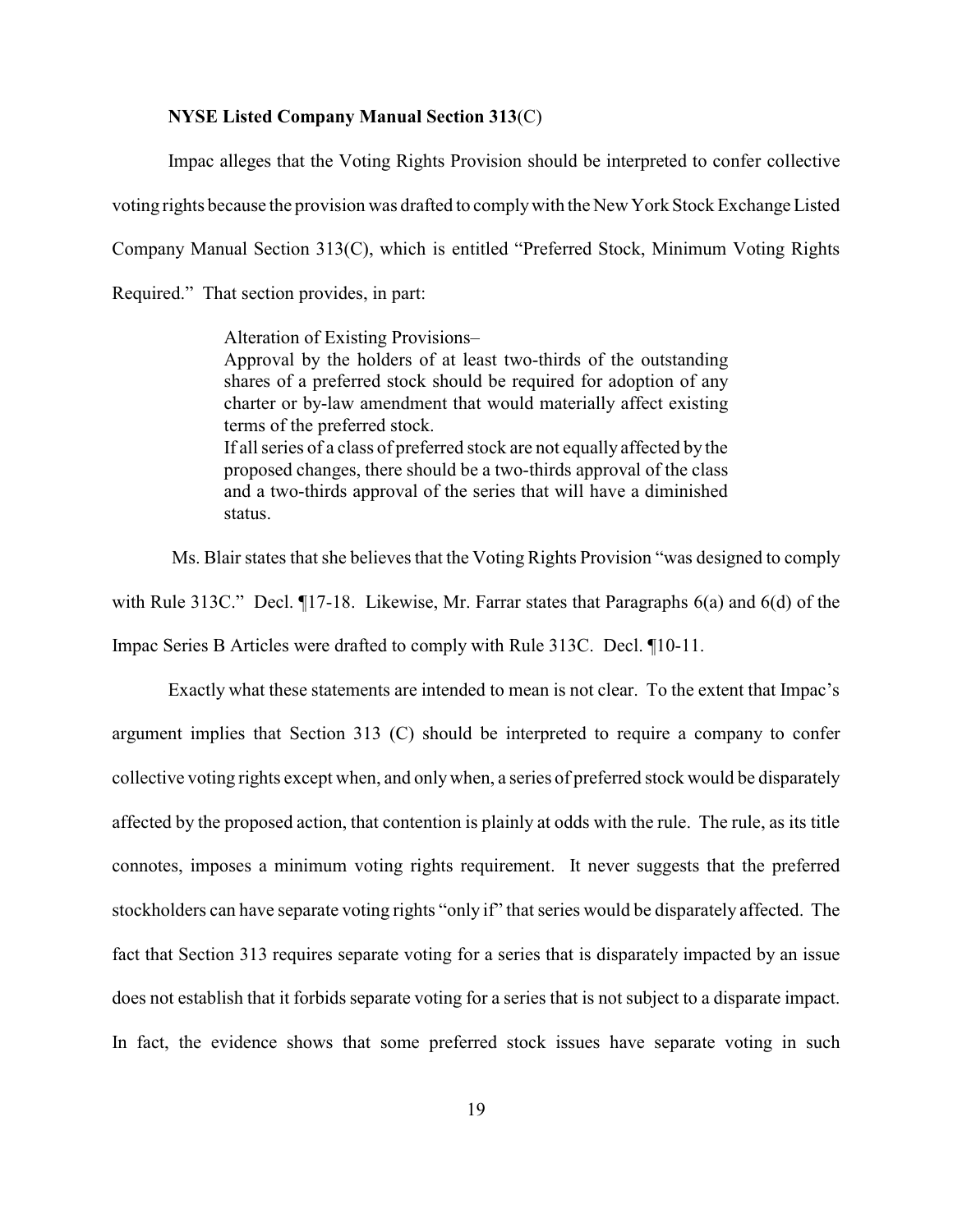circumstances, and there is no suggestion that these issues contravene the rule. In sum, Rule 313 contributes little to the determination of the intention of the drafters.

In its Reply, Impac disclaims such a contention, which leaves open the question of the purpose of these statements. It may be that Impac's argument is that the intention of the drafters was to provide no more than the minimum protections afforded by Section 313 (C). That argument is essentially a restatement of Impac's arguments about the intention of the drafters, discussed previously. It suffers from the same dearth of evidence identified above.

#### **MFA and Annaly Risk Disclosures**

As previously noted, the Impac Series B Articles Supplementary are similar to the MFA Series A Supplementary that were adopted in 2004, as well as the Annaly Series A Articles that were adopted in 2004. Impac asserts, and plaintiffs do not dispute, that the Impac Series B Articles were modeled on the MFA Series A Articles. In 2012 and 2013, Annaly and MFA each issued additional series of preferred stock. Specifically, Annaly issued Series C in May 2012 and Series D in September 2012. MFA issued Series B in April 2013.<sup>6</sup> In connection with each of these issues, the Prospectus Supplement disclosed a risk of dilution based on the fact that the issued series of preferred stock voted collectively with other preferred stock.

The Prospectus Supplement for the MFA Series B offering states as follows:

In addition, although holders of Series B Preferred Stock are entitled to limited voting rights, the Series B Preferred Stock will, subject to certain exceptions (see "Description of the Series B Preferred Stock - Limited Voting Rights" for a description of these exceptions) vote separately as a class along with all other series of our preferred stock that we may issue upon which like voting rights have been conferred

William Farrar stated that the MFA Financial Series B Preferred Stock Articles <sup>6</sup> Supplementary and Prospectus Supplement were based upon the Impac Series C.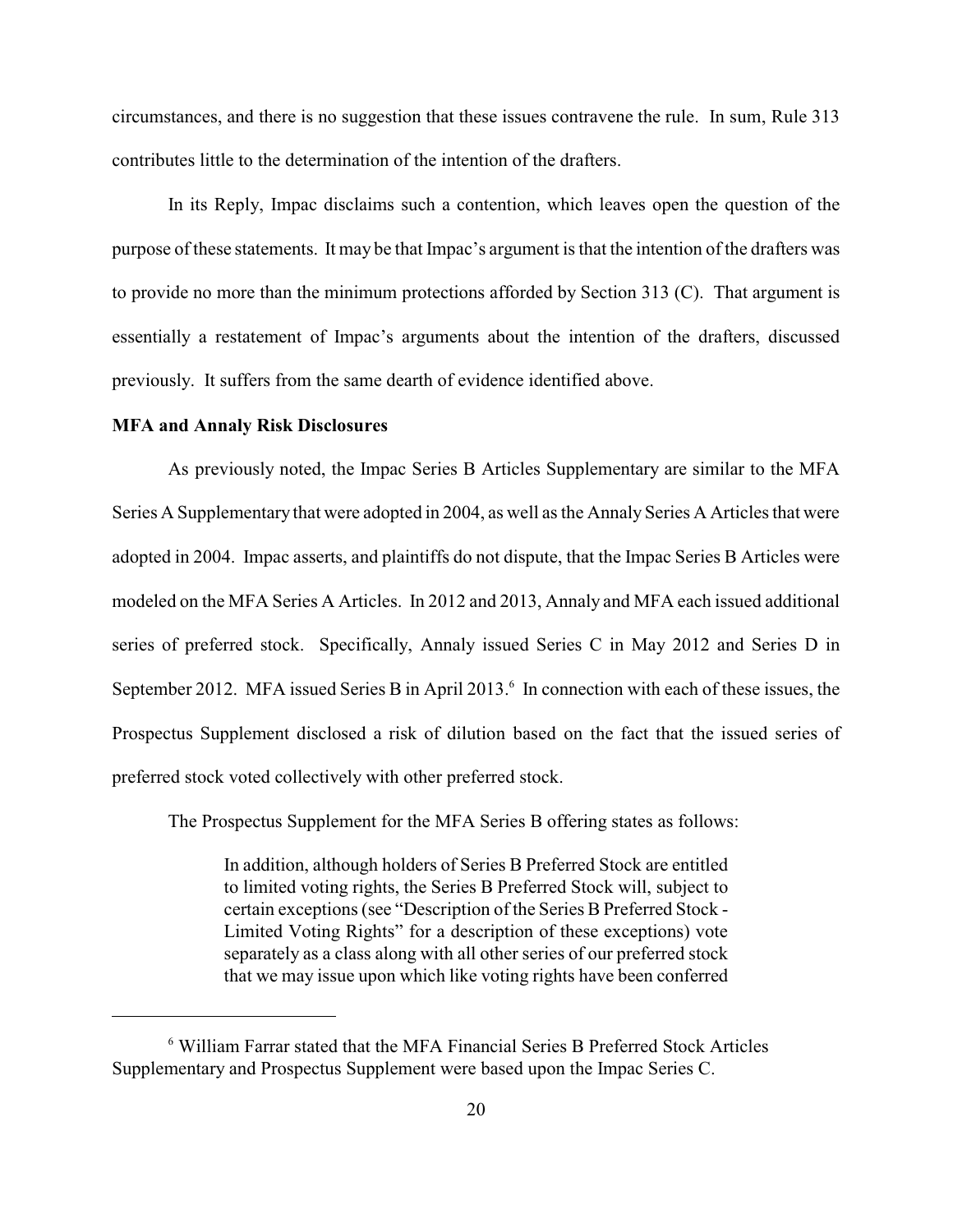and are exercisable (including, if any shares are then outstanding, our Series A Preferred Stock). As a result, the voting rights of holders of Series B Preferred Stock may be significantly diluted, and the holders of such other series of preferred stock that we may issue may be able to control or significantly influence the outcome of any vote.

Rykken Ex. 31 at 31.16. The Annaly Prospectus Supplement contains similar language. Impac argues that this statement shows that "MFA and Annaly have the same understanding as Impac regarding the meaning and operation of the same voting rights provision." Motion at 12.

How much weight to extend to this proposition is open to question. The statement is an expression of the interpretation by these issuers of these provisions. On the other hand, there is no context for the disclosure and no explanation for why it was made in 2012 and 2013. <sup>7</sup> It has no probative value on the understanding that surrounded the issuance of the Impac Series B in 2004. Notably, neither MFA nor Annaly made any such disclosure at the time of their 2004 issues, and neither did Impac at the time of the issuance of the Series B. However, it could have some minimal probative value in showing an understanding byothers concerning such language, a topic considered below in connection with the evidence of other public offerings.

As plaintiffs note, the force of this syllogism is reduced by the fact that there were changes in the language from the MFA and Annaly 2004 issues to the 2012 and 2013 issues.

The changes between the MFA Series A language and the Series B language are significant. The MFA B Articles Supplementary, dated April 12, 2013, provide that amendments may not be made without:

> the affirmative vote or consent of the holders of at least two-thirds of the outstanding shares of Series B Preferred Stock together with the

 $\frac{7}{1}$  Mr. Kardis did not remember the origin of the risk disclosure. (Dep. 112).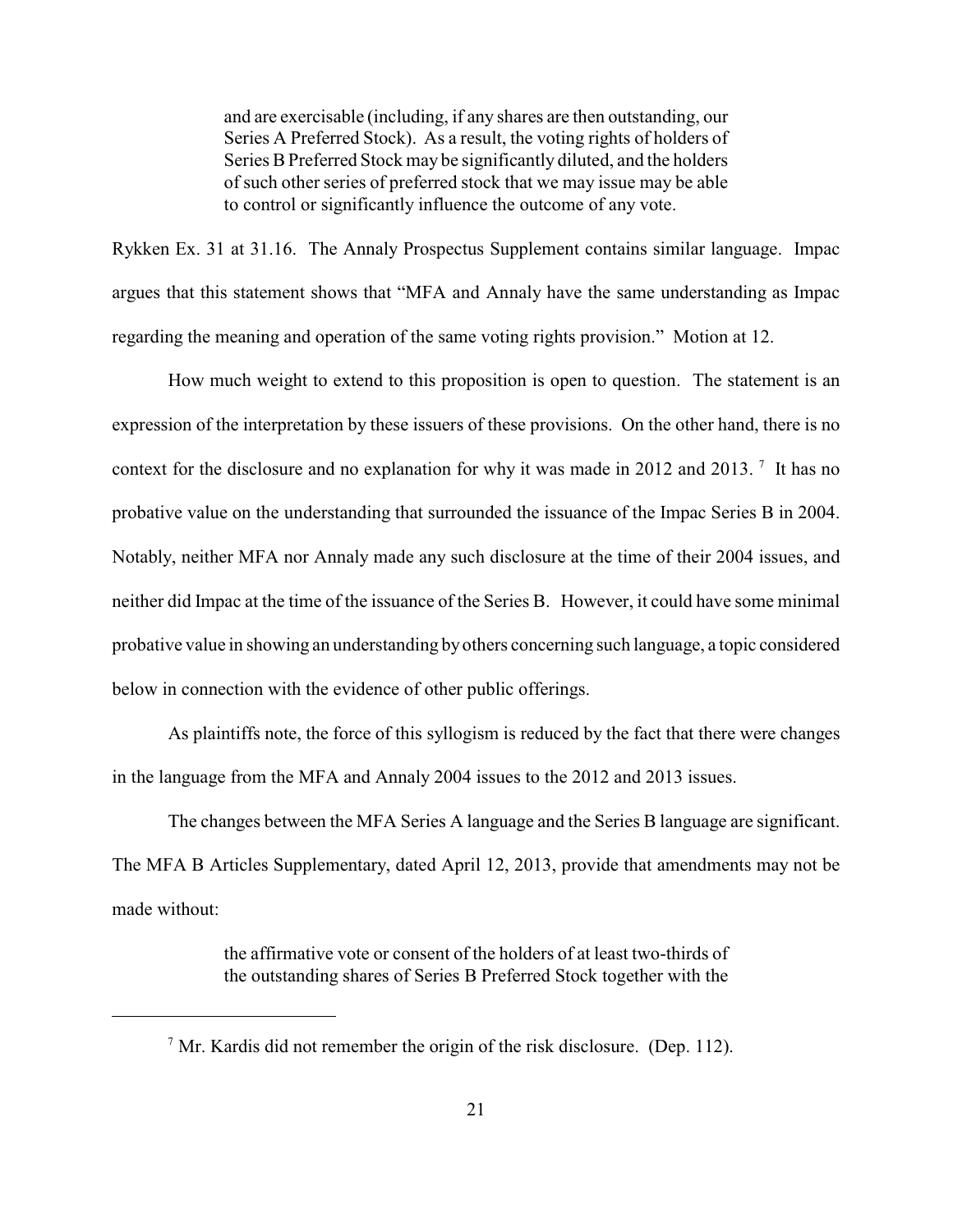holders of all other shares of any class or series of preferred stock ranking on paritywith the Series B Preferred Stock with respect to the payment of dividends and the distribution of assets upon liquidation, dissolution or winding up of the Corporation, given in person or by proxy, either in writing or at a meeting (voting as a single class). . .

Rykken Ex. 32 at 32.11. The Annaly changes are less significant. However, the inference that Impac seeks to derive, that the issuers of the later series believe that the Impac Series B language provides for collective voting, has a minimal bearing on the court's resolution of the ambiguity.

### **Evidence Concerning Language Used by Other Issuers**

There are two sources of evidence concerning provisions in Articles Supplementary for preferred stock issued by other Maryland REITS. Impac asserts that this evidence is probative because a reasonable prospective investor would review these provisions and be able to know which ones conferred separate or collective voting rights. It argues that a reasonably prudent person could read publicly available preferred stock offerings and differentiate between provisions that confer separate voting rights and provisions that confer collective voting rights, and that this person would consequently understand the Voting Rights Provision to confer collective voting rights.

The first item is the Declaration of Katherine A. Rykken, an attorney for Impac. Attached to her Declaration is a chart containing excerpts from voting provisions in selected preferred stock offerings. According to Ms. Rykken, the excerpts were selected based on several factors. Some were taken from Articles identified by Bear Stearns as having been underwritten by Bear Stearns prior to May 2004; others were identified based on counsel's review of other REITs to illustrate the contrast between voting provisions under which multiple series are entitled to vote together as a single class and others under which a given series is entitled to vote separately from any other series or class.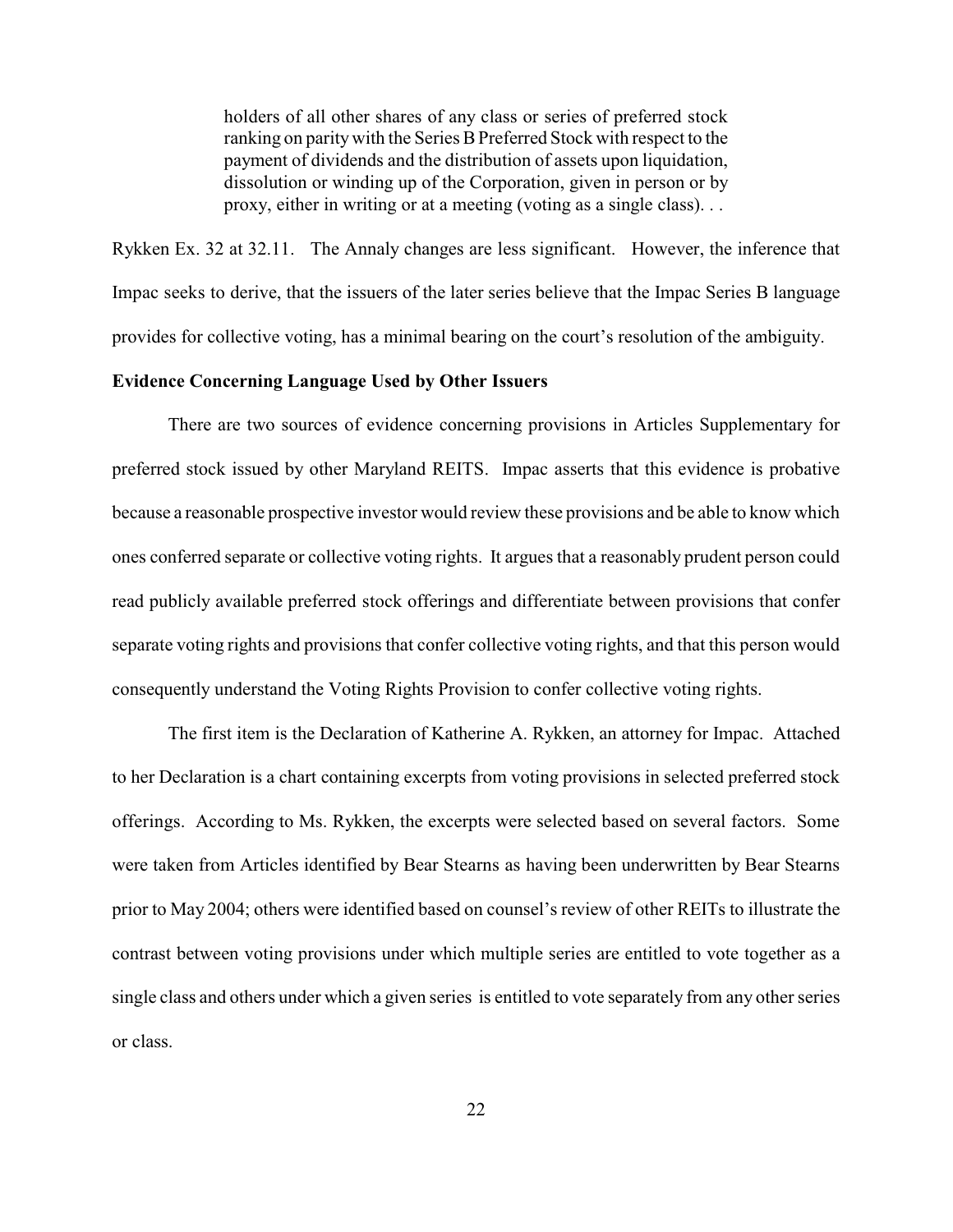Part A includes voting rights provisions from nine issues of preferred stock in 2004, which, she states, illustrate language by which multiple series of preferred stock, defined as "Parity Preferred" or "Parity Stock," are entitled to vote together as a single or separate class. These provisions include the Impac Series B and Series C.

Part B contains voting rights provisions from seven different issuances of preferred stock in 2002, 2003, and 2004, which, according to Ms. Rykken, illustrate language by which a given series of preferred stock is entitled to vote separately from any other series or class of stock.

Part C of the Chart, Ms. Rykken states, quotes voting rights provisions from five issues of preferred stock in 2012 and 2013, which like the samples in Part A, illustrate language by which multiple series of preferred stock vote "together as a single or separate class." This includes the MFA and Annaly 2012 and 2013 preferred stock issues.

Part D contains voting rights provisions taken from three issues of preferred stock in 2012, which, like the samples in Part B, illustrate use of language by which a given series of preferred stock is entitled to vote separately from any other series or class of stock.

Part E of the Chart quotes "the only voting rights provision identified as reflecting language by which the given series of preferred stock is entitled to vote both as a separate series and as part of a class with other stockholders on various corporate actions."

The second item is the Declaration of Michael Schiffer, a Maryland lawyer retained by Impac to provide expert opinions concerning the voting rights of the Series B and Series C preferred stock, submitted by Impac with its Opposition/Reply.<sup>8</sup> Mr. Schiffer is offered as a Maryland corporate

<sup>&</sup>lt;sup>8</sup> Plaintiffs argue that the court should not consider this item because it was not submitted with Impac's Motion for Summary Judgment. However, it may be considered in connection with Impac's opposition to plaintiffs' cross-motion.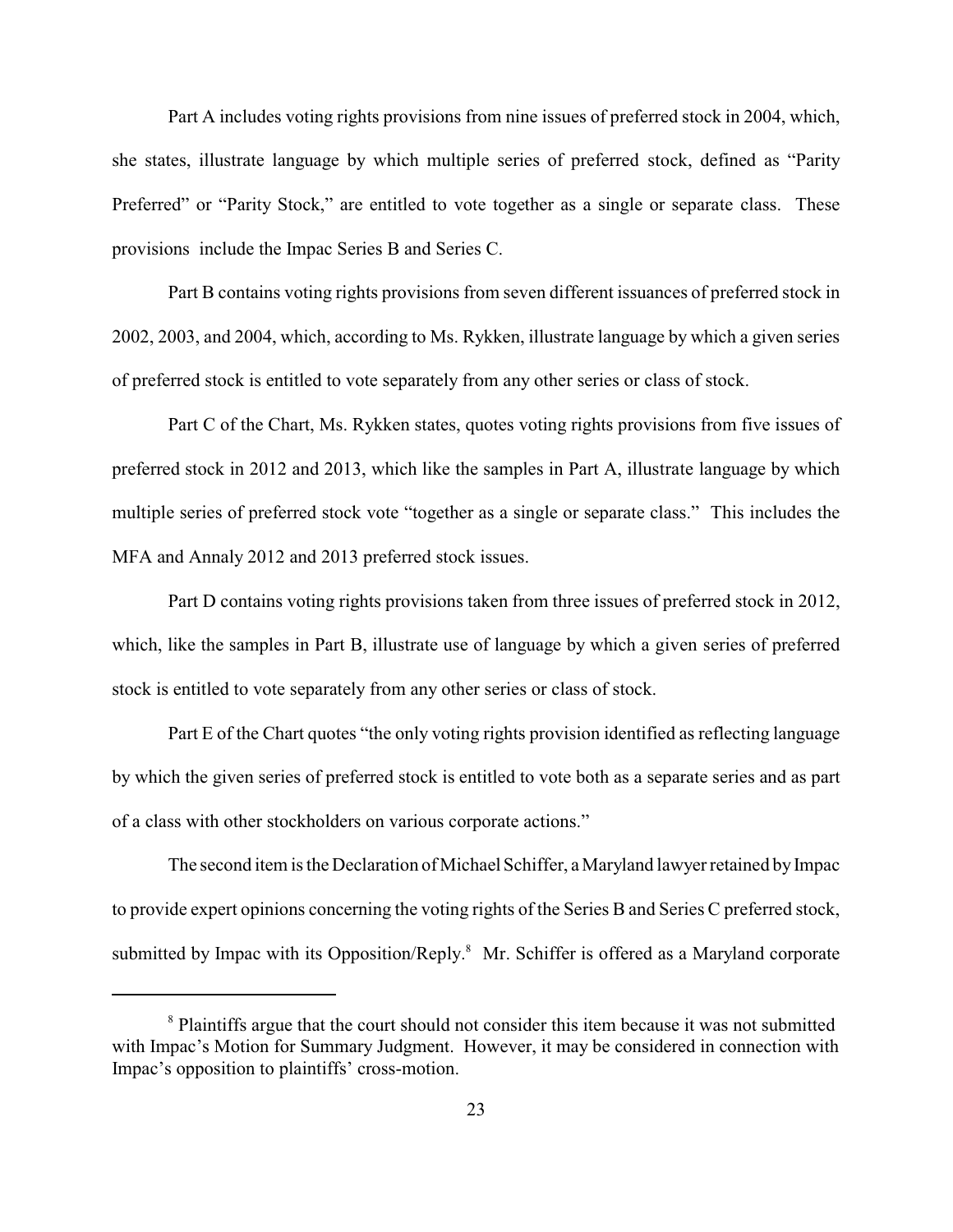expert with more than 16 years of experience with hundreds of preferred stock transactions. Mr. Schiffer opines that the voting provisions contained in paragraph 6(d) contain language commonly used and understood to provide for collective voting by all series of parity preferred stock. He defines commonly used and understood to mean the understanding of those involved in the drafting of preferred stock voting rights – "corporate issuers and their legal counsel, underwriters and their legal counsel, as well as public investors in the context of public offerings." He reviewed the Rykken chart and also reviewed the voting provisions from 34 different Maryland REIT preferred stock issuances on which he worked between 2003 and the date of his Declaration. Attached to his Declaration is a chart showing the voting provisions contained in the respective articles supplementary for those issues. Part I of the chart lists 22 issues for which the voting language is commonly understood as providing for collective voting only. Part II of the chart shows 12 issues for which the language is commonly understood as providing for separate voting only.

Both of these items fail to support Impac's arguments. To the contrary, in the court's view, they undermine its contentions. First, the classifications adopted by Ms. Rykken are questionable. Of the nine provisions included in Part A of the Chart, two are Impac Series B and Series C, and four others (including Annaly and MFA) have language that is similar to Impac's. The basis of her classification of these items as providing for parity voting is not expressly stated. The characterization of articles of other issues that are similar to Impac Series B as providing for collective voting appears to be nothing more than the expression of an opinion unsupported by any reasoning. The fact that other issuers used this language doesn't prove that the language means what the collectors suggest that it means. There is no evidence that any of these provisions has been applied in the context of an actual vote, much less any evidence that an occasion has arisen for an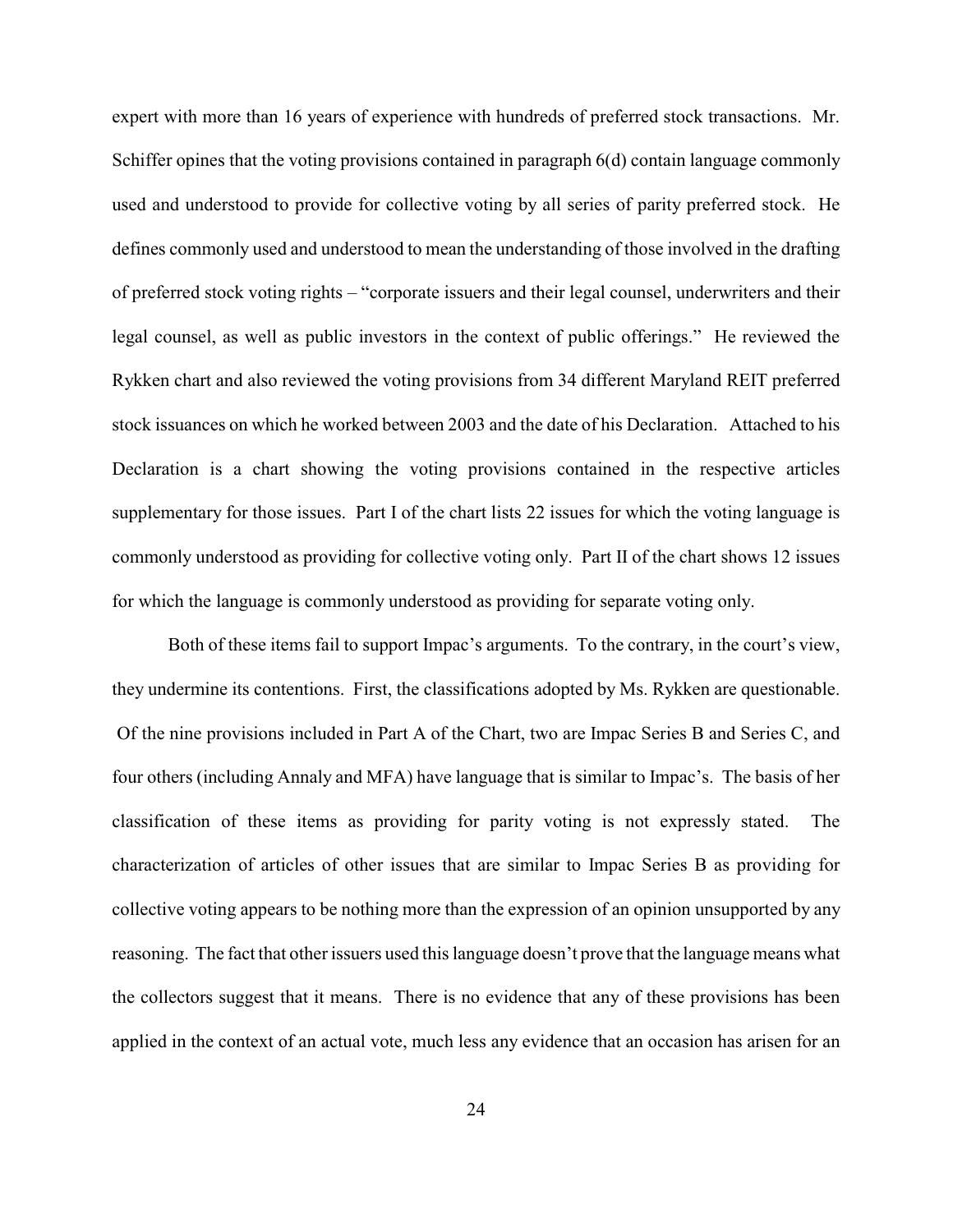authoritative determination of its operation.<sup>9</sup> In the absence of such evidence, this collection proves nothing more than the fact that several other issuers employed language which this court has concluded is ambiguous.

Mr. Schiffer opines that the provisions in Part A of the Rykken chart provide for parity voting, just as he opines that the Impac Series B Articles provide for parity voting, and that they are commonly understood to so provide. However, he provides no factual basis for this conclusion, and, indeed, it is not readily apparent what would be the factual basis for such an opinion, in the absence of some indication that an occasion has arisen to form a conclusion on the subject. An expert's opinion is of no greater probative value than the soundness of the reasons given therefor will warrant and an expert's judgment has no probative force unless there is a sufficient basis upon which to support his conclusions. *Beatty v. Trailmaster Products, Inc*., 330 Md. 726, 741 (1993). Such an opinion is not a basis to conclude that there is a material dispute of fact that would preclude summary judgment. *Id.*

More revealing than these opinions is a review of the contents of the provisions in the charts.

The first sample provision in the Rykken Chart alleged to confer separate voting rights provides:

So long as any shares of Series I Preferred Stock remain outstanding, the Corporation shall not, without the affirmative vote of the holders of at least two-thirds of the shares of the Series I Preferred Stock outstanding at the time, given in person or by proxy, either in writing or at a meeting (voting separately as a class)…(ii) amend, alter or repeal the provision of the Charter, whether by merger, consolidation or otherwise, so as to materially and adversely affect any right, preference, privilege or voting power of the Series I Preferred Stock or the holders thereof…

<sup>&</sup>lt;sup>9</sup> The only evidence of a contemporaneous interpretation of any language as providing for collective voting is the MFA and Annaly risk disclosures, discussed above, which were issued in 2012 and 2013, after the Impac tender offer, and involve later issues.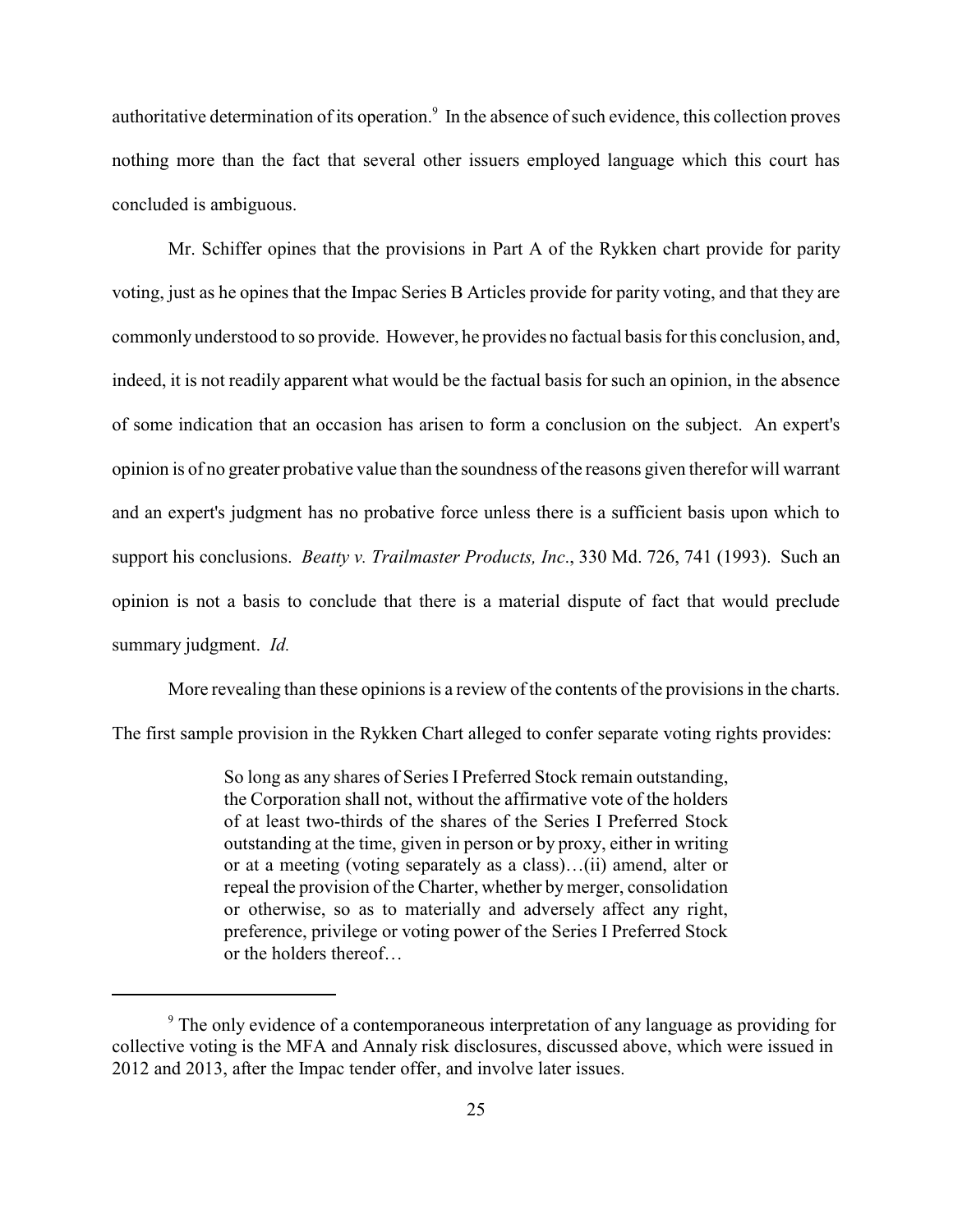Avalon Bay Communities Inc. Art. Supp. §8 (c). This provision, specifically the phrase "voting separately as a class," unambiguously confers separate voting rights. The second sample provision that Ms. Rykken characterizes as providing for separate voting rights provides:

> So long as any Series B Preferred Shares remain outstanding, the Trust shall not, without the affirmative vote or consent of the holders of two-thirds of the Series B Preferred Shares outstanding at the time, given in person or by proxy, either in writing or at a meeting (such Series B Preferred Shares voting separately as a class)…(ii) amend, alter or repeal the provisions of the Declaration of Trust or these Articles Supplementary, whether by merger, consolidation, transfer or conveyance of substantially all of its assets, or otherwise…so as to materially and adversely affect any right, preference, privilege or voting power of the Series B Preferred Shares or the holders thereof…

Ramco-Gershenson Properties Trust Art. Supp. §5 (c). The language found in the parenthetical,

"such Series B Preferred Shares voting separately as a class," likewise clearly demonstrates that this

provision confers separate voting rights.

In comparison, the first sample provision alleged to confer collective voting rights provides:

So long as any Series D Preferred Shares remain outstanding, the Trust shall not without the affirmative vote or consent of the holders of two-thirds of the Series D Preferred Shares and each other class or series of Parity Preferred Shares outstanding at the time (voting together as a single class), given in person or by proxy, either in writing or at a meeting, be required to…(ii) amend, alter or repeal the provision of the Declaration of Trust or these Articles Supplementary, whether by merger, consolidation, transfer or otherwise, or consummate a merger or consolidation involving the Trust…

Brandywine Realty Trust Art. Supp. §5(d). The second sample provision alleged to confer collective

voting rights provides:

The affirmative vote or consent of at least two-thirds of the votes entitled to be cast by the holders of the outstanding shares of the Series A Preferred Stock and the holders of all other classes or series of Parity Stock entitled to vote on such matters, voting as a single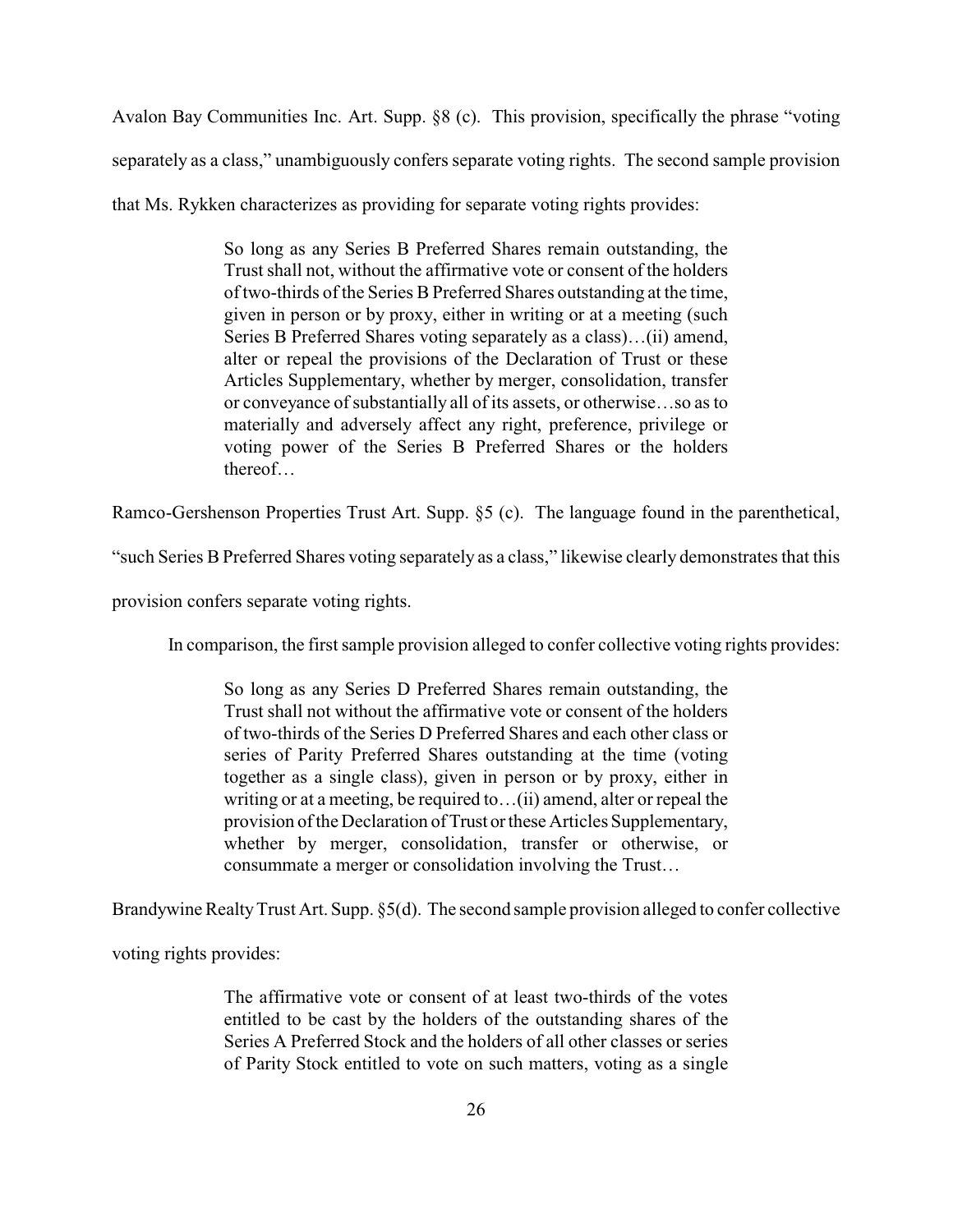class, shall be required to…(ii) amend, alter or repeal any provision of the Charter or Bylaws, whether by merger, consolidation or otherwise, if such action would materially adversely affect the rights, preferences, privileges, or voting powers of the Series A Preferred Stock…

Affordable Residential Communities (Hilltop Holdings) Art. Supp. §6(b). These provisions unambiguously confer collective voting rights. They couple the specified series of preferred shares with other series by the conjunction "and" as well as the placement of the two classes. It also provides that they vote as a single class. The term "together" removes all doubt that the provision was intended to confer anything but collective voting rights. The contrast between these provisions and the language used by Impac is striking.<sup>10</sup> In the latter instance, "two-thirds" precedes only the Series B, and there is no mention of parity preferred until much later in the sentence, after the provision about the time and place of voting. It also omits reference to the two series voting as a single class, and uses the language "separate class," whose meaning is much less definite.<sup>11</sup>

Impac suggests that a reasonably prudent person who read the sample provisions would recognize that the Voting Rights Provision is comparable to the sample provisions that confer collective voting rights. Such a generalization is belied bythe divergence among provisions that Ms. Rykken classifies as similar. But a prospective investor could reasonably conclude that entities such

 $^{10}$  Both of these provisions are found in issues from February 2004, before the Impac Series B issue. The Apartment Investment & Management Co. Class U Issue from March 2004 also clearly expresses collective voting.

 $11$  As plaintiffs note, the language and structure of the seven provisions in Part B that Ms. Rykken classified as providing for separate voting are similar to the Impac provision. Each has, before the parenthetical, virtually identical language: "two-thirds of [the shares of the series at issue] outstanding at the time, given in person or by proxy, either in writing or at a meeting." Impac's use of the words "voting separately as a class" is also similar to the verbiage used in these issues.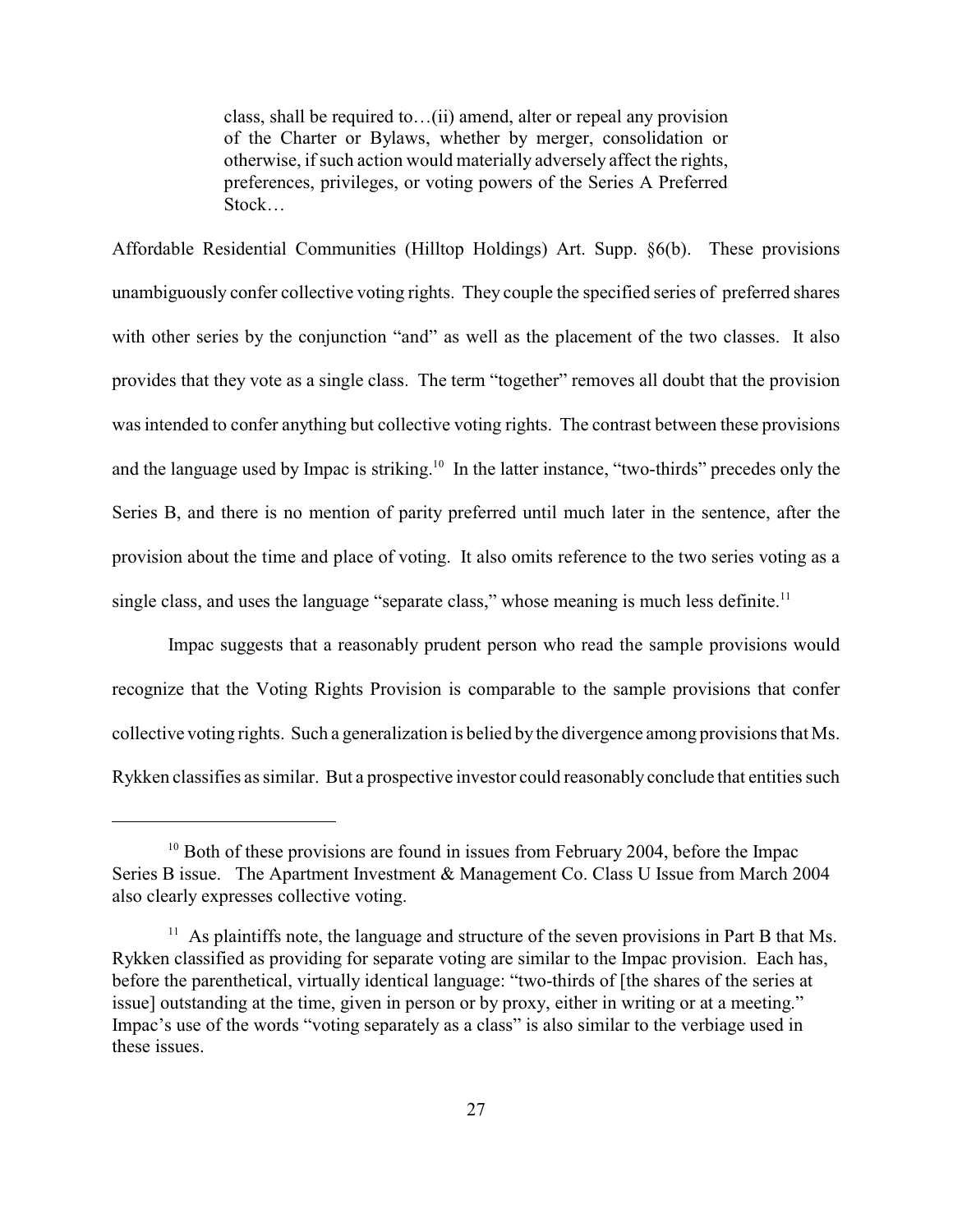as Brandywine and Affordable Residential Communities had parity voting based on their language, which readily allow a reasonably prudent reader to understand the sample provisions to confer collective voting rights. The sample provisions, moreover, demonstrate that such terms are commonly used by Maryland REITs in voting rights provisions to confer collective voting rights. Impac could have easily followed the example of other Maryland REITs and included such terms in the Voting Rights Provision had it intended the provision to confer collective voting rights.

Even more striking than the Rykken chart are the examples provided by Mr. Schiffer's chart of companies that he believes have parity voting rights language. Each of the 22 issues unambiguously requires two-thirds of the vote of the series at issue and each other series, in language similar to the Brandywine and Affordable Residential Communities examples cited above. For example, the 2007 North Star Realty Finance Corp. Series B Articles required: the affirmative vote of "at least 66-2/3 % of the votes entitled to be cast by the holders of Series B Preferred Stock and the Voting Preferred Shares, at the time outstanding, voting as a single class regardless of series." And, as plaintiffs note, all but one of those issues described the preferred shareholders to be voting as a "single class."

In sum, the evidence of other provisions produced by Impac fails to support its contention, and shows that many examples of clear provisions providing for collective voting exist.

## **Rules of Grammatical Construction**

Under this heading, Impac makes two arguments. The first is that an interpretation that affords separate voting rights to the Series B Preferred Stock would read the word "and" into the Articles where it does not appear. Along the same lines, Impac argues that interpreting the Voting Rights Provision to provide for a separate vote by the Series B Preferred would render the Parity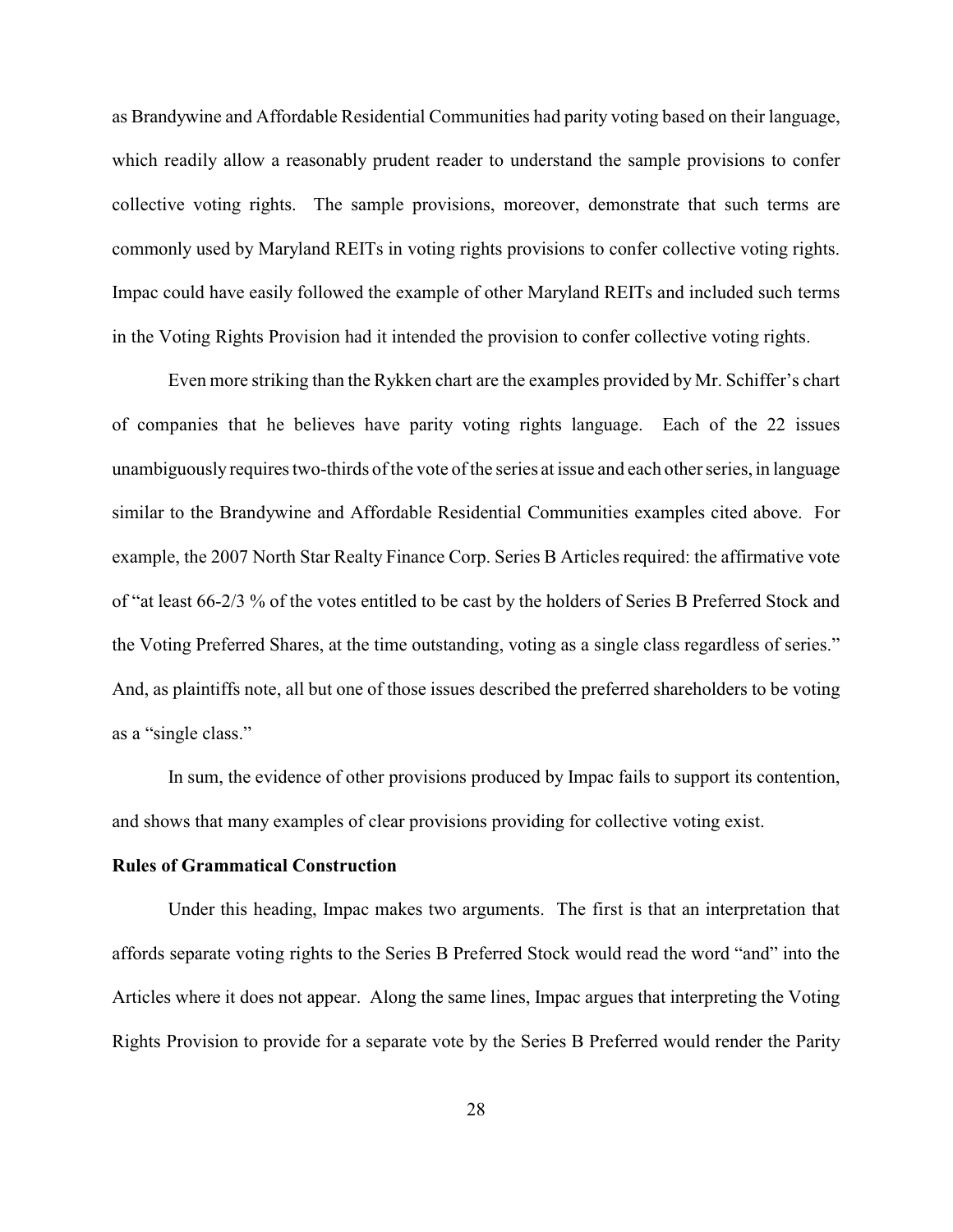Preferred Vote mathematically superfluous. This is another wayof saying that such an interpretation would give no meaning to the qualifying parenthetical. It is true that there is no way to harmonize the parenthetical with the requirement of two-thirds votes of the Series B Preferred Stock. The problem is that Impac's interpretation has the same effect in reverse - it denies meaning to the requirement of two-thirds of the Series B Preferred Stock. Impac wishes to read the language of the Voting Rights Provision as saying: "Two-thirds of the Series B and all other Parity Preferred Stock, voting as a class." That is not what the language says.

#### **Conduct of Impac**

Impac also asserts that its conduct in connection with the Offer to Purchase and Consent Solicitation is relevant extrinsic evidence. The Offer was allowed to expire on June 29, 2009, at a time when consents had been returned by two-thirds of the total number of preferred shares, but not by two-thirds of the Series B shares. Impac could have, but did not, extend the expiration date to allow for the receipt of additional consents from Series B shareholders. This conduct, Impac suggests, evidences its understanding of the Voting Rights Provision. Plaintiffs respond that there is no contemporaneous documentation that evidences Impac's belief, and that the failure to extend the expiration date is explained by the fact that Impac would have been required to pay another quarter of dividends in order to purchase the preferred stock.

The court agrees that this evidence supports the inference that Impac believed that the consent of two-thirds of the total number of preferred shares was sufficient to comply with the Voting Rights Provision. The amendment of the charter was an essential component of the tender offer, and Impac would not have intentionally failed to obtain the necessary consents to attain that end. The fact that it would have to pay additional dividends is not significant. However, the fact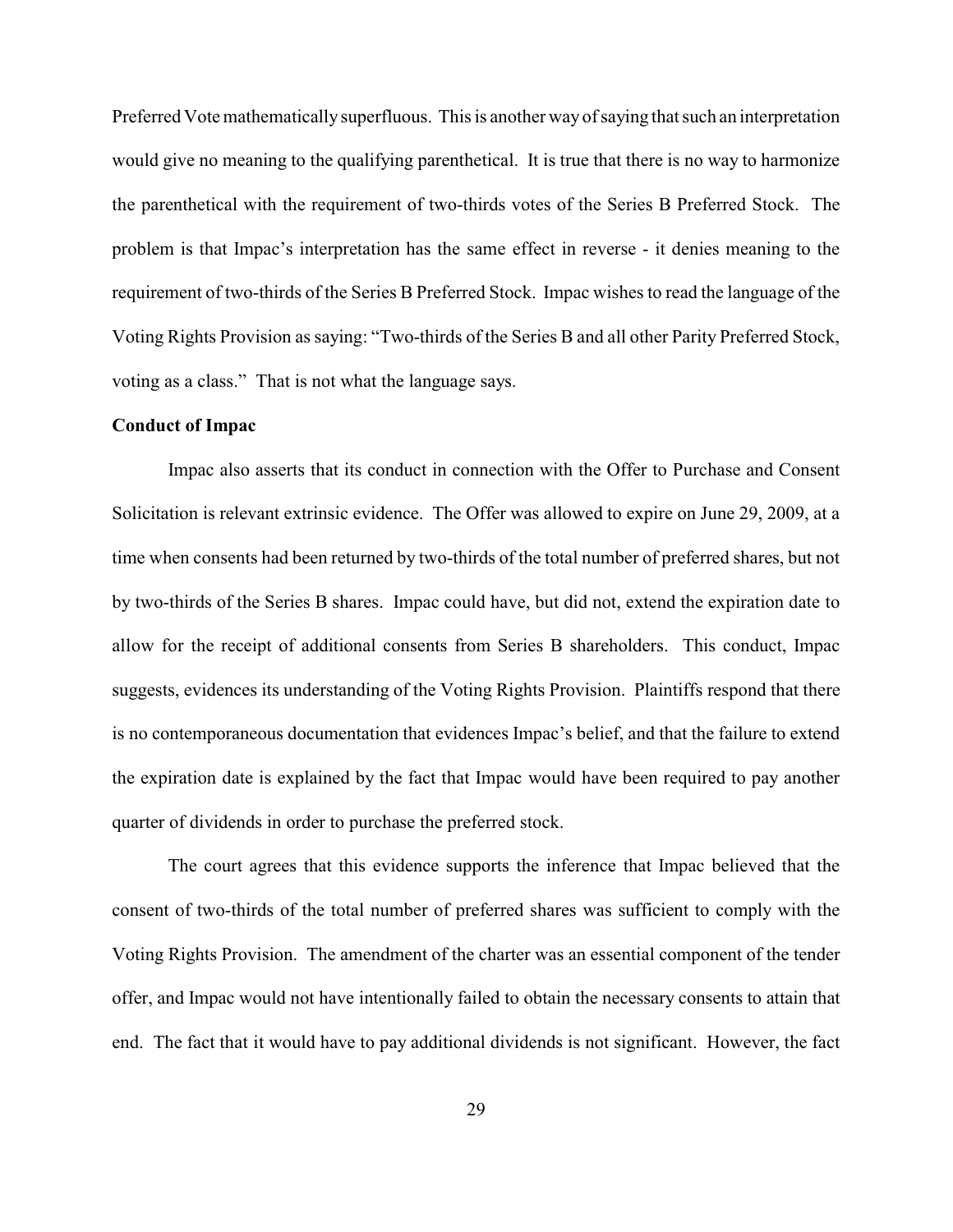of Impac's belief has limited effect, because it goes only to Impac's interpretation of the contract, and says nothing about the interpretation of the other parties.

The second restatement of contracts states: "Where an agreement involves repeated occasions for performance by either party with knowledge of the nature of the performance and opportunity for objection to it by the other, any course of performance accepted or acquiesced in without objection is given great weight in the interpretation of the agreement." Restatement (Second) of Contracts § 202(4) (1981). The Restatement goes on to clarify that "The rule of Subsection (4) does not apply to action on a single occasion or to action of one party only; in such cases the conduct of a party may be evidence against him that he had knowledge or reason to know of the other party's meaning, but self-serving conduct is not entitled to weight. *Id.* at cmt g.

Under this rule, Impac's action does not provide compelling evidence of what the parties intended. First, this conduct was that of one party and bolsters its interpretation in a "self-serving" manner. Second, a single act does not constitute repeated actions. A course of performance requires repeated, not isolated conduct that gives the other party an opportunity to object; Impac's conduct did not meet this threshold.

## **Contemporaneous Expressions of Intent**

Plaintiffs cite certain items of extrinsic evidence as supporting their interpretation of the Voting Rights Provision.

## **The April 2004 Board Resolution**

In April 2004, the Impac Board of Directors approved and adopted a resolution to create the Series B Preferred Stock. The minutes from the April 30, 2004 meeting state that the Board "discussed the Preferred Offering and authorized management to negotiate the terms of the offering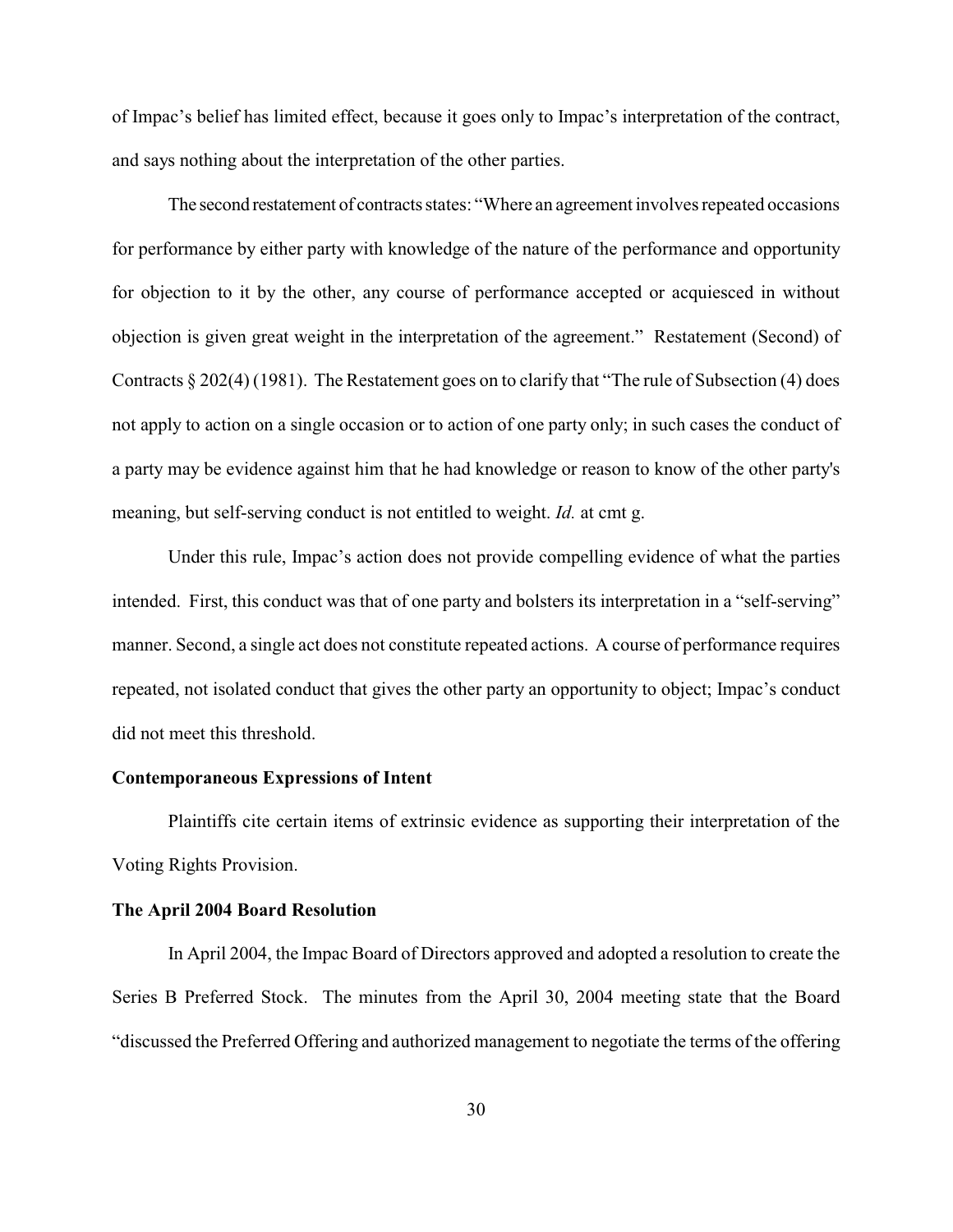as long as the interest rate on the Preferred Stock did not exceed 10%. The resolution attached hereto as Exhibit A was thereafter unanimously approved for the offering of Preferred Stock." The resolution specified, *inter alia*, that the Series B Preferred Stock should have "have such preferences, other rights, voting powers, restrictions, limitations as to dividends, qualifications, terms or conditions of redemptions and specifications as are more fully described in Exhibit A attached hereto." Exhibit A to the resolution contained a section entitled "Voting Rights." The provision provides:

> Holders of the Series B Preferred Stock will generally have no voting rights. However, if dividends on any outstanding Series B Preferred Stock have not been paid for six or more quarterly periods (whether or not consecutive), holders of the Series B Preferred Stock, voting separately as a class with the holders of any other classes or series of our equity securities ranking on a parity with the Series B Preferred Stock which are entitled to similar voting rights, will be entitled to elect two additional directors to the Company's board of directors to serve until all unpaid dividends have been paid or declared and set apart for payment. *In addition, the affirmative vote of holders of at least two-thirds of the outstanding shares of Series B Preferred Stock will be required to* (I) authorize or create, or increase the authorized or issued amount of, any class or series of capital stock ranking prior to the Series B Preferred Stock with respect to the payment of distributions or the distribution of assets upon liquidation, dissolution or winding up, or reclassify any of the authorized capital stock of the Company into any such shares, or create, authorize or issue any obligation or security convertible into or evidencing the right to purchase any such shares; or (ii) *amend, alter or repeal any of the provisions of the Amended and Restated Articles of Incorporation of the Company, as amended and supplemented, whether by merger, consolidation* or otherwise, *so as to materially and adversely affect any right, privilege or voting power of the Series B Preferred Stock or the holders thereof*, provided, however, that with respect to the occurrence of any event set forth in (ii) above, so long as the Series B stock remains outstanding with the terms thereof materially unchanged the occurrence of any such event shall not be deemed to materially and adversely affect such rights, preferences, privileges or voting power of and; providing further that any increase in the amount of the authorized Preferred Stock, including the Series B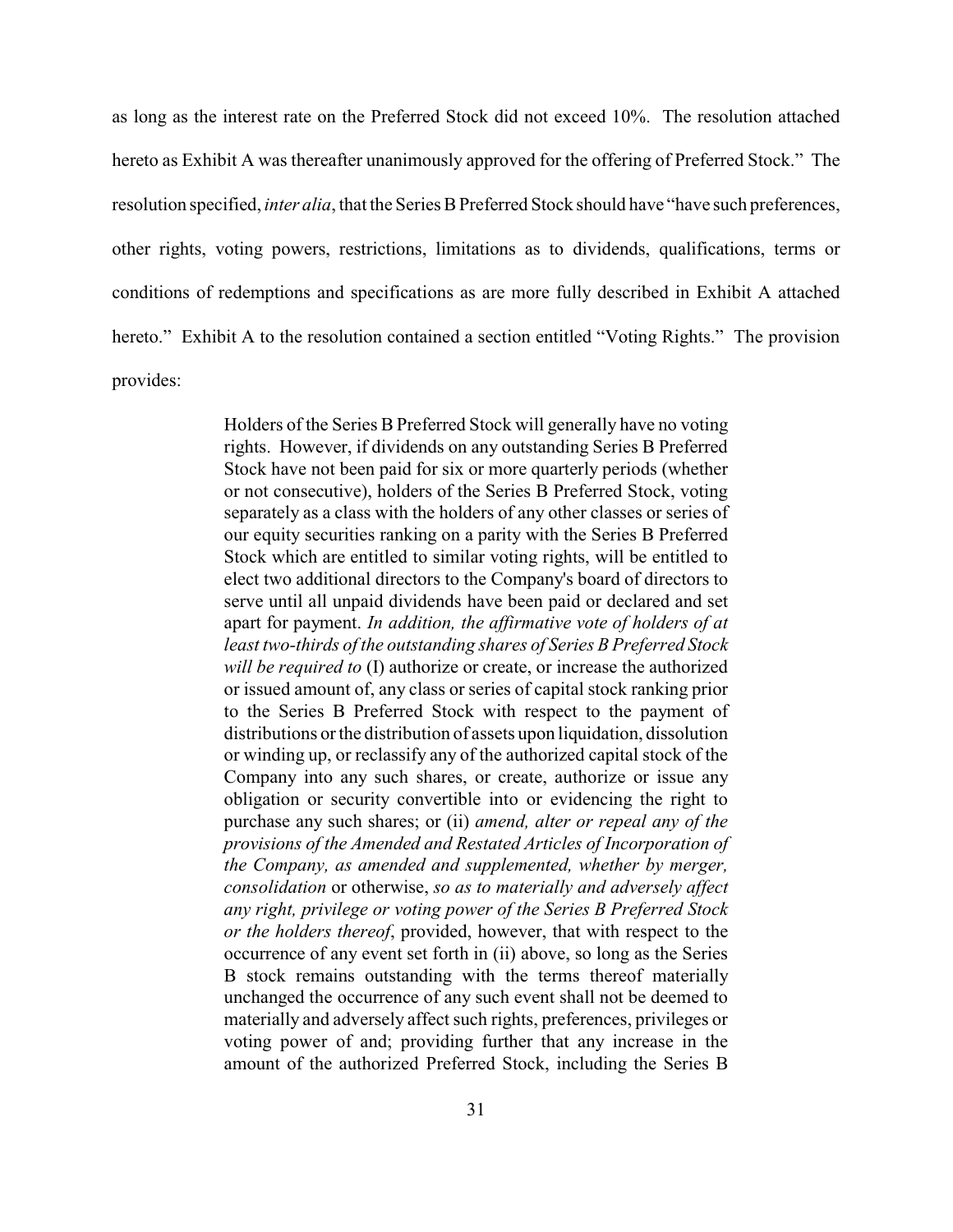Preferred Stock, or the creation or issuance of any additional Series B Preferred Stock or any other series of Preferred Stock, or any increase in the amount of authorized shares of such series, in each case ranking on a parity with or junior to the Series B Preferred Stock with respect to payment of dividends or the distribution of assets upon liquidation, dissolution or winding up, shall be not deemed to materially and adversely affect such rights, preferences, privileges or voting powers.

(Emphasis added).

The April 2004 Board Resolution, including Exhibit A, is a contemporaneous expression of the intent of the Board concerning the rights and protections to be afforded to the Series B Preferred Stock. Exhibit A, which requires "the affirmative vote of holders of at least two-thirds of the outstanding shares of Series B Preferred Stock" to approve charter amendments, unambiguously confers separate voting rights. Accordingly, this resolution can be read as an expression that the Board's intent was to provide for separate voting for the Series B Preferred.

Impac argues that the Board resolutions reflect high level Board authorization of the stock and price, and delegation of other final terms to management negotiation. (Opp. 10). It also notes that the resolution authorizes action by the company's officers to make changes to the terms of the stock and that the actual Articles Supplementary contained the parenthetical. The point, however, is not that the language contained in the term sheet was a final expression of the voting rights or that it supplants the language of the Articles Supplementary. The point is that the expression of the voting rights to be accorded to the Series B Preferred Stock embodied in the resolution clearly provided for separate voting. It contradicts Impac's evidence concerning the intent of the drafters of the Voting Rights Provision. And Impac furnishes no explanation for the phrasing of the resolution.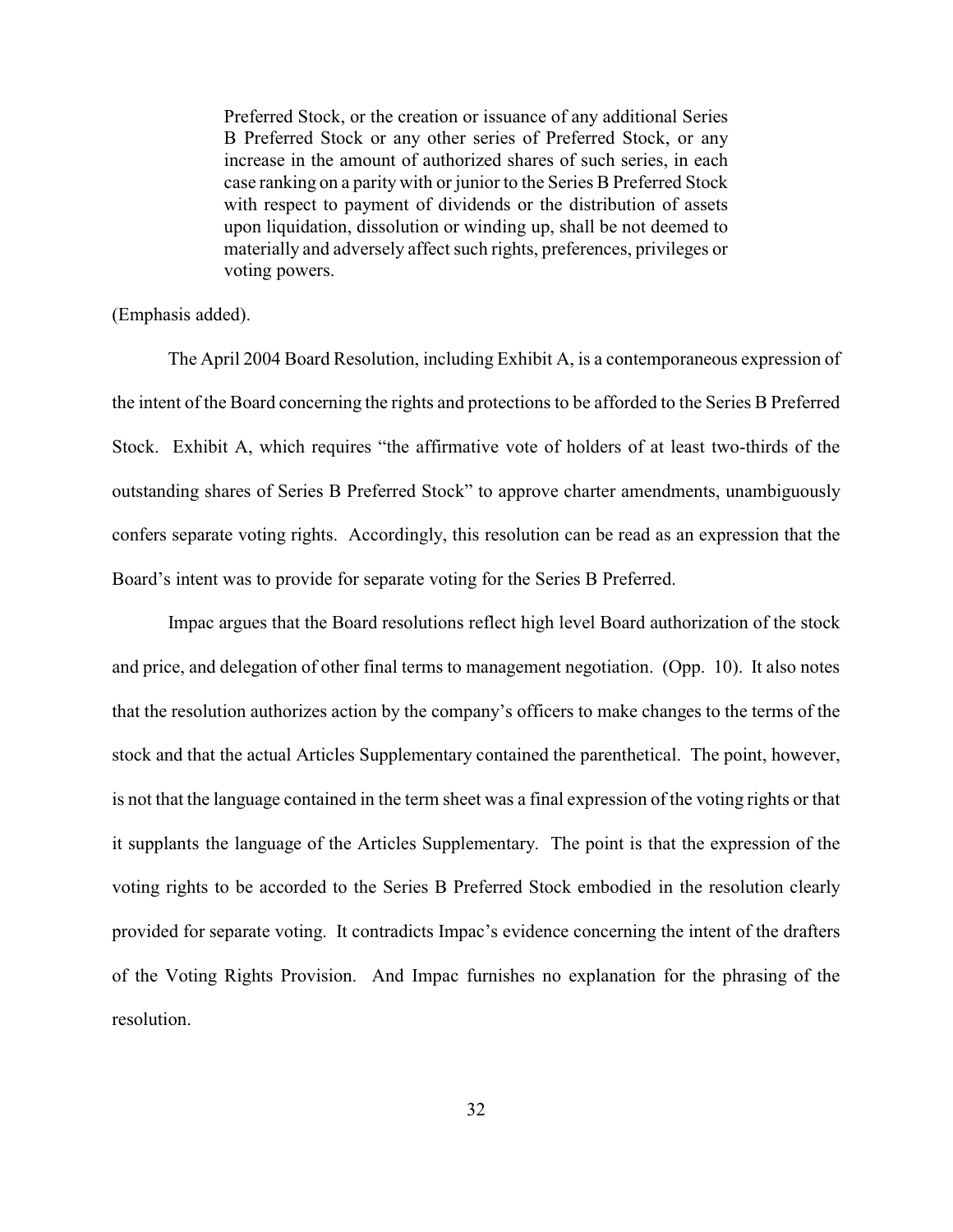### **The Series B Prospectus Supplement**

The Series B Prospectus Supplement, dated May 25, 2004 and filed with the SEC, makes

two references to voting rights. The first is contained in the section entitled "Prospectus Summary."

It states:

Holders of the Series B Preferred Stock will generally have no voting rights. However, if dividends on any outstanding Series B Preferred Stock have not been paid for six or more quarterly periods (whether or not consecutive), holders of the Series B Preferred Stock, voting separately as a class with the holders of any other classes or series of our preferred stock ranking on a parity with the Series B Preferred Stock which are entitled to similar voting rights, will be entitled to elect two additional directors to the Company's board of directors to serve until all unpaid dividends have been paid or declared and set apart for payment, provided that any such directors, if elected, must not cause us to violate the corporate governance requirement of the New York Stock Exchange that listed companies must have a majority of independent directors. *In addition, the affirmative vote of holders of at least two-thirds of the outstanding shares of Series B Preferred Stock will be required to* (a) authorize or create, or increase the authorized or issued amount of, any class or series of capital stock ranking prior to the Series B Preferred Stock with respect to the payment of distributions and the distribution of assets upon liquidation, dissolution or winding up or reclassify any of our authorized capital stock into such shares, or create, authorize or issue any obligation or security convertible into or evidencing the right to purchase any such shares; or (b) *amend, alter or repeal any of the provisions of our charter so as to materially and adversely affect the Series B Preferred Stock*, provided that any increase or decrease in the amount of the authorized preferred stock, including the Series B Preferred Stock, or the creation or issuance of any additional Series B Preferred Stock or other series of preferred stock that we may issue, or any increase in the amount of authorized shares of such series, in each case ranking on a parity with or junior to the Series B Preferred Stock that we may issue with respect to the payment of distributions and the distribution of assets upon liquidation, dissolution or winding up, shall be deemed to not materially and adversely affect such terms of the Series B Preferred Stock; or (c) enter into, approve or otherwise facilitate a binding share exchange or reclassification involving the Series B Preferred Stock that materially and adversely affects the Series B Preferred Stock or a consolidation, merger or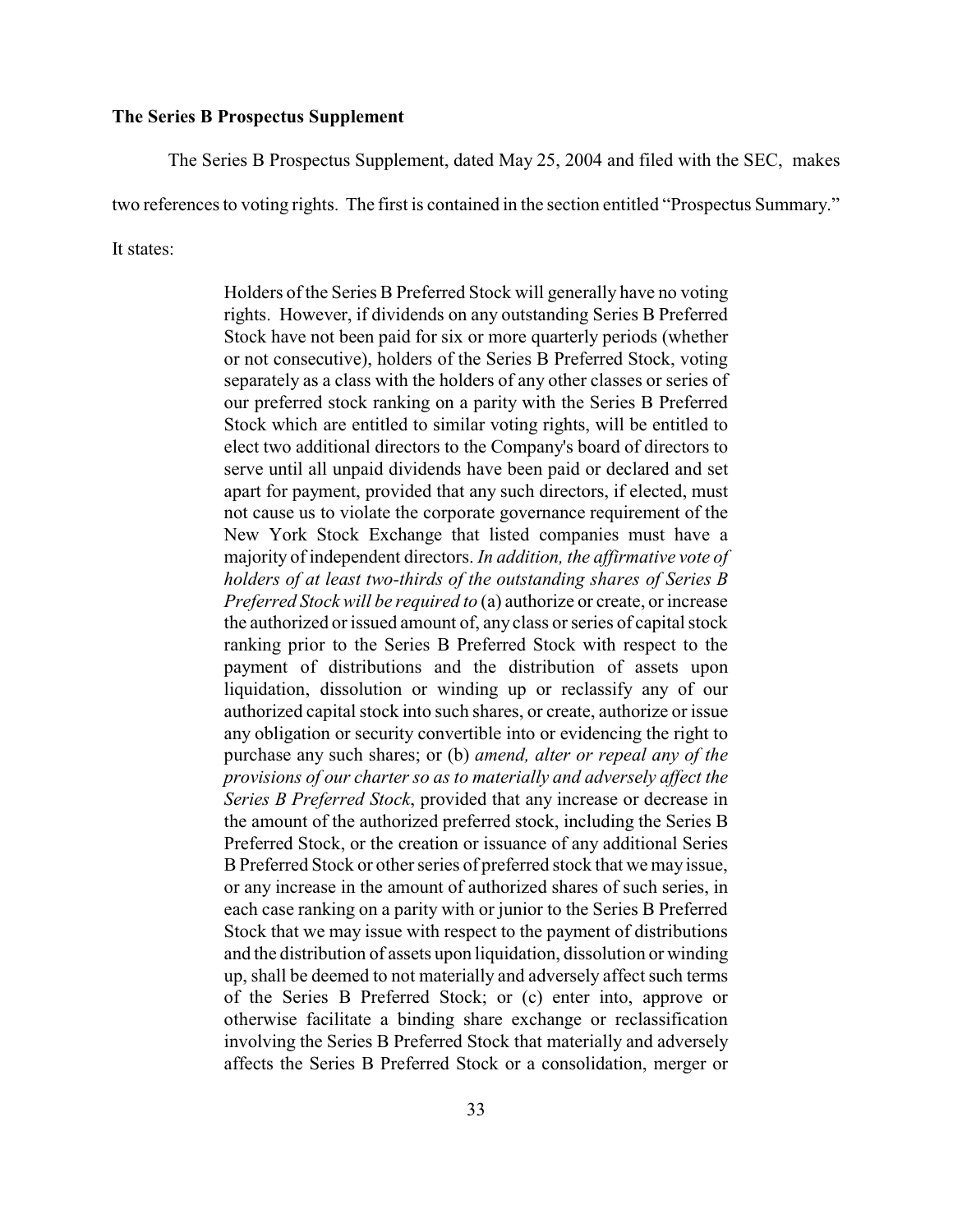similar transaction unless in the case of a binding share exchange, reclassification, consolidation, merger or other similar transactions the shares of Series B Preferred Stock remain outstanding and materially unchanged or, in the case of any such merger or consolidation with respect to which we are not the surviving or resulting entity, the shares are converted into or exchanged for preference securities of the surviving or resulting entity or its ultimate parent, in each case with preferences, conversion or other rights, voting powers, restrictions, limitations as to dividends or other distributions, qualifications, and terms or conditions of redemption of the Series B Preferred Stock that are not individually or in the aggregate materially less favorable to the holders of the Series B Preferred Stock.

Prospectus Supplement at S-5 (emphasis added).

The second passage states as follows:

So long as any shares of Series B Preferred Stock remain outstanding, we will not, without the affirmative vote or consent of the holders of at least two-thirds of the shares of the Series B Preferred Stock outstanding at the time, given in person or by proxy, either in writing or at a meeting (voting separately as a class with all series of Parity Preferred that we may issue upon which like voting rights have been conferred and are exercisable), . . . (b) amend, alter or repeal any of the provisions of our charter so as to materially and adversely affect any preferences, conversion or other rights, voting powers, restrictions, limitations as to dividends or other distributions, qualifications, or terms or conditions of redemptions of the Series B Preferred Stock . . .

Prospectus Supplement at S-15. This language replicates the language of paragraph 6(d) of the

Articles Supplementary.

The summary, considered alone, unambiguously prohibits Impac from taking any of the

enumerated actions without the vote of at least two-thirds of the shares of the Series B Preferred

Stock.<sup>12</sup> The full description, similar to the Voting Rights Provision, requires "the affirmative vote

 $^{12}$ Once again, there is no explanation in the record for the content of the summary section. The prospectus supplements for MFA and Annaly that were transmitted by Lieberman to Impac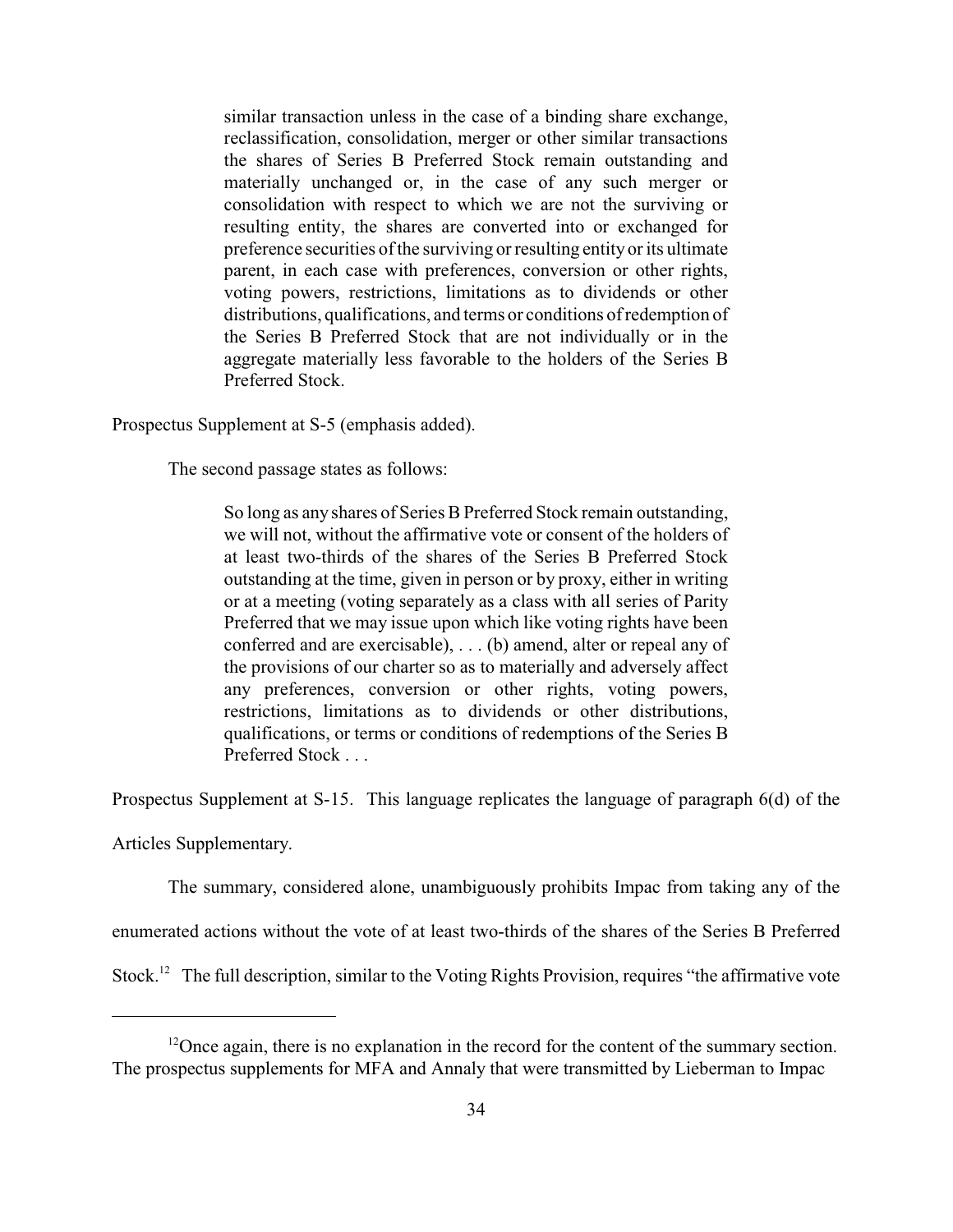or consent of the holders of at least two-thirds of the shares of the Series B Preferred Stock." This language, considered alone, unambiguously confers separate voting rights. The language found in the parenthetical, "voting separately as a class with all series of Parity Preferred," considered with the aforesaid language, causes the full description to be ambiguous.

Plaintiffs argue that a reasonable prospective investor would conclude from the summarythat the Series B stock had separate voting rights. Impac notes that the summary section is preceded by the following language: "The following is a brief summary of certain terms of this offering. For a more complete description of the terms of the Section B Preferred Stock, see 'Description of the Series B Preferred Stock' in this Prospectus Supplement." Prospectus Supplement at S-4. Therefore, Impac argues, a reasonable investor would also have to read the complete description contained elsewhere in the document, and could not rely solely on the provisions of the summary.

Impac's argument does not blunt the effect of the summary language. Undoubtedly a reader is informed by the language of the summary sections that the summary did not take the place of the complete description of the terms contained elsewhere in the Prospectus Supplement. However, the second section is simply a restatement of the language of the Voting Rights Provision itself, which the court has concluded is subject to conflicting interpretations. The summary section is explicit, and can be read as guidance on the meaning of the voting rights provision. Therefore, the summary section, like the Board Resolution, is evidence that Impac expressed intent to confer separate voting

likewise contain two passages relating to voting rights. In each of these the first passage contains no reference to class voting, although that language is somewhat different from the language of the Impac summary section.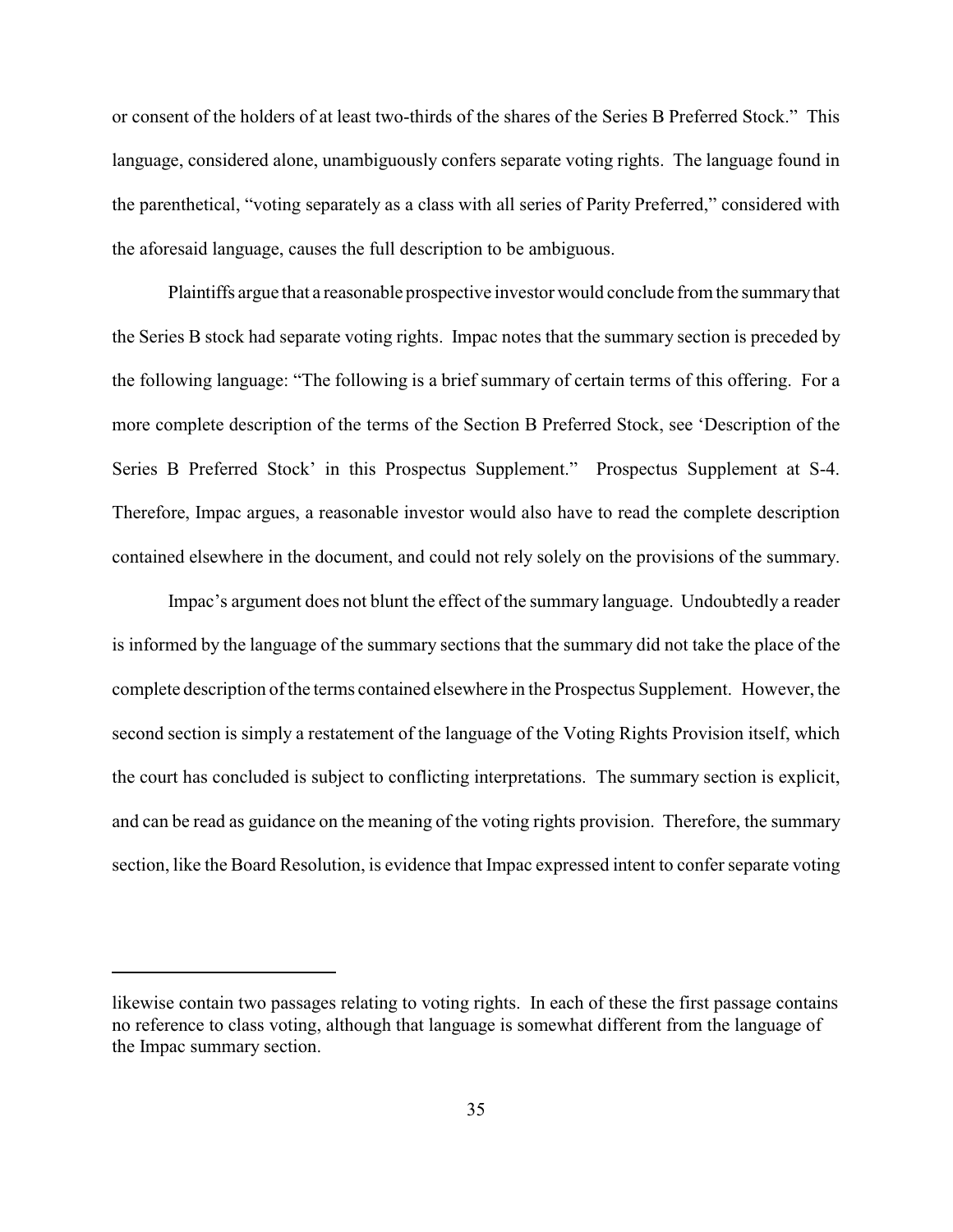rights on the Series B Preferred. Also of significance is the fact that prospective investors could reasonably so read the summary provisions.<sup>13</sup>

## **Press Releases For Tender Offer**

In connection with the 2009 tender offer, Impac issued two press releases, one on May 29, 2009, and a second on June 17, 2009. Each of these press releases stated that the tender was subject to certain conditions, which included the condition "that [the Company] receive valid tenders for at least 66 2/3% of the aggregate liquidation preference of each series of the Company's outstanding Series B and C Preferred Stock. Plaintiffs argue that these press releases betray a recognition that the consent of two-thirds of each series was required to approve the amendments.

In the court's view, these items bear little weight. As plaintiffs recognize, the Offering Circular states that the consent required was that of two-thirds of the entire preferred stock. At most these press releases establish an inconsistency, which does not support any compelling inference about Impac's intent as a matter of law.

### **Rules of Grammatical Construction**

Plaintiffs invoke a rule of grammatical construction known as the last antecedent rule. That is a "generallyrecognized rule of statutoryconstruction that a qualifying clause ordinarilyis confined to the immediately preceding words or phrase-particularly in the absence of a comma before the qualifying clause. . ." *Sullivan v. Dixon*, 280 Md. 444, 451 (1977). Plaintiffs argue, based on this rule, that the qualifying parenthetical - (voting separately as a class . . .) - is confined to the immediately preceding phrase - in writing or at a meeting, and does not refer to the two-thirds requirement. Plaintiffs also suggest that this construction is supported by the fact that in other issues

 $13$  See authority cited at pp.41-43 concerning the reasonable expectations of investors.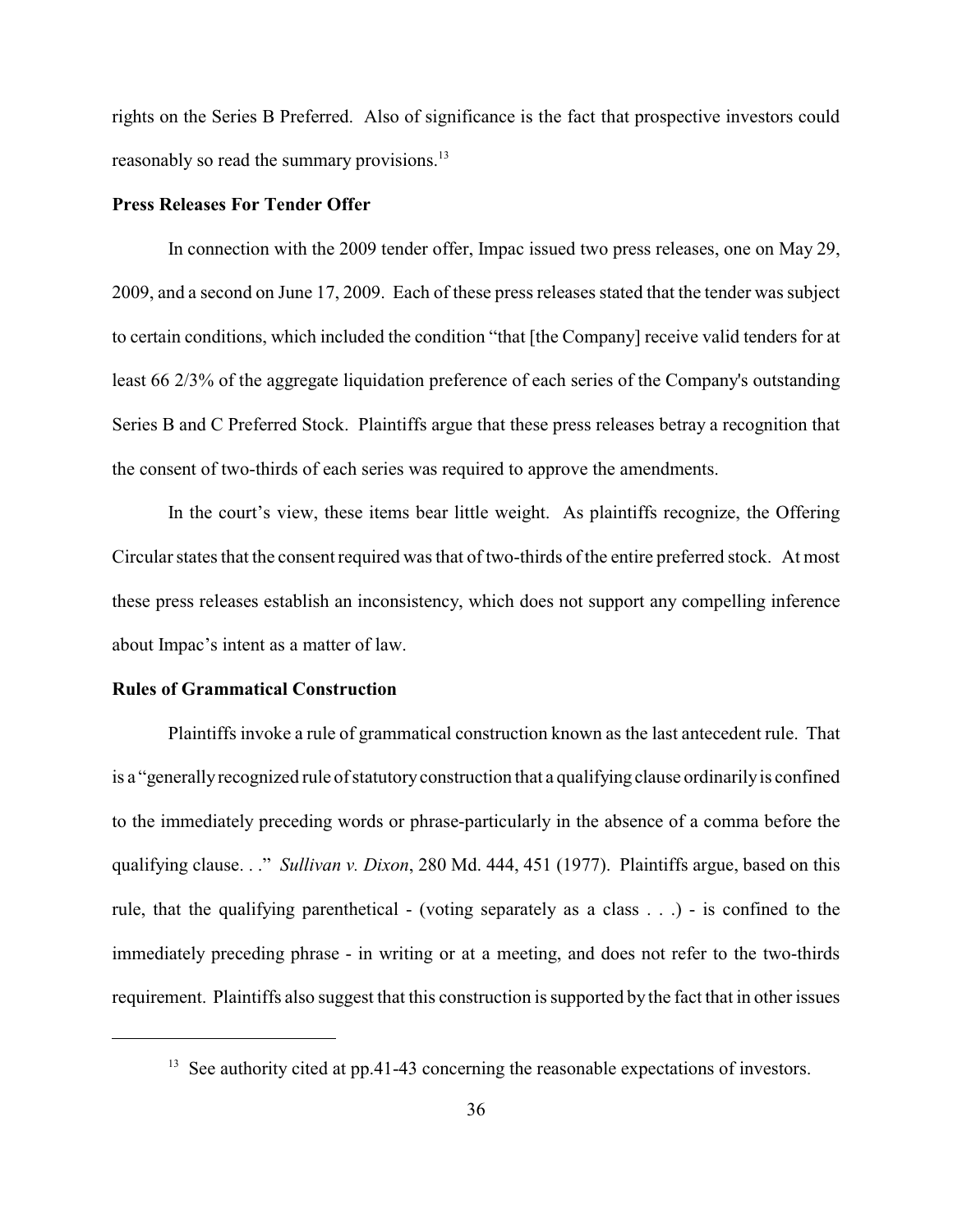the qualifying language immediately follows the two-thirds requirement, unlike the language in the Voting Rights Provision.

A thorough exploration of the last antecedent rule and its role in contract interpretation was undertaken in *Stanbalt Realty Co. v. Commercial Credit Corp*., 42 Md. App. 538 (1979). As that discussion makes clear, this rule is an aid to interpretation whose utility depends on the circumstances, not an inflexible principle that trumps other indicia of intent. The operation of this rule is more straightforward in cases involving serial lists. *See Kane v. Board of Appeals*, 390 Md. 145, 162 (2005). Its role in interpreting language such as that found in the Voting Rights Provision is less clear. As stated previously, the reasons why the drafters would provide for separate voting at a meeting are unclear. In the absence of any logic to suggest why the drafters would so regulate the manner of voting, the court does not believe that this meaning should be adopted under the rubric of the last antecedent rule.

#### **Construction Against the Drafter**

After consideration of the evidence submitted by the parties, the court concludes that it fails to resolve the ambiguity presented by the language of the Voting Rights Provision. Impac's arguments concerning the intent of the drafters are less than conclusive. On the other side are contemporaneous expressions concerning the language that suggest that it provided for separate voting for the Series B stock. Comparison of the language of Paragraph 6(d) with multiple other examples of voting provisions only serves to convince the court that the ambiguity is irremediable. Unlike those clear expressions, Impac's argument would require the court to place a strained interpretation that disregards part of the language. Therefore, the court must apply the rule of construction under which ambiguities are to resolved against the drafter of the contract.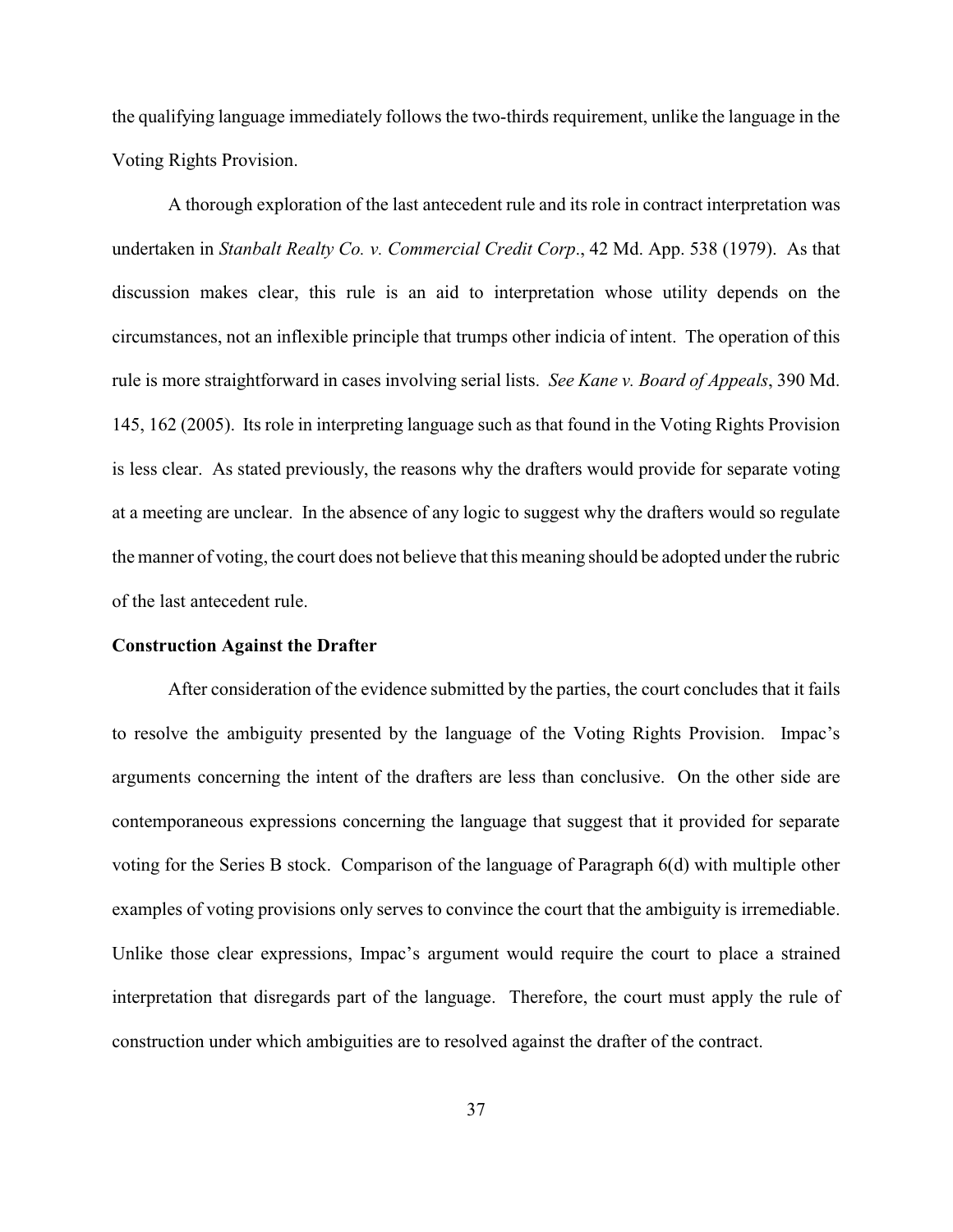In order to apply that rule, the drafter must be identified. Impac argues that the contract should be construed against plaintiffs. It bases this contention upon its argument that the Articles were drafted by Bear Stearns, and that Bear Stearns was acting on behalf of the purchasers of the stock. For several reasons, this argument is unavailing. First, the argument that Bear Stearns was a partywho was representing the purchasers in the negotiation of the contract is not supported by the facts. Second, the argument is contrary to authority from the Delaware courts which the court finds to be convincing.

In presenting its argument concerning the intent of the parties, Impac places great weight on the intent of Bear Stearns. Impac states that Bear Stearns was Impac's "counterparty" in the negotiation and adoption of the Articles Supplementary. It asserts that in negotiating the terms of the Series B preferred stock the underwriters as the initial buyers of the stock "as a matter of law, represented not only themselves but future holders" of the preferred stock. Impac Mot at 18. As authority for this proposition, Impac cites *HF Mgt. Servs. LLC v. Pistone*, 818 N.Y.S.2d 40 (App. Div. 2006).

*Pistone* involved an issue of disqualification of an underwriter's due diligence counsel from representing another party in a suit against the issuer, and the question was whether a fiduciary relationship between the underwriter and the issuer should be imputed to counsel. The Appellate Division decided that the underwriter did not occupy a fiduciary relationship with an issuer, noting that the relationship was better characterized as adversarial because "the statutorily-imposed duty of underwriters is to investors." 818 N.Y.S.2d at 43. The statutorily imposed duty to which the court referred is the "underwriter's responsibility to prepare a registration statement providing full and adequate information to investors concerning the issuing company and the distribution of the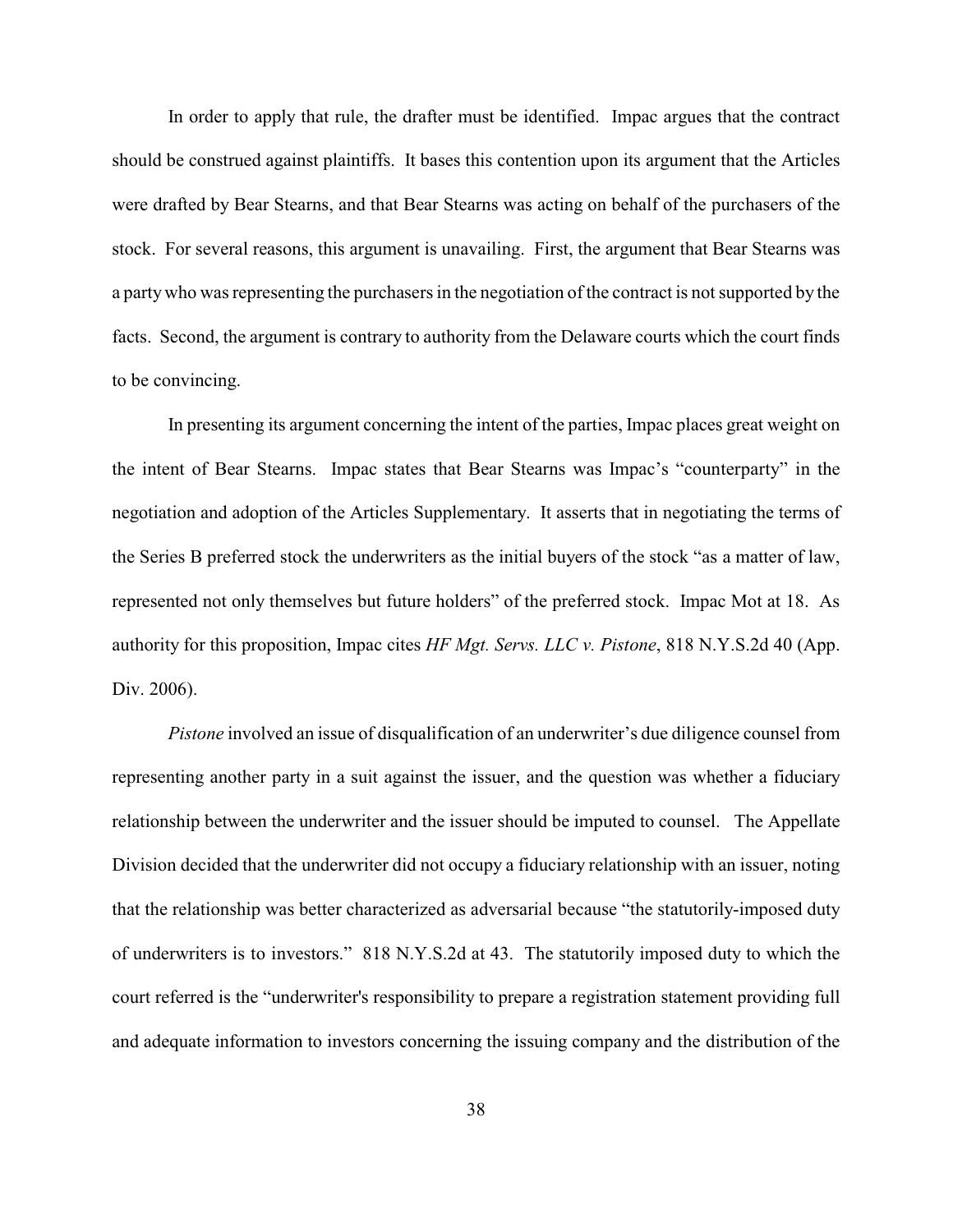securities." *Id.* That this duty does not necessarily preclude a conclusion that an underwriter has a fiduciary relationship with an issuer is made clear by *EBC I, Inc. v. Goldman, Sachs & Co.*, 5 N.Y.3d 11 (N.Y. 2005), which was the subject of discussion by the *Pistone* court. In *EBC I*, an action was brought against Goldman, Sachs & Co., the lead managing underwriter of an initial public stock offering, alleging, among other things, breach of fiduciary duty. The Court of Appeals held that the claim stated a cause of action based on the assertion of the existence of an advisory relationship that was independent of the underwriting agreement and allegations that the plaintiff was "induced to and did repose confidence in Goldman Sachs' knowledge and expertise . . ." *Id.* at 20. The Court held that "[t]o the extent that underwriters function, among other things, as expert advisors to their clients on market conditions, a fiduciary duty may exist." *Id.* at 21. Furthermore, the Court stated that recognition of a fiduciary duty to this extent "is not in conflict with an underwriter's general duty to investors under the Securities Act of 1933 to exercise due diligence in the preparation of a registration statement." *Id.* at 20.

Read in context, therefore, *Pistone* does not stand for the proposition that Impac suggests. Impac does not explain why the duty of preparing a registration statement providing full and adequate information to investors necessarily makes the underwriters the "counterparties" to the issuer. Impac asserts that no fiduciary relationship existed between it and the underwriters because "[t]he only agreement between Impac and Bear Stearns is the standard, arms-length Underwriting Agreement for Impac to sell, and the underwriters to buy, Impac's preferred stock" Reply Memo at 13-14. Whether or not that was the only formal agreement, the undisputed evidence compels the conclusion that Bear Stearns was not a party to the Series B Articles, and instead functioned as an advisor to Impac.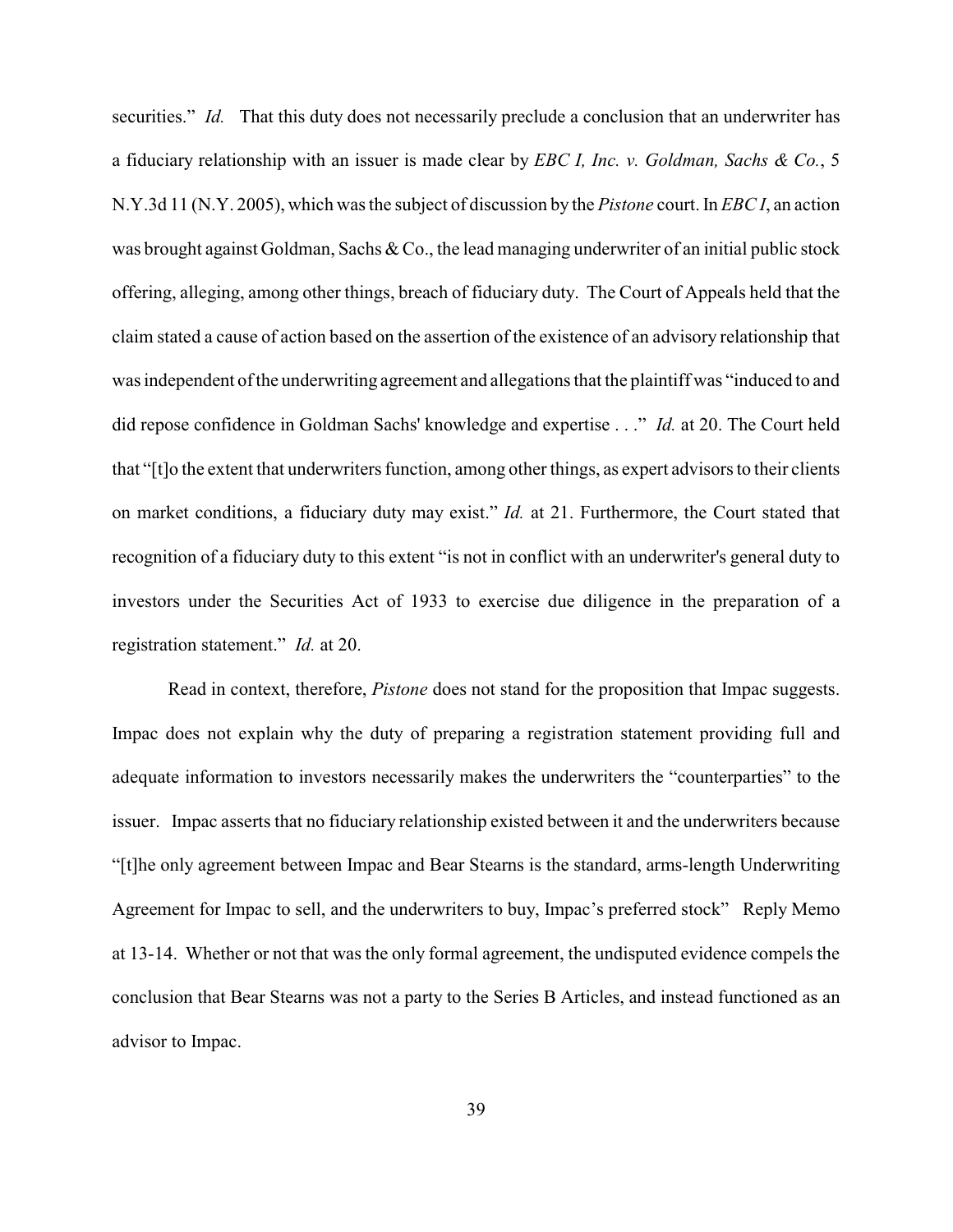In its marketing presentation, Bear Stearns presented itself as an expert source for Impac in the creation and marketing of preferred stock. It supplied model terms to Impac, and recommended that Impac follow those terms to make the stock easier to market. The fact that Bear Stearns gave advice to Impac about how the terms of the Articles should be modeled supports the conclusion that it was an adviser, not a counterparty. The fact that Impac followed Bear Stearns' advice shows that it relied on Bear Stearns' knowledge and expertise.

Conversely, the fact that Bear Stearns wanted standard provisions to make the issue more readily acceptable to buyers does not mean that it was standing in the shoes of the buyers as a party. That fact is equally consistent with a role as an expert advisor. Moreover, the fact that Bear Stearns wanted standard features doesn't establish that it was seeking to maximize the interests of the public investors. In fact, one of the selling points touted by Bear Stearns was its ability to effect lower dividend yields on the stock.

In any event, this issue does not, in the court's opinion, turn on the technical issue of whether Bear Stearns could be labeled a fiduciary. The characterization of Bear Stearns' role as that of a party does not fit the facts. The counterparties to the contract embodied in the Articles Supplementary were the holders of the preferred shares whose rights were fixed by the Articles. It was not contemplated that Bear Stearns, which purchased the shares in its role as underwriter, would be a holder of the preferred stock. To the contrary, the entire purpose of the underwriting arrangement was for Bear Stearns to resell the stock to others who would be the holders of the stock. It was they, not Bear Stearns, who would be affected by the terms of the Articles. It is entirely artificial to portray Bear Stearns as a party to the contract. The fact that Impac's declarants assert a belief that Bear Stearns was Impac's counterparty is entitled to no weight and does not change this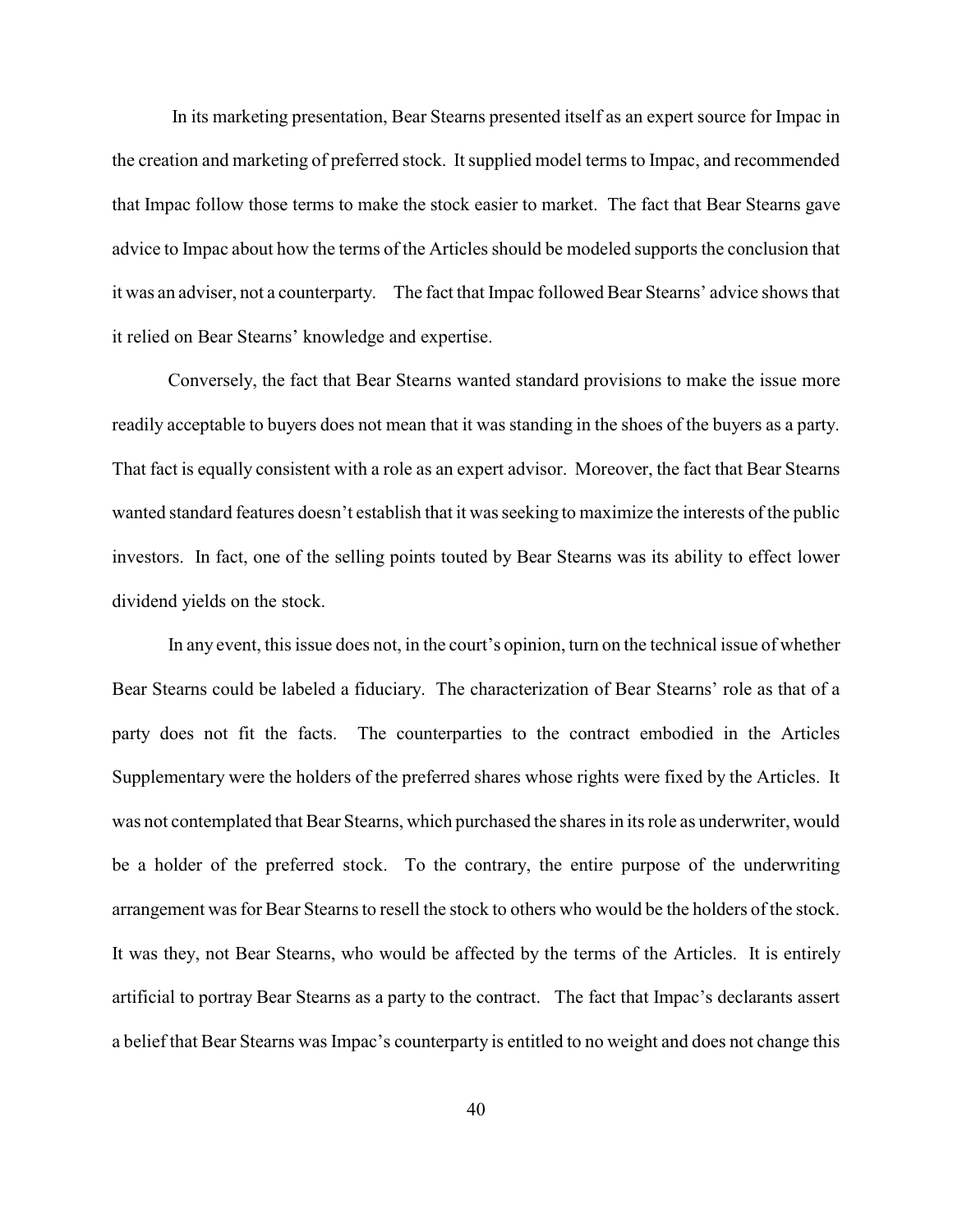conclusion. Apart from the fact that they offer no explanation for this belief<sup>14</sup>, their beliefs must yield to the actual facts that define the parties' roles.

The facts relating to the creation of the issue make it appropriate to consider the holdings of several Delaware cases that reject the application of the customary model of contract formation in a context such as this one. In *Kaiser Aluminum Corp. v. Matheson*, 681 A.2d 392, 397 (Del. 1996), the issue presented involved ambiguous language in a certificate fixing the conversion rights of preferred shareholders. The court stated: "When a contract is ambiguous, a court normally relies upon extrinsic evidence of the parties' intent. Such a course is not appropriate in this case for two reasons. First, such an investigation would reveal information about the thoughts and positions of, at most, the issuer and the underwriter. Whether these parties can legitimately be viewed as "negotiating" indenture provisions is a subject of some dispute. . . . " *Id.* at 397. Referring to the well-accepted principle that ambiguities in a contract should be construed against the drafter, the court opined that the issuer of securities is better able to clarify unclear terms in advance and therefore should bear the drafting burden that this principle would impose upon it. *Id* at 398-399. The court also stated that "when faced with an ambiguous provision in a document such as the Certificate, the Court must construe the document to adhere to the reasonable expectations of the investors who purchased the security and thereby subjected themselves to the terms of the contract." *Id.* at 399. The court cautioned against allowing this principle to become a short-cut for avoiding the sometimes difficult task of determining expectations, but applied it as a last resort because the language of the certificate presented a hopeless ambiguity.

 $14$  Despite extensive questioning on this subject, Ms. Blair's deposition testimony reveals no basis for the statements to this effect in her declaration.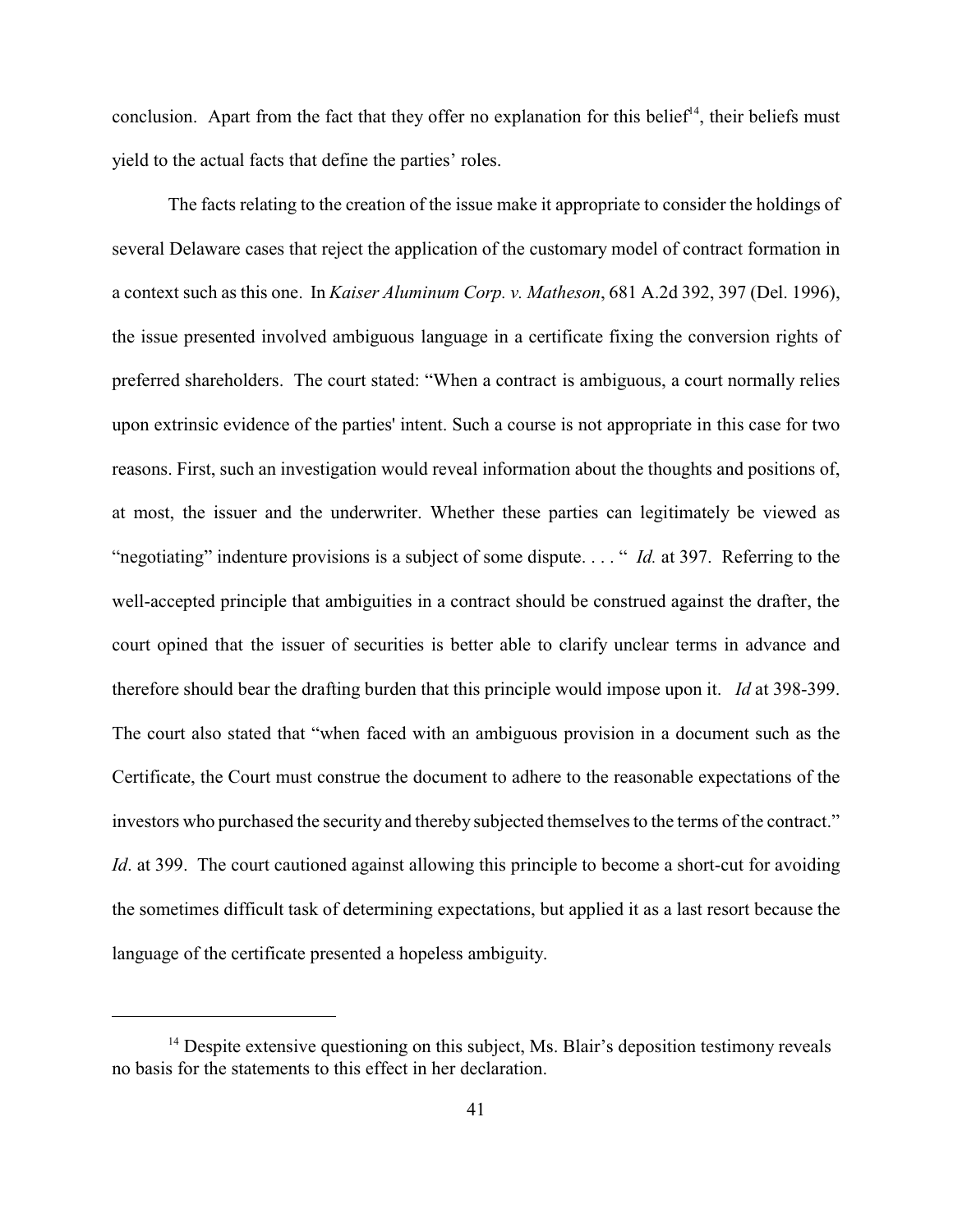The Delaware Supreme Court reinforced this approach in *SI Mgmt. L.P. v. Wininger*, 707

A.2d 37 (Del. 1998). It stated:

.

A court considering extrinsic evidence assumes that there is some connection between the expectations of contracting parties revealed by that evidence and the way contract terms were articulated by those parties. Therefore, unless extrinsic evidence can speak to the intent of *all* parties to a contract, it provides an incomplete guide with which to interpret contractual language. Thus, it is proper to consider extrinsic evidence of bilateral negotiations when there is an ambiguous contract that was the product of those negotiations, as in [*Eagle Industries, Inc. v. DeVilbiss Health Care*, 702 A.2d 1228 (Del 1997)]

On the limited record before us in this case, however, it appears that the 1,850 investors comprising the limited partnership reacted to a "take it or leave it" proposal by the General Partner without meaningful individualized negotiations. Because the articulation of contract terms in this case appears to have been entirely within the control of *one party*—the General Partner—that party bears full responsibility for the effect of those terms. Accordingly, extrinsic evidence is irrelevant to the intent of all parties at the time they entered into the agreement.

707 A.2d at 43 (emphasis in original). In *Bank of N.Y. Mellon v. Commerzbank Capital Funding*

*Trust II*, 65 A.3d 539 (Del. 2013), the court fashioned a somewhat different application of these principles in a case involving publicly held securities. It noted that "an inquiry into what the parties intended would serve no useful purpose, because it would yield information about the views and positions of only one side of the dispute . . . This case does not fit the conventional model of contracts 'negotiated' by and among all the interested parties. Here, important parties in interest—the holders of the securities—were neither consulted about, nor involved in the drafting of [the agreements] Therefore, a different interpretive approach is needed—one that will take into account the public securityholders' legitimate contractual interests." *Id*. at 551. While the court noted that such an approach implicated the rule of construction that ambiguities in a contract will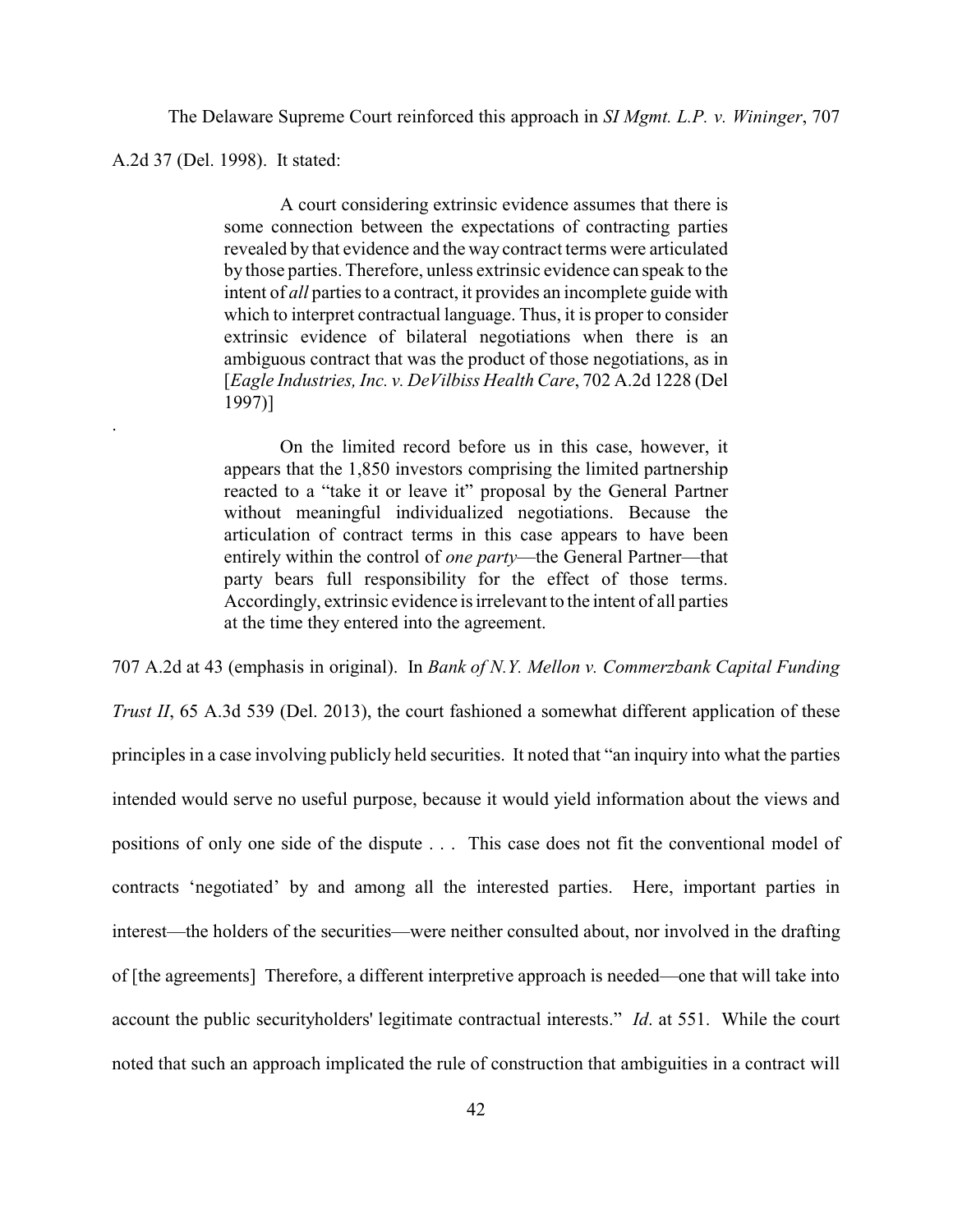be construed against the drafter, it decided to apply a "narrower application of that principle require[ing] that a contract which creates rights in public securities investors be interpreted to give effect to those investors' reasonable expectation." It identified the same reason relied on in *Kaiser* and other cases – that the issuer could have easily drafted the language in a straightforward manner. 65 A.3d at 552.

The court is convinced by this authority that it is appropriate to construe the Voting Rights Provision against Impac. Impac as the issuer of the Series B Preferred Stock bears responsibility for the language; plaintiffs bear none. Impac was in a position to adopt Articles that did not suffer from this ambiguity. Language that avoided this ambiguity was readily available.

In its Opposition/Reply Memorandum, Impac advances the argument that in order to prevail plaintiffs are required to show that their claimed right "clearly exists." Opp/Reply at 27. This argument is based on case law statements to the effect that the rights of preferred shareholders must be "clearly expressed with definiteness and certainty and will not be presumed." *Jolly Roger Fund, LP v. Prime Group Realty Trust*, 2007 Md. Cir. Ct. LEXIS 10 (2007). Those rulings are based on the principle that stock preferences are in derogation of the common law principle that all stock enjoys equal rights*. See also Warner Communications Inc. v. Chris-Craft Industries, Inc.*, 583 A.2d 962 (Del. Ch.1989); *Elliott Associates, L.P. v. Avatex Corp*., 715 A.2d 843 (Del. 1998); *Greenmont Capital Partners I, LP v. Mary's Gone Crackers, Inc*., 2012 WL4479999 (Del. Ch. 2012). In *Shiftan v. Morgan Joseph Hldgs., Inc*., 57 A.3d 928 (Del. Ch. 2012), the court supposed that this principle conflicts with the rules relating to construction of an ambiguous contract against its drafter, but found it unnecessary to resolve this conflict.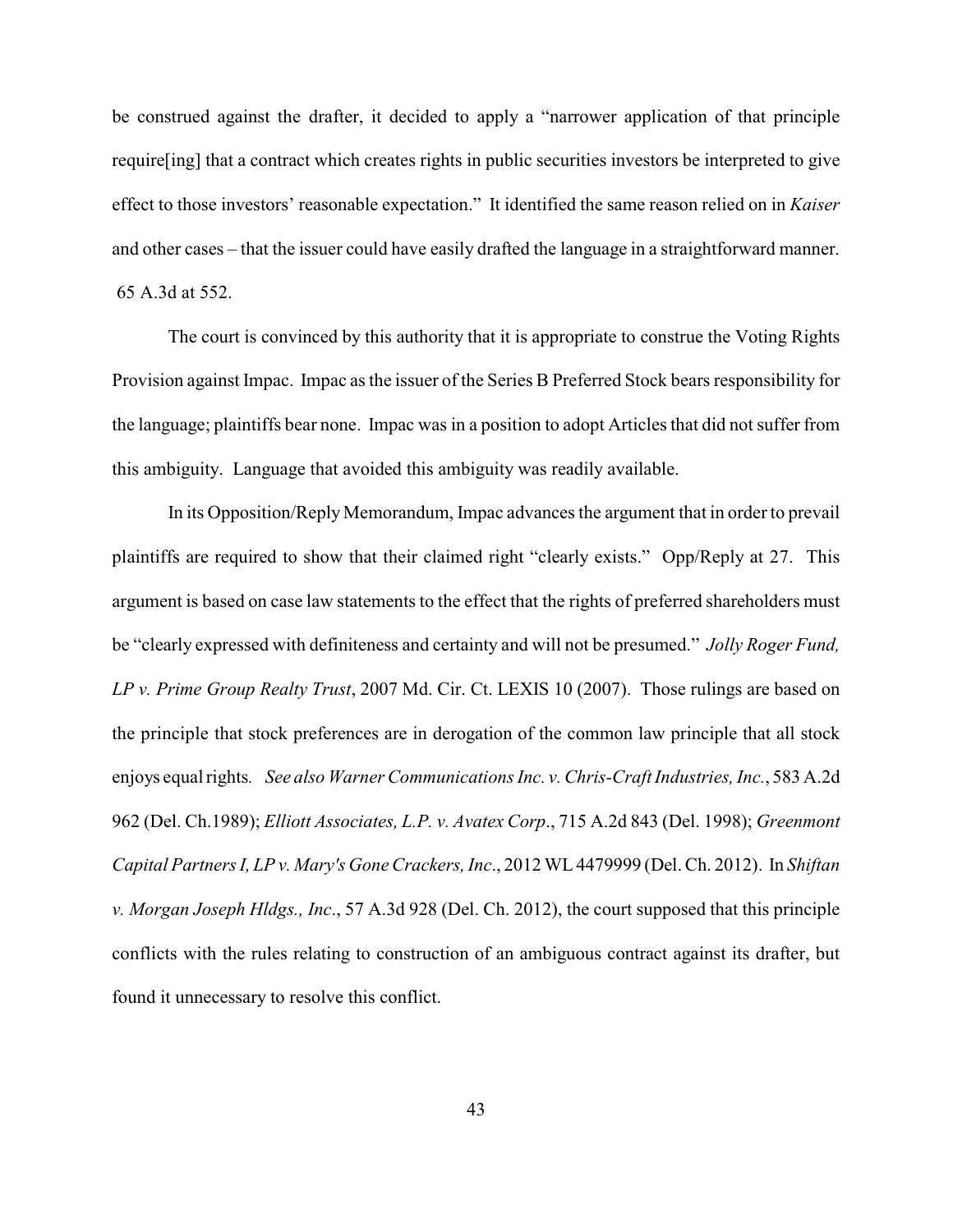This court does not conclude that this principle has application under the circumstances of this case. This rule operates to forestall the implication of rights that are not set forth in the corporate documents defining the stock's terms. Read in context, this principle is not so much a rule of contract interpretation as it is a recognition that the preferred stock, the source of whose rights is entirely contractual, is not entitled to the expansion of rights beyond the determinate bounds of the contractual provision. It does not displace the body of law relating to how to resolve difficulties arising from a contract whose ambiguity can be laid at the feet of the issuer, which had the power to avoid any such ambiguity. Therefore, this principle does not relieve Impac from the application of the rule providing that ambiguous language is construed against the drafter.

## **Conclusion**

For these reasons, the court concludes that as a matter of law the Voting Rights Provision must be construed to require the consent of two-thirds of the Series B Preferred Stock in order to effect an amendment of the charter provisions relating to the Stock. The court determines that there is no dispute that there was not consent from two-thirds of the Series B Preferred shareholders, as required by the terms of the Articles Supplementary. Plaintiffs' Motion for Summary Judgment will be granted and Impac's Motion for Summary Judgment will be denied. The precise relief to be granted in light of this determination will be the subject of further proceedings.

# **II. MOTION PURSUANT TO RULE 2-602(a)(3) FOR REVISION OF PARTIAL SUMMARY JUDGMENT FOR DEFENDANTS**

Also pending before the court is Plaintiffs' Motion Pursuant to Rule  $2-602(a)(3)$  for Revision of Partial Summary Judgment for Defendants. (This motion will hereinafter be referred to as "Motion for Revision" to distinguish it from the Motion to Revise the Court's January 28, 2013 Order, which will be referred to as "Motion to Revise).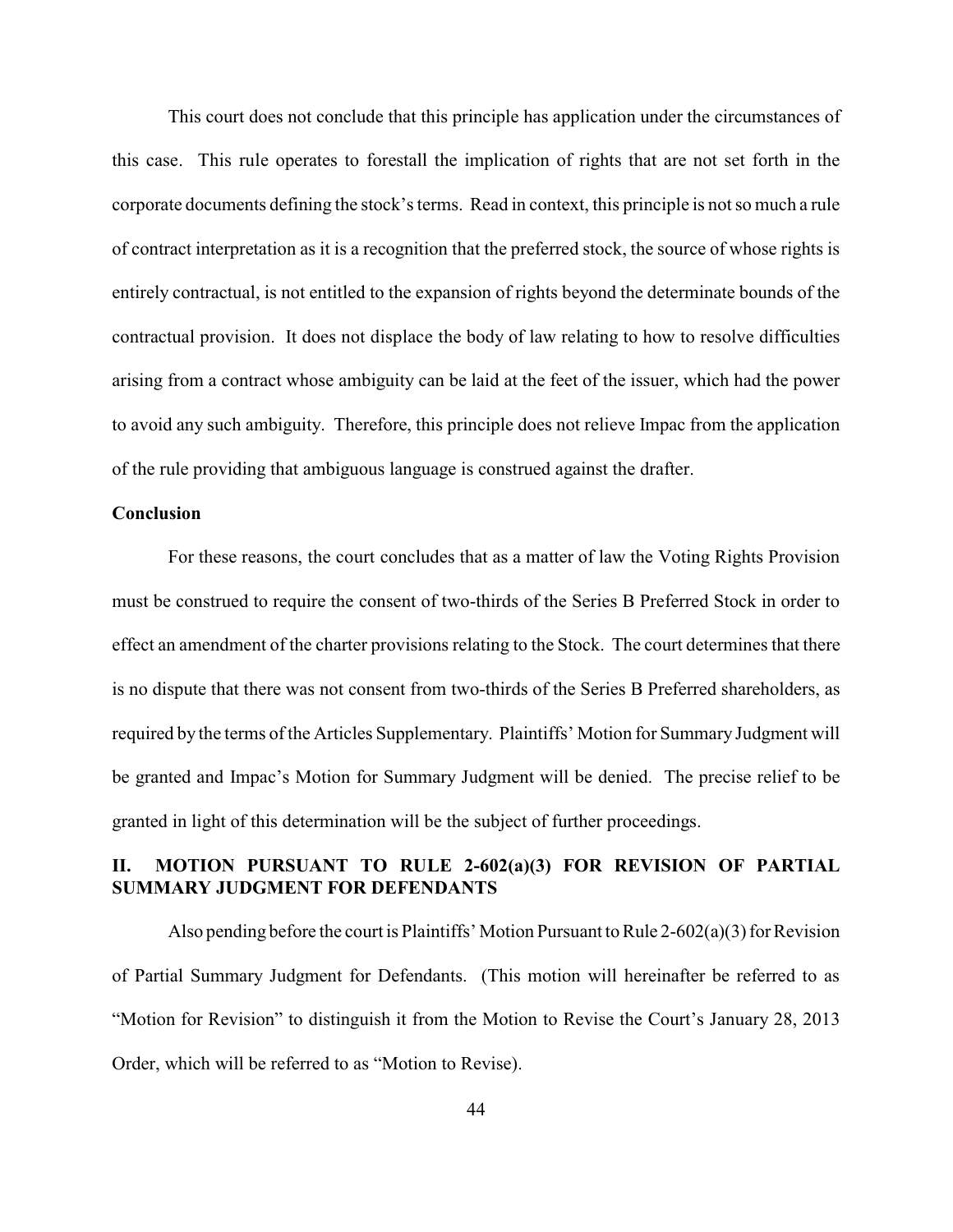The Motion for Revision seeks reinstatement of Count II. The claim set forth in Count II of the complaint was that the structure of the transaction as arranged by the transaction documents was ineffective because the shareholder consents to the amendments did not occur before the acceptance of the shares for purchase by Impac. The terms and conditions of the transaction were set forth in an Offering Circular and separate but identical Letters of Transmittal and Consent for each series of preferred shares, pursuant to which Impac offered to purchase outstanding shares of Preferred B and C stock. In addition to the approval of the transaction by a majority of the common shareholders, the transaction depended on the tender of their shares by  $66\frac{2}{3}\%$  of the preferred shareholders and the approval by the preferred shareholders of amendments to the Articles Supplementary that defined the rights of the preferred shares. Participating preferred shareholders were required to indicate their consent and tender their shares to the Depositary selected by Impac to manage the transaction, American Stock Transfer & Trust Company. According to the transaction documents, upon successful completion of the tender offer, all shares of Preferred Stock that were validly tendered and accepted for purchase by Impac would become authorized but unissued shares.

Count II of the Complaint alleged that defendants did not obtain sufficient consents of either the Preferred B or the Preferred C holders to approve the amendments. The theory of Count II was that the consents did not occur before Impac owned the tendered shares. In support of that theory, plaintiff lodged a wide variety of attacks upon the structure of the transaction. Paragraph 92 of the complaint alleged: "Defendants did not obtain any votes, let alone the necessary votes or consents of two-thirds of the outstanding shares because (1) by the terms of the Transmittal Letter, no action occurred or could occur until the tendered shares had been accepted by Impac, but at that time the shares had become unissued shares, with no power to vote or consent; and/or (2) following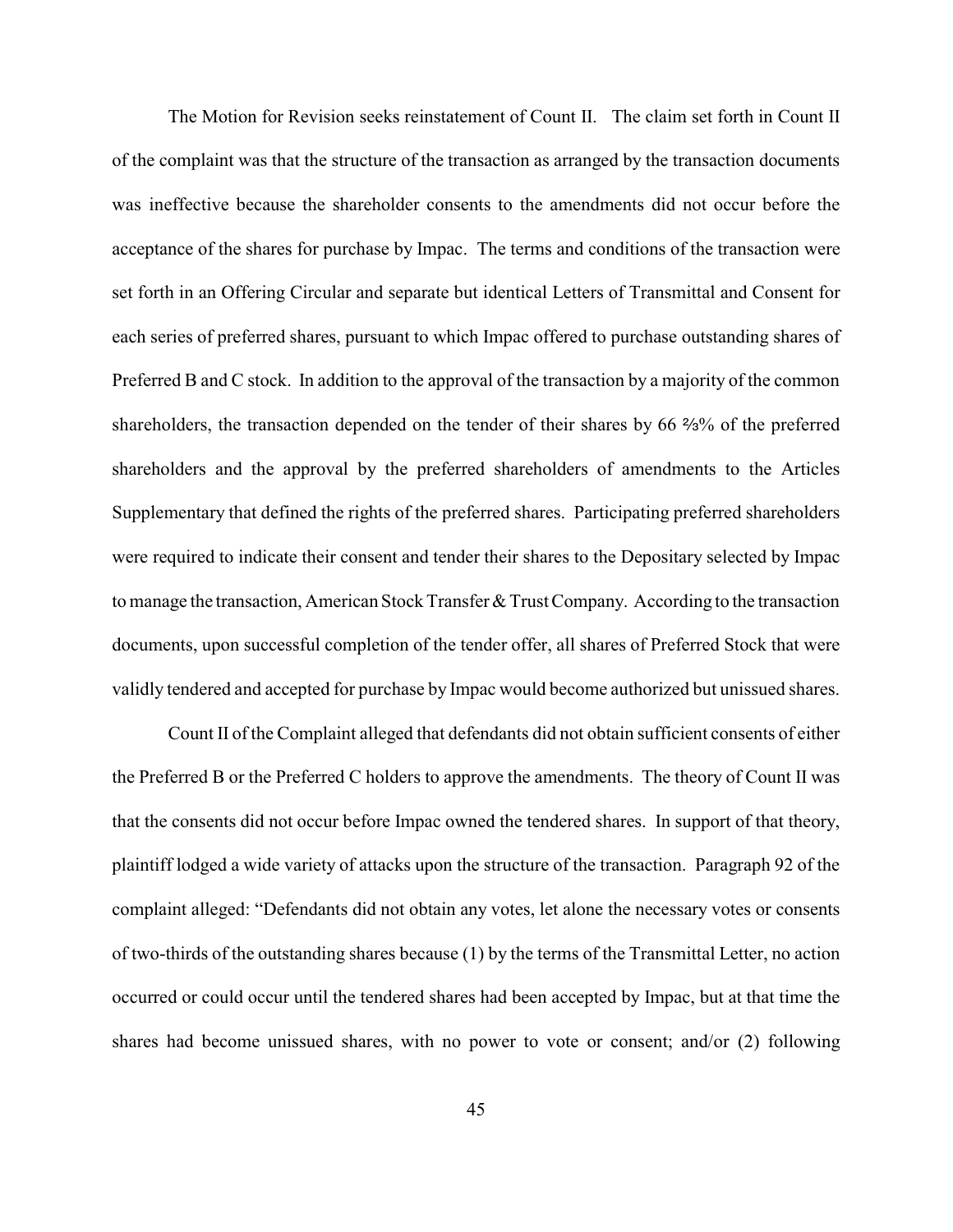acceptance of the tender, Impac owned the shares and was precluded from voting them" by Maryland law. This allegation was based on paragraphs 58 and 59 of the complaint, which challenged the transaction structure as set forth in the transaction documents, specifically the Letter of Transmittal and Consent. The court rejected plaintiffs' contention that the transaction did not function in the manner contemplated by defendants. It held that plaintiffs' interpretation of the transaction's structure was fallacious and not supported by the terms of the instruments.

Following the entry of summary judgment on Count II, plaintiff filed a Motion to Revise, asking the court to reconsider its ruling. Among the many contentions made in that motion was the argument that plaintiffs had asserted as a matter of fact that the consent did not occur before the acceptance for purchase. Plaintiff also sought discovery on this subject. Notwithstanding the characterization of the allegation as an assertion of fact, the court's review of the complaint showed that it simply rested on the argument that the transaction documents, based on their terms, did not create a mechanism for the Depositary to be alerted before Impac's acceptance for purchase. The court denied the Motion to Revise, concluding that the complaint did not support the construction placed upon it in the Motion to Revise.

In the Motion for Revision, plaintiffs assert that new evidence reveals that the factual predicates for the ruling of January 28, 2013 were untrue. Specifically, the motion states that the Depositary who was supposed to have acted as attorney-in-fact for shareholders, in order to consent to the amendments to the Articles Supplementary on their behalf, did not do so. In support of the motion plaintiffs attach an affidavit from Lindsay Kies, an employee of American Stock Transfer & Trust Company, LLC. The affidavit states that it was provided in response to a subpoena issued by Curtis Timm to AmStock. The subpoena seeks discovery of "all communications between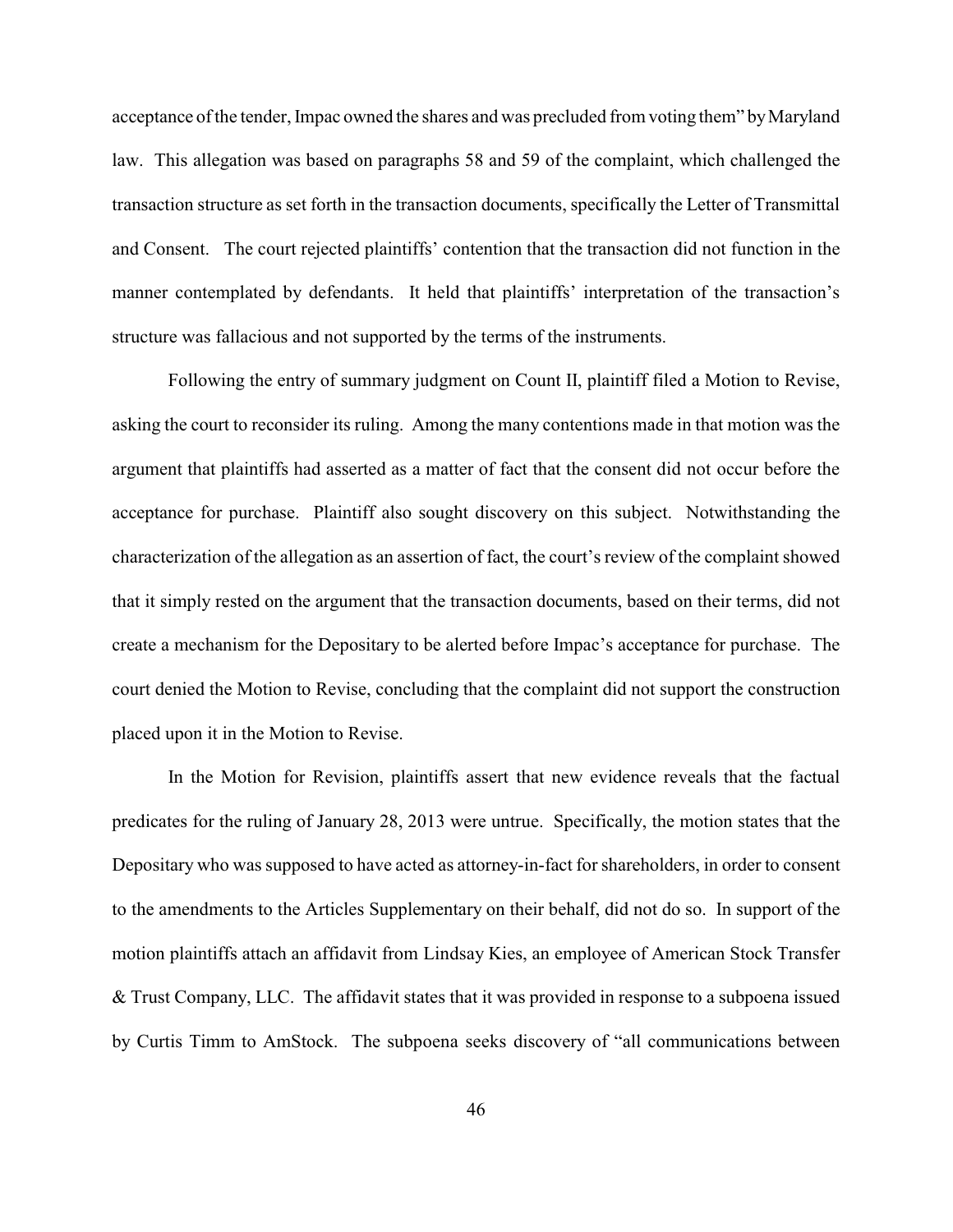[AmStock] and [Impac] regarding instructions as to how shareholder votes were to be tallied, processed, and how such tallies were reported to Impac in connection with the transaction in June 2009 involving Series B preferred and Series C preferred shares of Impac." In the affidavit Ms. Kies states that "AmStock does not believe that it has in its possession any documents from [Impac] that are responsive to the subpoena," and that "AmStock served as depositary agent only for the transaction described in the subpoena and had no involvement with the shareholder votes."

Plaintiffs argue that this affidavit proves that the voting process did not follow the procedure outlined in the court's opinion.<sup>15</sup> The affidavit, plaintiffs say, contradicts Impac's argument that the Depositary played a role in effectuating the transaction by assuring that consent was obtained and validly delivered, and shows that this averment is untrue because the affidavit states that the Depositary had no involvement with shareholder votes. Plaintiffs argue that the affidavit proves that the Depositary did not consent to the amendments and did not deliver anywritten consents to Impac, and that Impac's argument that the Depositary played a role is rebutted by the statement that the Depositaryhad no involvement with the shareholder vote. This is buttressed, according to plaintiffs, by the fact that the Depositary Agreement between Impac and AmStock (which they submit) does not mention any instruction to the Depositary to first exercise the consent and then accept the stock, as found in the language of the Offering Circular.

Plaintiffs also state that no written consent from anyshareholder and no written consent from the Depositary was ever delivered to Impac. Noting that there are no consents in the record, plaintiffs point to an excerpt from the deposition testimony of Impac's General Counsel, Ronald

 $<sup>15</sup>$  Plaintiffs also argue that because this information renders the prior evidence to be</sup> "knowingly totally false and fraudulent" they will also ask the court to reinstate Counts III and V.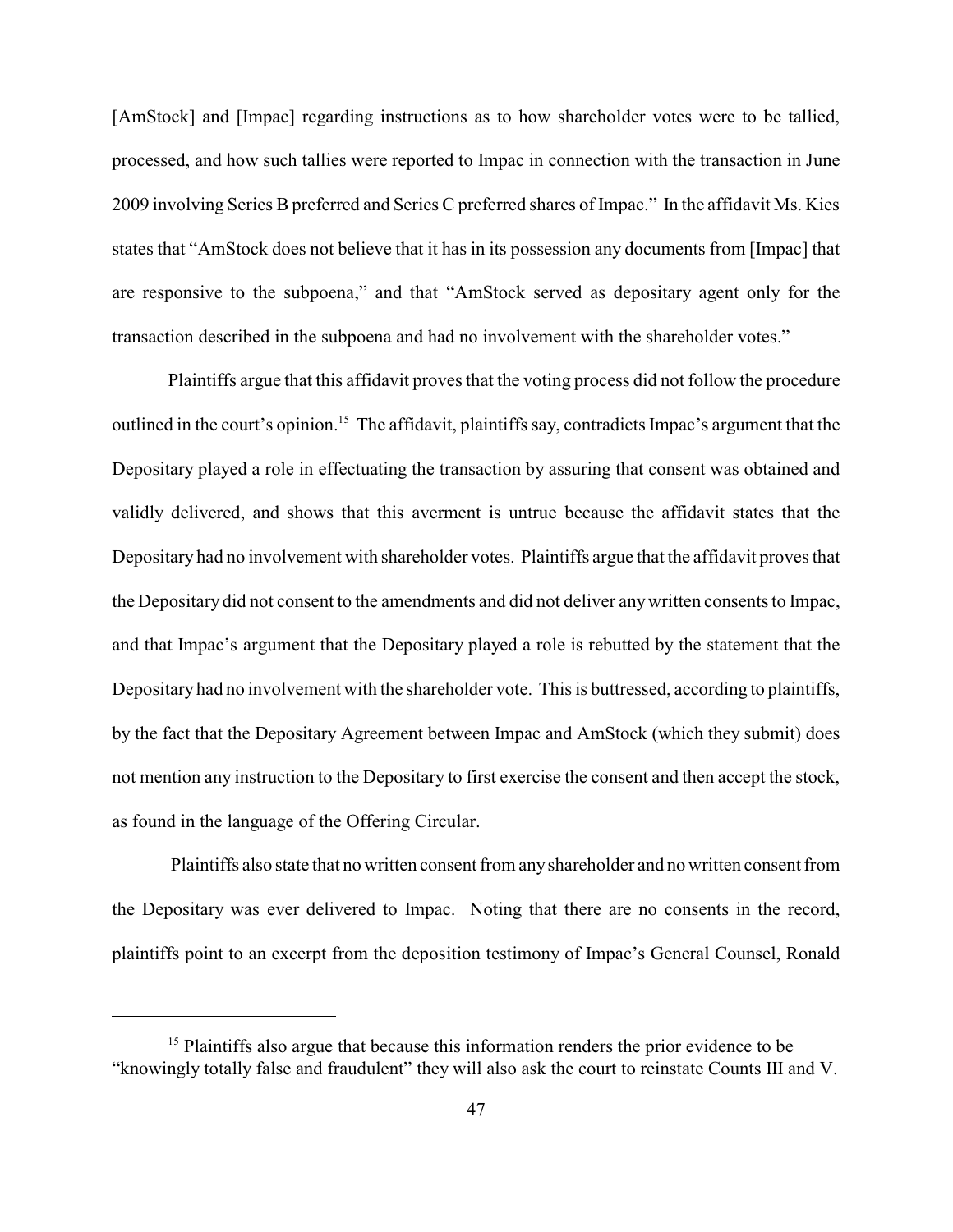Morrison. In that excerpt, Mr. Morrison said that he did not know where the "written consents" were located at the time of the deposition. (This exchange apparently related to a conversation between Mr. Timm and Mr. Morrison, whose relevance is not apparent from the excerpt.) He stated that he did not know what happened to the actual documents, and that he had never seen the letters of transmittal that were sent back by shareholders.<sup>16</sup>

In response to the Motion, Impac submits a number of exhibits. They include a second affidavit from Lindsay Kies, which, she states, supplements the affidavit previously provided in response to the subpoena. She asserts that her prior statement that AmStock had no involvement with the shareholder votes refers to the fact that AmStock was not the Information Agent for questions and direct communications with shareholders, and that AmStock's role in connection with the tenders and consents is set forth in the Depositary Agreement, the Offer to Purchase and the Letters of Transmittal.

Impac also submits the Declaration of Justin Moisio, the Vice President of Corporate and Investor Relations for Impac. Mr. Moisio states that AmStock's role in the 2009 Offer was performed pursuant to a Depository Agreement between the parties, which is attached to the Declaration. He asserts that AmStock (which is Impac's stock transfer agent) had advised Impac that none of Impac's Preferred Stock was held in the form of physical stock certificates. Amstock

 $16$  In addition to these contentions, much of the motion is devoted to rehashing the arguments made previously that the procedure created by the offering documents was ineffective to accomplish the transaction in the manner contemplated thereby. The motion also recounts plaintiffs' views about Impac's motives and the veracity of the business justifications for the transaction. Whatever may be the economic merits of these arguments, the court previously rejected the allegations of breach of fiduciary duty based on the court's understanding of the relevant case law. In consequence, the question now before the court only involves compliance by Impac with the provisions of the contractual terms.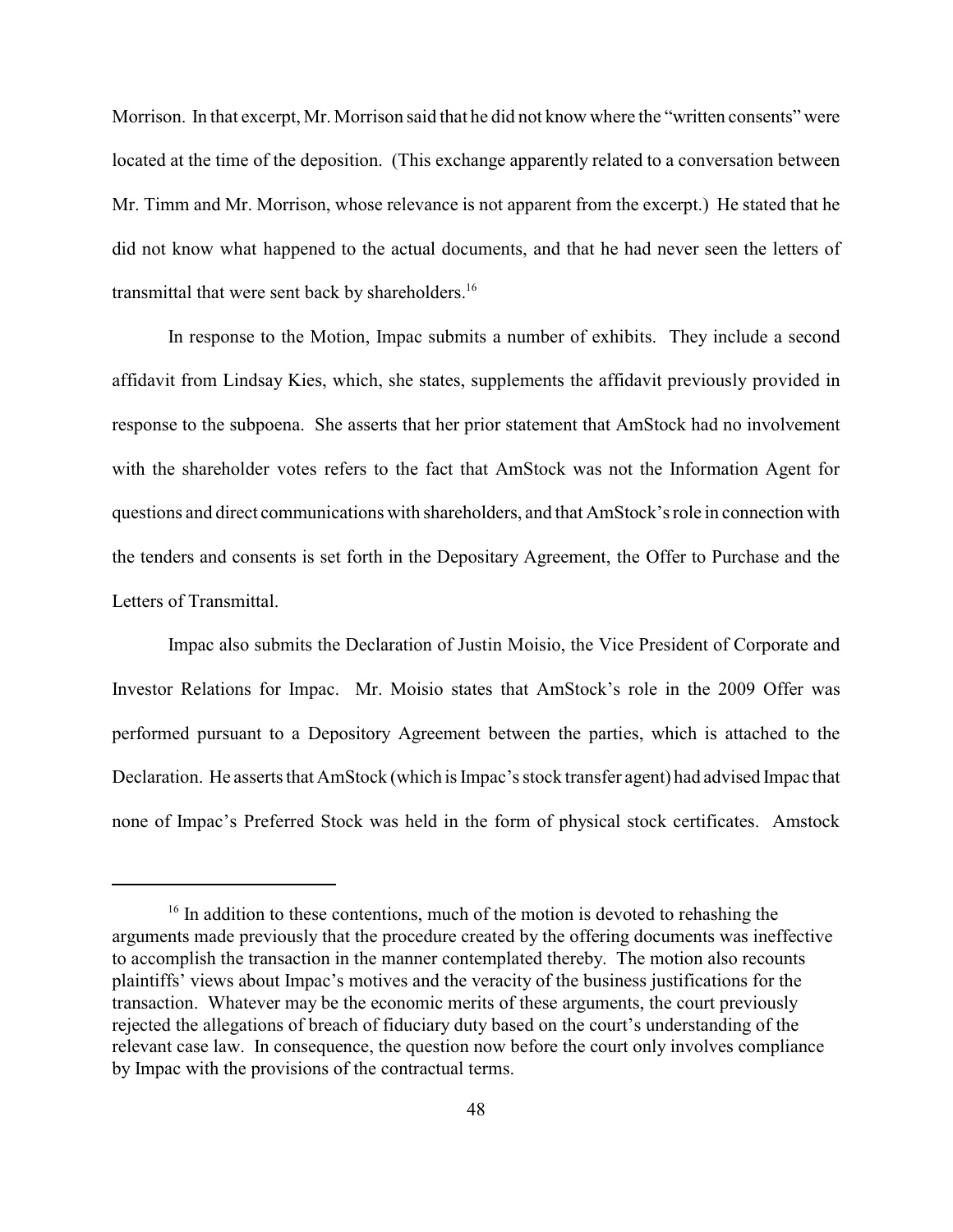informed Impac that Amstock would not be receiving physical documents from tendering shareholders, as they would be handled electronically through the DepositoryTrust Company using the Automated Tender Offer System. Mr. Moisio further asserts that AmStock was required under the Depositary Agreement to report on the cumulative tally of Preferred Shares that had been validly tendered each day. Attached to the Affidavit is a report and spreadsheet from AmStock showing the number of preferred shares tendered as of June 26, 2009, with a daily report that reflects each tender transaction from June 4 through June 26 (with the names of the shareholders redacted).

Impac argues that the items relied upon by plaintiffs establish no new facts that contradict the factual predicates for the court's previous rulings. It contends that no physical written consents were delivered because all of the preferred shares were held in book-entry form. It notes that the transaction documents make express provision for tender and consent in the case of shares held in such form, and states that the conditions of valid tender applied equally to the electronic book-entry procedures. It also notes that the Offering Circular provides for DTC to transmit an Agent's Message to the Depositary that the participant has agreed to be bound by the terms of the applicable Letter of Transmittal. The terms of the transaction documents state that the advice by the transfer agents that the shareholder had instructed the shares to be tendered in accordance with terms of the offering constituted compliance with the procedures for tendering of consent.

In their Reply Memorandum, plaintiffs argue that Impac's response establishes that the transaction did not happen as previously asserted by Impac. Plaintiffs state that Impac has never produced any evidence of written consents because written consents do not exist. They also argue that the Depositary does not say that it received or examined anyAgent's Messages. They assert that the Agent's Message does not constitute a consent to the Amendments. They attack the affidavit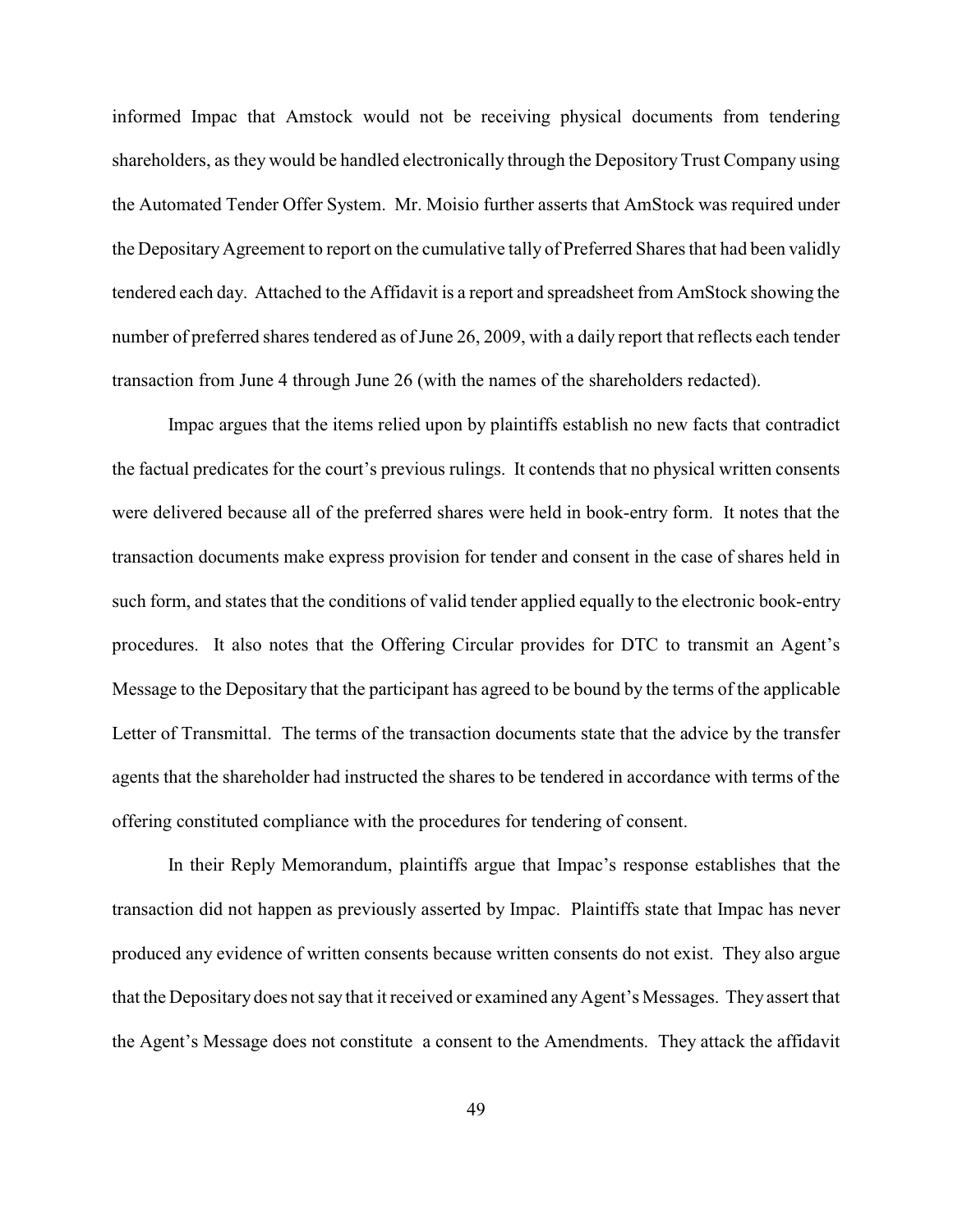from Mr. Moisio because it does not discuss consents. The Reply Memorandum, like the Motion for Revision, also contains lengthy passages repeating the arguments made to the court at the time of the initial motion to dismiss about why the design of the transaction was fatally flawed.

## **Discussion**

Because the order granting summary judgment in favor of defendants did not dispose of all claims against all parties, it is not a final order, and is subject to revision under the terms of Rule 2- 602(a)(3). The motion is committed to the court's "very broad" discretion to modify the order if that action is in the interest of justice. *Banegura v. Taylor*, 312 Md. 609, 619 (1988)*; see also Henley v. Prince George's County*, 305 Md. 320, 328 (1986). Having considered the extensive arguments of plaintiffs in support of the motion, as well as Impac's responses, the court is firmly convinced that revisiting the decision granting summary judgment on Count II is not in the interest of justice.

The Motion for Revision, the Reply Memorandum and plaintiffs' oral argument upon the motion embody a variety of arguments. Among them, the court perceives the following:

The affidavit of Leslie Kies establishes that the Depositary performed no function because the affidavit states that AmStock had no involvement with shareholder votes.

The deposition testimony of Ronald Morrison establishes that the transaction did not occur because Mr. Morrison stated that he did not know the location of any written consents.

The court's grant of partial summary judgment was based on the understanding that written consents were executed by preferred shareholders and that written consent to the amendments was made by the Depositary. However, neither occurred because there were no written consents from either.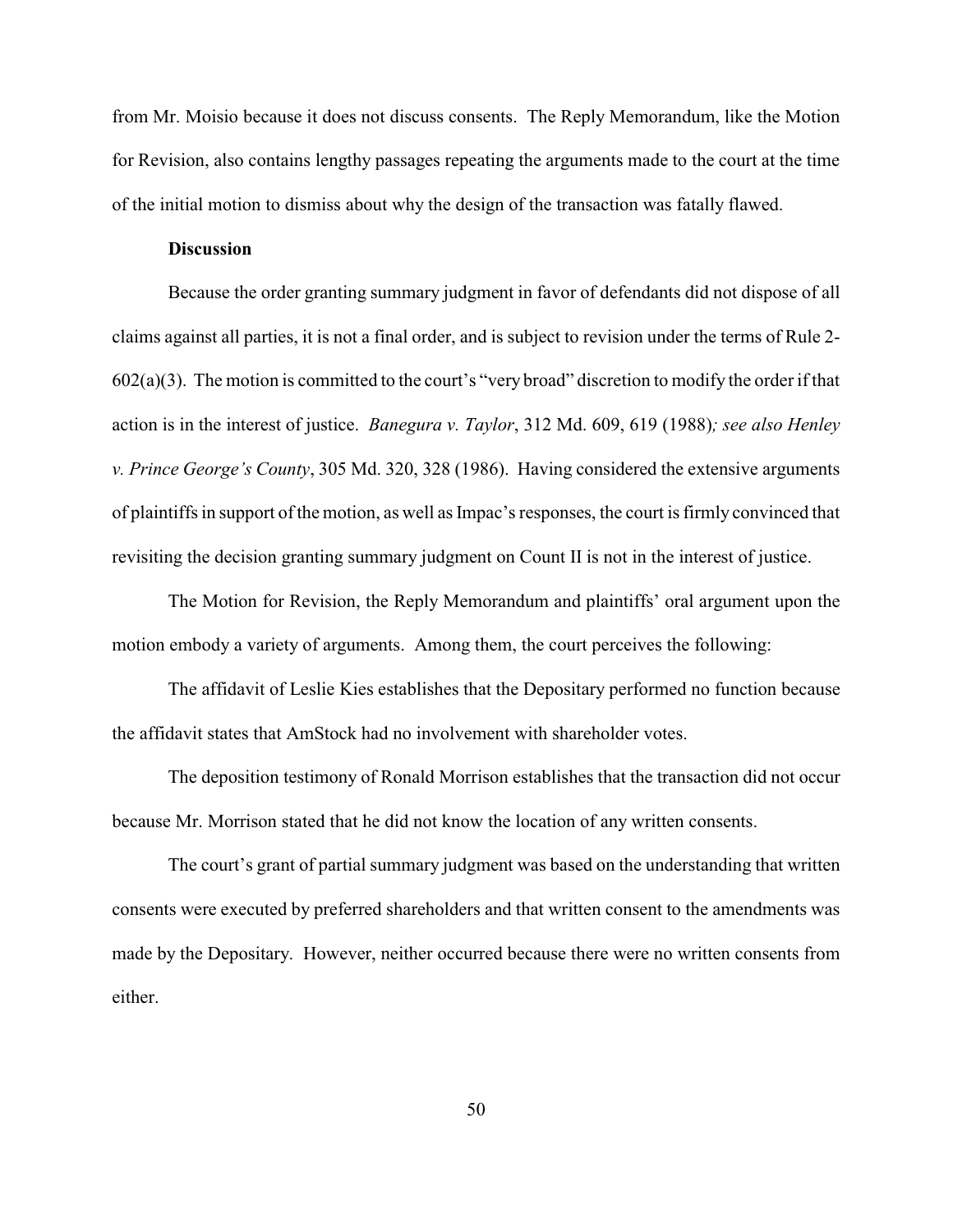The electronic voting procedures do not establish consent by the shareholders to the amendments. A variety of arguments are included within this contention. Plaintiffs assert that the Articles Supplementary require a vote or consent at a meeting, and the electronic voting procedures do not comply with this requirement. They also question certain aspects of the electronic voting process. The court will address each argument in turn.

First, to the extent that plaintiffs contend that Ms. Kies' first affidavit should be read to support the conclusion that nothing ever happened, the court rejects that contention. The affidavit itself is somewhat enigmatic. It consists of a single sentence, and the meaning of "shareholder votes" is not self-evident. The affidavit says that Amstock served as depositary agent only for the transaction described in the subpoena, which is "the transaction in June 2009 involving Series B and Series C preferred shares of Impac." As such, the affidavit is open to the interpretation that is furthered by Ms. Kies' subsequent affidavit, i.e., that the term "shareholder votes" employed in the subpoena was understood to mean the common shareholder votes. In any event, the affidavit is contradicted by the terms of the Depositary Agreement, which placed upon AmStock the responsibility to accept consents, as well as the evidence that AmStock reported to Impac that tenders were received. Whether those tenders embodied consents will be discussed below.

Second, in the court's view, the record supports plaintiffs' assertion that there are no physical Letters of Transmittal that were returned. The court will also assume that Amstock never delivered a physical consent to the amendments to Impac. The explanation for this fact is that the preferred shares were all held in book-entry form, and the transaction documents do not call for physical Letters of Transmittal to be returned by shareholders who held their shares in such form.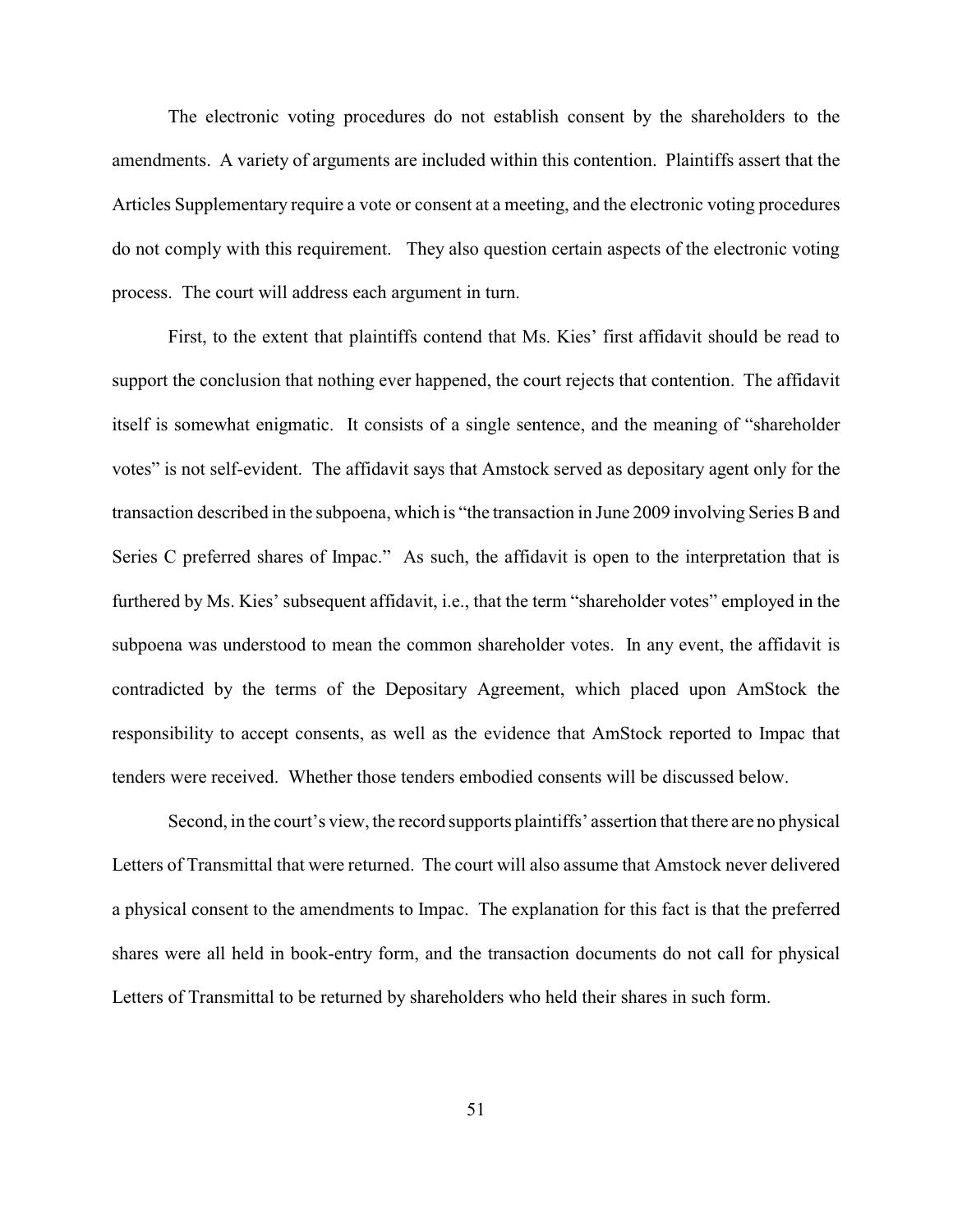The transaction documents make provision for a tender of shares by a manually submitted

Letter of Transmittal and Consent or by a book-entry transfer. The following language appears in

the Offering Circular:

*Valid Tenders of Preferred Stock.* In order for a stockholder validly to tender shares of Preferred Stock pursuant to the Offer to Purchase and Consent Solicitation, the applicable letter(s) of transmittal and consent (or a manually signed photocopy), properly completed and duly executed, together with any required signature guarantees (or, in the case of a book-entry transfer, an Agent's Message (defined below) in lieu of the letter(s) of transmittal and consent) and any other documents required by the applicable letter(s) of transmittal and consent must be received by the Depositary at the address set forth on the back cover of this Offering Circular and either (a) the share certificates evidencing tendered Preferred Stock must be received by the Depositary at this address or (b) the Preferred Stock must be tendered pursuant to the procedure for book-entry transfer described below and a Book-EntryConfirmation must be received by the Depositary, in each case prior to the expiration date, subject to the guaranteed delivery procedures described below. The holder may change its election prior to the expiration date of the Offer to Purchase and Consent Solicitation by submitting to the Depositary a properly completed and signed revised letter(s) of transmittal and consent.

*Book-Entry Transfer.* The Depositary will establish an account with respect to the Preferred Stock at DTC, the book-entry transfer facility, for purposes of the Offer to Purchase and Consent Solicitation within two business days after the date of this Offering Circular. If a holder's shares of Preferred Stock are held through a bank, broker or other nominee, the holder should instruct its bank, broker or other nominee to make the appropriate election on its behalf when they tender shares through DTC. The holder may change its election by causing a new Agent's Message with revised election information to be transmitted through DTC. Any financial institution that is a participant in the system of DTC may make a book-entry delivery of Preferred Stock by causing DTC to transfer those shares of Preferred Stock into the Depositary's account at DTC in accordance with DTC's procedures for transfer. However, although delivery of Preferred Stock may be effected through book-entry transfer at DTC, either the applicable letter(s) of transmittal and consent (or a manually signed photocopy), properly completed and duly executed, together with any required signature guarantees, or an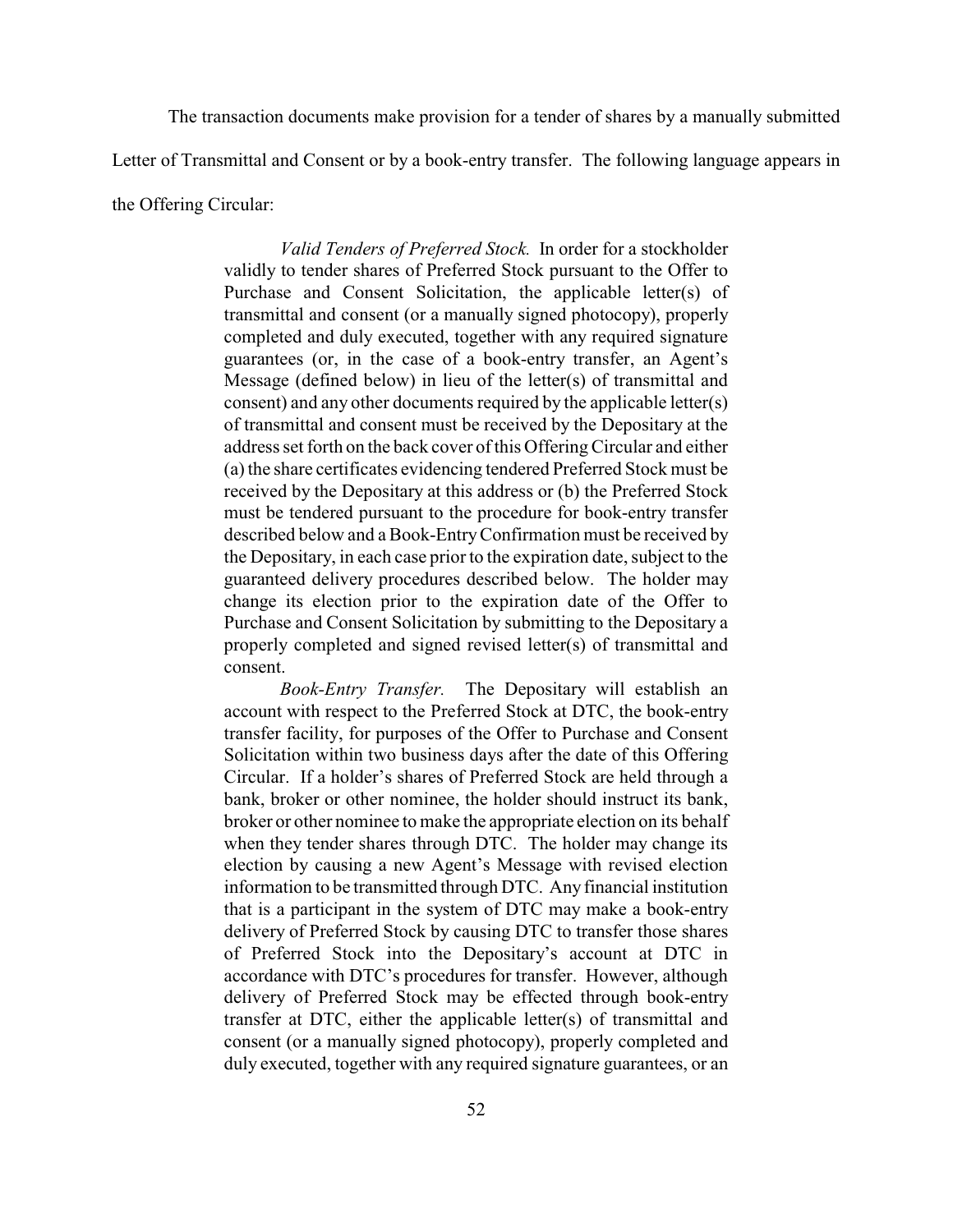Agent's Message in lieu of the letter(s) of transmittal and consent, and any other required documents, must, in any case, be received by the Depositary at its address set forth on the back cover of this Offering Circular prior to the expiration date, subject to the guaranteed delivery procedure described below. Delivery of documents to DTC does not constitute delivery to the Depositary.

The term "Agent's Message" means a message, transmitted by DTC to and received by the Depositary and forming a part of a Book-Entry Confirmation, that states that DTC has received an express acknowledgment from the participant in DTC tendering shares of Preferred Stock that are the subject of such Book-EntryConfirmation, that the participant has received and agrees to be bound by the terms of the applicable letter(s) of transmittal and consent and that we may enforce this agreement against the participant.

Exhibit 2 at 36-37. The following language appears in each Letter of Transmittal and Consent,

within the section entitled "Instructions Forming Part of the Terms and Conditions of the Offer to

Purchase and Consent Solicitation:"

If you are not a holder of record of Series B Preferred Stock, please contact your broker, bank or other nominee for further instructions. Brokers, banks or other nominees that are tendering by book-entry transfer to the Depositary's account at DTC may tender Series B Preferred Stock through the DTC ATOP, for which the Offer to Purchase and Consent Solicitation will be eligible. DTC ATOP instructions should include the name and taxpayer identification number of any beneficial owner tendering shares. DTC will then send an Agent's Message to the Depositary. The term "Agent's Message" means a message transmitted by DTC, received by the Company and forming part of the book-entry confirmation, to the effect that: (I) DTC has received an express acknowledgment from a participant in ATOP that it is tendering shares and submitting authorizations to consent to the Proposed Amendments with respect to the Series B Preferred Stock that is the subject of such book-entry confirmation; (ii) such participant has received and agrees to be bound by the terms of the Offer to Purchase and Consent Solicitation for the Series B Preferred Stock being tendered; and (iii) the agreement may be enforced against such participant. **Accordingly, this Letter of Transmittal and Consent need not be completed by a Holder tendering through ATOP.** However, the Holder will be bound by the terms of the Offer to Purchase and Consent Solicitation.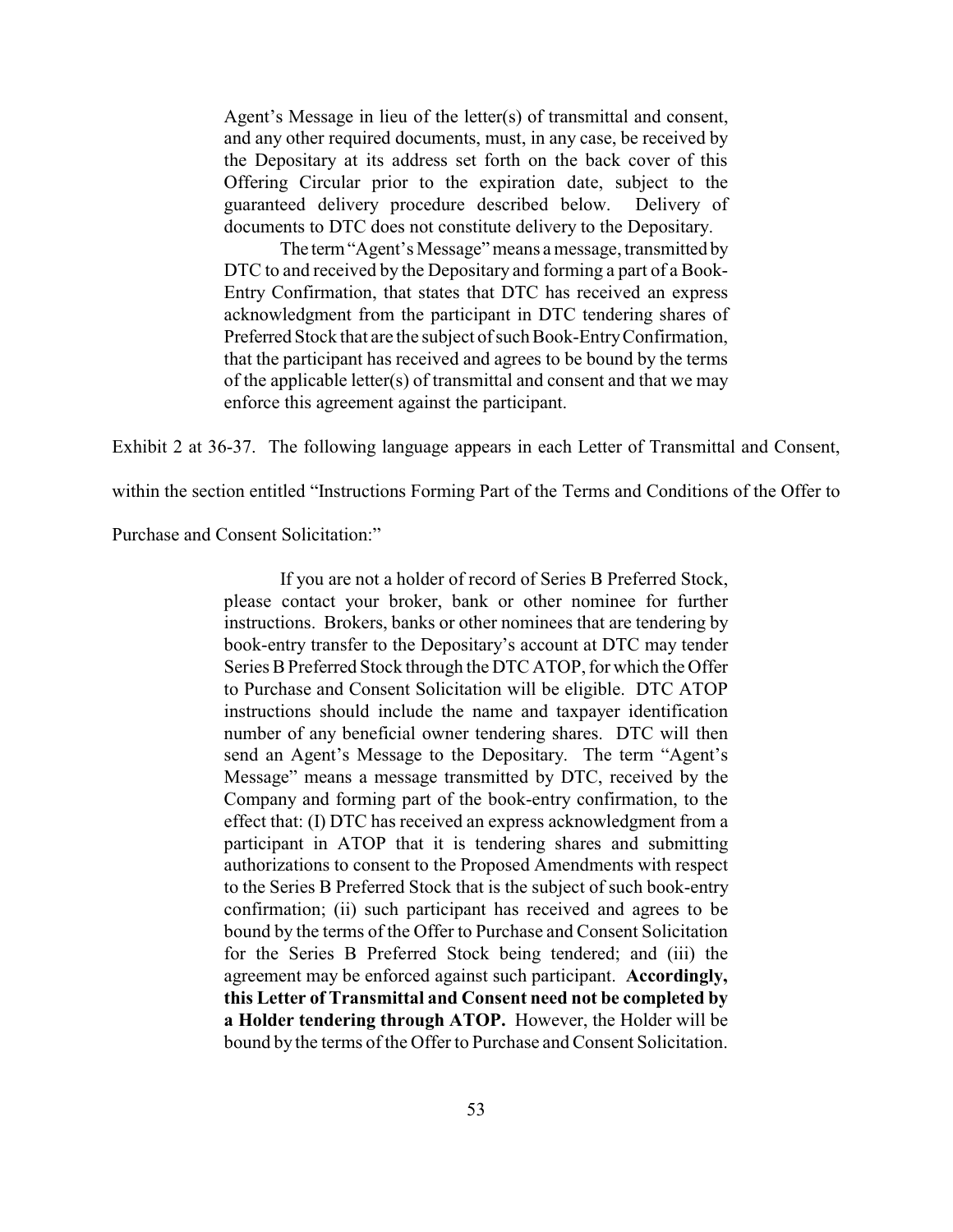Delivery of documents to DTC does not constitute delivery to the Depositary.

**If the Holder beneficially owns shares of Series B Preferred Stock that are held through a bank, broker or other nominee and the Holder wishes to tender those shares of Series B Preferred Stock and deliver the Holder's consent, the Holder** should contact the nominee promptly and instruct it to tender the **Holder's shares of Series B Preferred Stock on the Holder's behalf.**

Exhibit 3A at 10-11 (emphasis in original).

The Depositary Agreement between Impac and AmStock effectuates these terms. The Agreement provides that AmStock will act as depositary in connection with Impac's offer to purchase the preferred shares upon the terms and conditions set forth in the Offer to Purchase and Consent Solicitation dated May 29, 2009 and in the related Letters of Transmittal and Consent, and that it is authorized and directed to accept tenders of shares made pursuant to the terms and conditions of the Offer. (¶ 1). Tenders of shares may be made only as set forth in the Offer to Purchase, and shares shall be considered validly tendered only if (in the case of book-entry shares) Amstock receives a book-entry confirmation and an Agent's Message. The Agreement acknowledges that AmStockmayenterinto arrangements with a Book-EntryTransfer Facilitywhich provide that delivery of an Agent's Message will satisfy the terms of the Offer with respect to the Letter of Transmittal. (¶ 2). Amstock is authorized and directed to examine any Agent's Message received by it to determine if it believes a tender of shares may be defective, and is not authorized to accept any tender that is not in accordance with the terms and conditions of the Offer or is defective, in the absence of a written waiver from Impac. (¶ 4) AmStock is required to furnish a daily report of the number of shares tendered each day, and the number of shares about which it has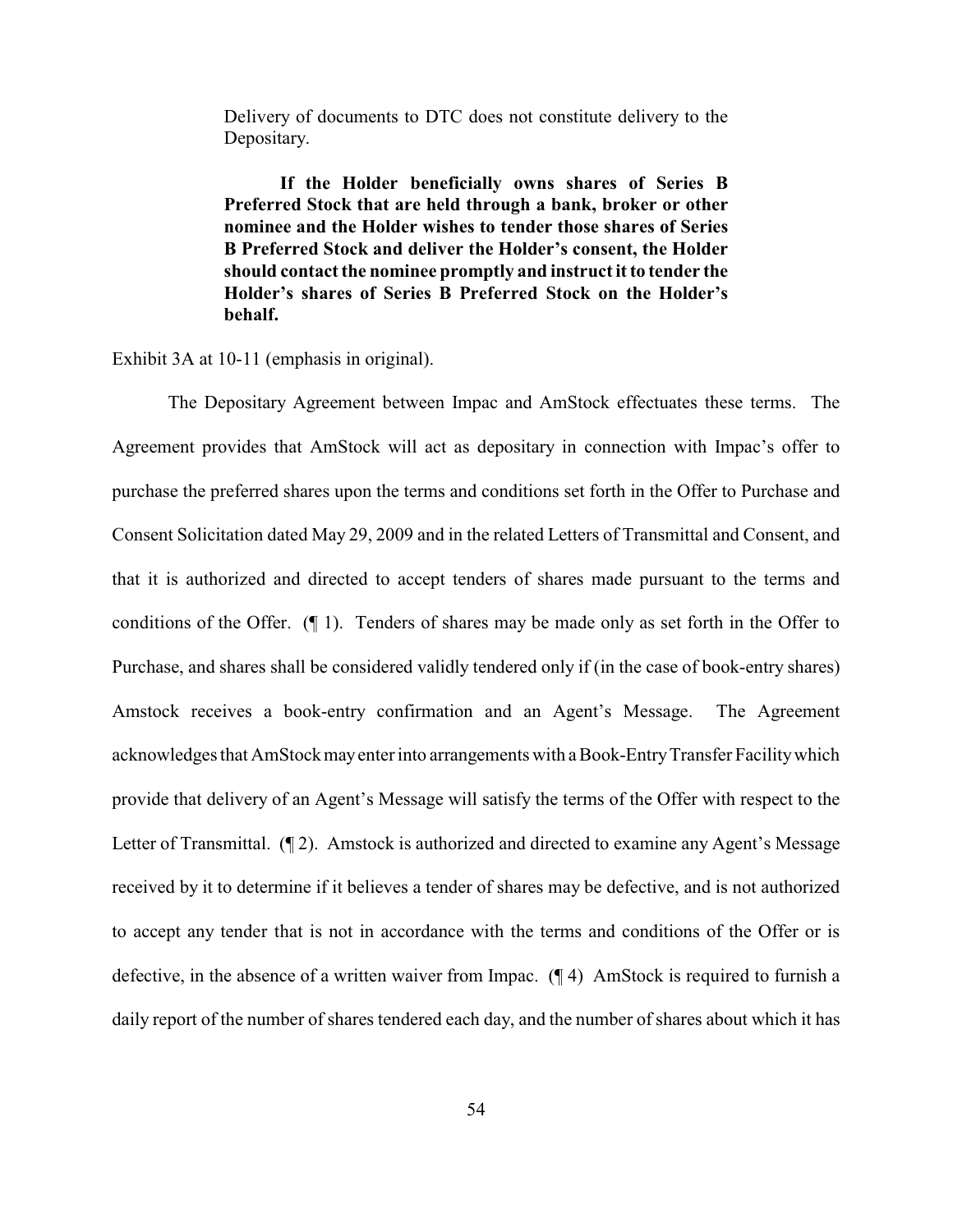questions concerning the validity of the tender. (¶ 7). The Agreement goes on to make provision for payment for accepted shares  $(\P 10)$  and actions to be taken if shares are not accepted  $(\P 11)$ .

These instruments expressly provide a process for tender of shares through a book-entry delivery, as opposed to a manual delivery. They also provide that an Agent's Message serves in lieu of a Letter of Transmittal and Consent. Furthermore, the Letter of Transmittal says that while the Letter of Transmittal need not be completed in the case of a book-entry delivery, the holder will be bound by the terms of the Letter of Transmittal and Consent.

Plaintiffs correctly observe that all of the language in the opinion granting summary judgment on Count II (which they quote at length), as well as defendant's argument (which they also quote at length) spoke about the return of written consents in terms of the Letter of Transmittal. Plaintiffs interpret Impac's arguments as false in the light of the realization that consents were delivered by means of a book-entry electronic voting procedure instead of the return of physical Letters of Transmittal and Consent. The court does not view this retrojection as undermining the veracity of the argument that was made by Impac. Those arguments must be read in the context of the issues that were before the court upon the Motion to Dismiss. Plaintiffs' attack upon the transaction at that time focused upon the provisions of the transaction documents dealing with Letters of Transmittal and Consent. Given that context, the fact that Impac's arguments responded in kind does not establish an intent to hoodwink the court nor that theywere inaccurate. Forthe reasons stated below, the court believes that the provisions of the documents relating to electronic voting incorporate the provisions of the Letter of Transmittal and Consent. Therefore, the court's conclusions rejecting plaintiffs' arguments that the design of the transaction was fatally flawed apply with equal force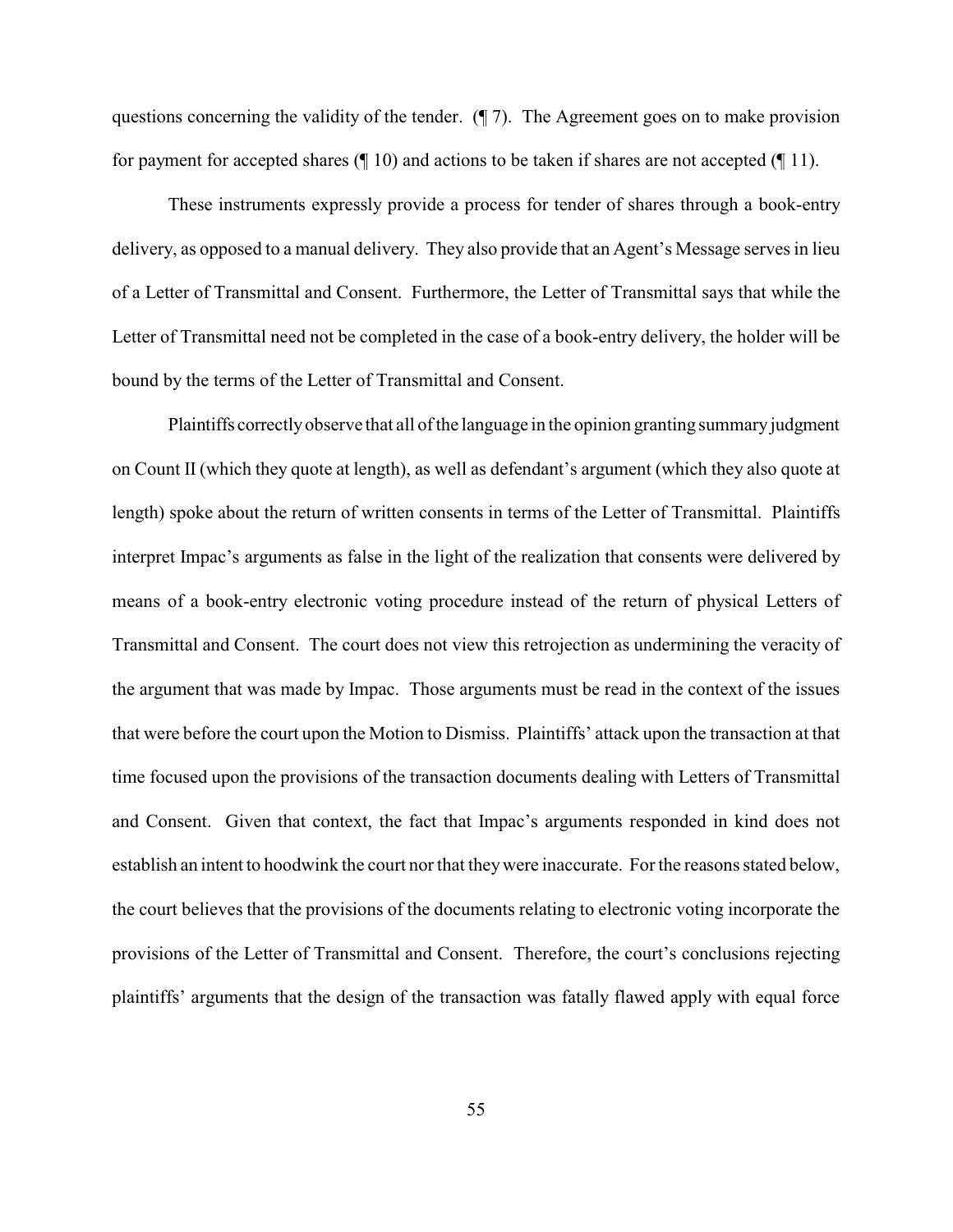notwithstanding the fact that physical Letters of Transmittal and Consent were not returned. If the court's conclusions are read in light of this fact, they are equally valid as in their original expression.

At the time, apparently no one focused on the fact that shareholders who held their shares in book-entry form would not be using the physical Letter of Transmittal. However, that fact was plainly apparent from the contents of the Letter of Transmittal and the Offering Circular themselves. Furthermore, it appears from the Moisio affidavit, as well as the Prospectus Supplements from the original issues, that all of the preferred stock was held in book-entry form.<sup>17</sup> Impac's argument was phrased in the way that it was because the allegations of the complaint focused on the terms of the Letter of Transmittal. Accordingly, the fact that there were no written consents in the form of executed Letters of Transmittal does not by itself affect the court's ruling. However, plaintiffs make a number of arguments to the effect that tender through the book-entry procedures does not constitute consent as required either by the Articles Supplementary or the transaction documents themselves, which the court will now consider.

It seems to the court that the procedure established by the Offering Circular and the Letter of Transmittal constitutes consent to the amendments sufficient to comply with the requirements of the Articles Supplementary. Holders or beneficial holders were advised by the terms of the Letter of Transmittal that they could not tender their shares without also consenting to the amendments and that tender of shares also constituted consent to the amendments. The Letter of Transmittal also informed shareholders that if their shares were held in book-entry form that the tender and consent would be made through the book-entry procedures set forth in the Offering Circular. The Offering

 $17$  Presumably that fact was known by plaintiffs as shareholders.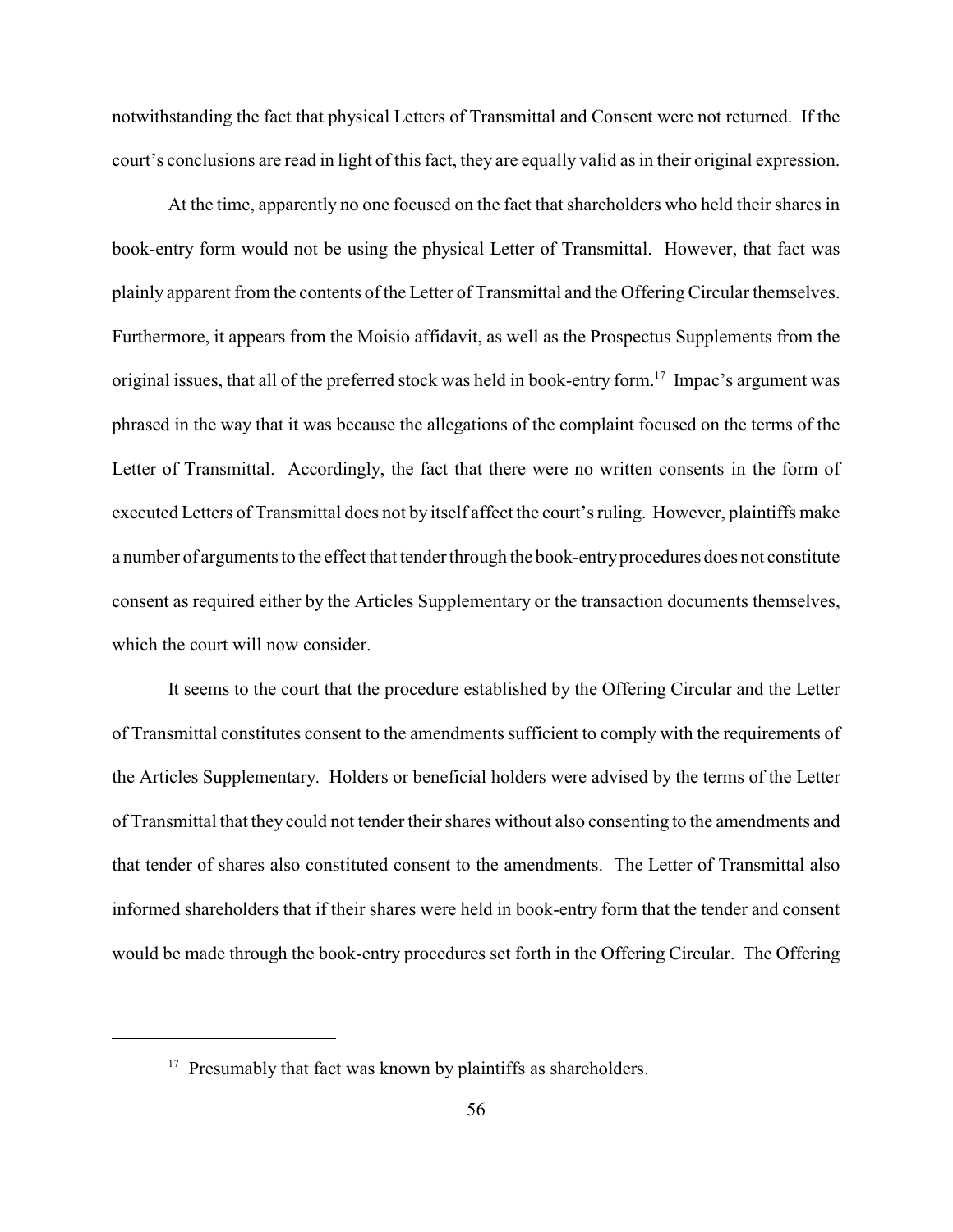Circular provided that if shares were tendered through book-entry procedures an Agent's Message would take the place of delivery of a written Letter of Transmittal.

These procedures form the electronic equivalent of the physical delivery of executed Letters of Transmittal, and the court sees no reason why they do not comply with the terms of the Articles Supplementary and supply written consent by the shareholders to the amendments. Plaintiffs argue that the submission through electronic procedures does not comply with the requirements of the Articles Supplementary that the consents be in writing. However, the Maryland Uniform Electronic Transactions Act, Commercial Law Art. § 21-106, provides that if a law requires a record to be in writing an electronic record satisfies the law. It bears repeating that shareholders who submitted tenders electronicallydid so with the understanding that the Letters of Transmittal specified that their tender constituted consent. That, it seems to the court, establishes that the intended and understood effect of their action was to consent.

Plaintiffs also argue that the grant of summary judgment should be revisited because of the lack of actual evidence in the record concerning some features of the operation of the transaction. Specifically, plaintiffs argue that if Impac received Agents' Messages they are not in the record. The court previously rejected plaintiff Timm's argument that the complaint actually alleged that the transaction did not occur as provided for by the documents. The court also rejected his attempt to undertake discovery in order to search for evidence to support a claim that had not been alleged in the Complaint. The argument that the absence of Agents' Messages in the record is fatal to Impac's contention is the equivalent of the argument previouslymade that plaintiffs should be entitled to take discovery in order to assess whether or not a cause of action exists. The court again rejects plaintiffs'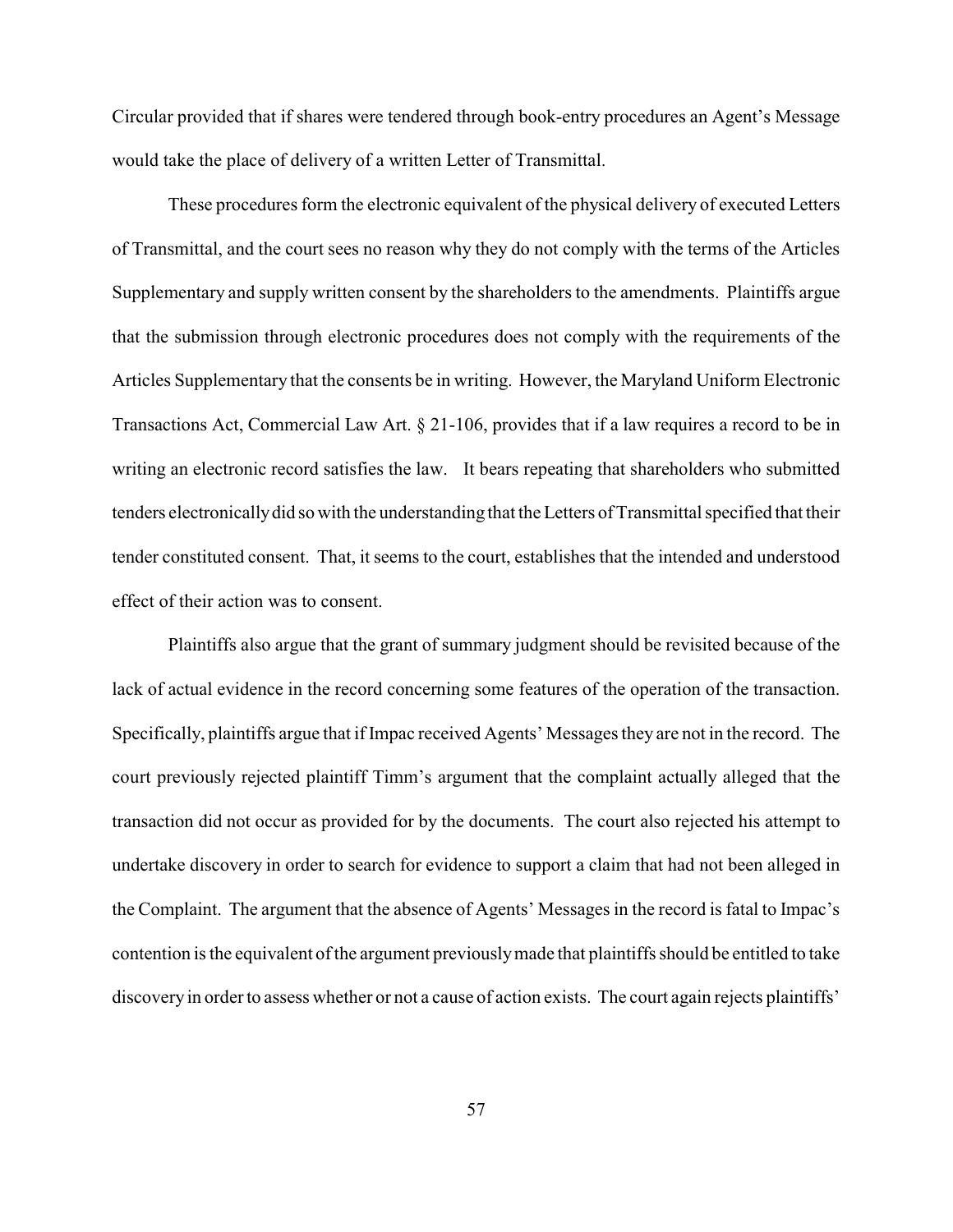proposal that discovery should be employed to ascertain whether or not plaintiffs have a cause of action.<sup>18</sup>

Plaintiffs' argument that if Impac had received the required number of timely delivered written consent it would have moved for summary judgment on that basis and would have included copies of those consents is disingenuous. As stated many times, plaintiff never alleged in the complaint that Impac had not received the required number of written consents, and there was no reason for Impac to move for summary judgment on that basis. Again, this is an attempt to assert a new cause of action based on hypothetical assertions of fact.

Plaintiffs also question aspects of the electronic voting process. They refer to the DTC procedures for processing consents, and allege that the electronic voting did not comply with these procedures. For example, plaintiffs point to the fact that the DTC requires that the issuer establish a record date. It is plainly apparent that this provision has no application in the case of this tender offer. Impac's offer was directed to shareholders holding shares "as of the expiration of the Offer to Purchase." A record date makes no sense under these circumstances.

Perhaps the most serious argument raised byplaintiffs is that the Depositarydid not evidence consent to the amendments. On the state of the current record there is no evidence that the Depositary transmitted a consent, and the evidence in the record concerning what information was transmitted to Impac - the record of tenders - does not include any evidence of consent by the Depositary itself. Therefore, the court must consider whether the absence of consent by the Depositary is fatal to the validity of the transaction.

 $18$  The court notes plaintiffs' assertion that the discovery that they pursued did not violate the court's prior orders.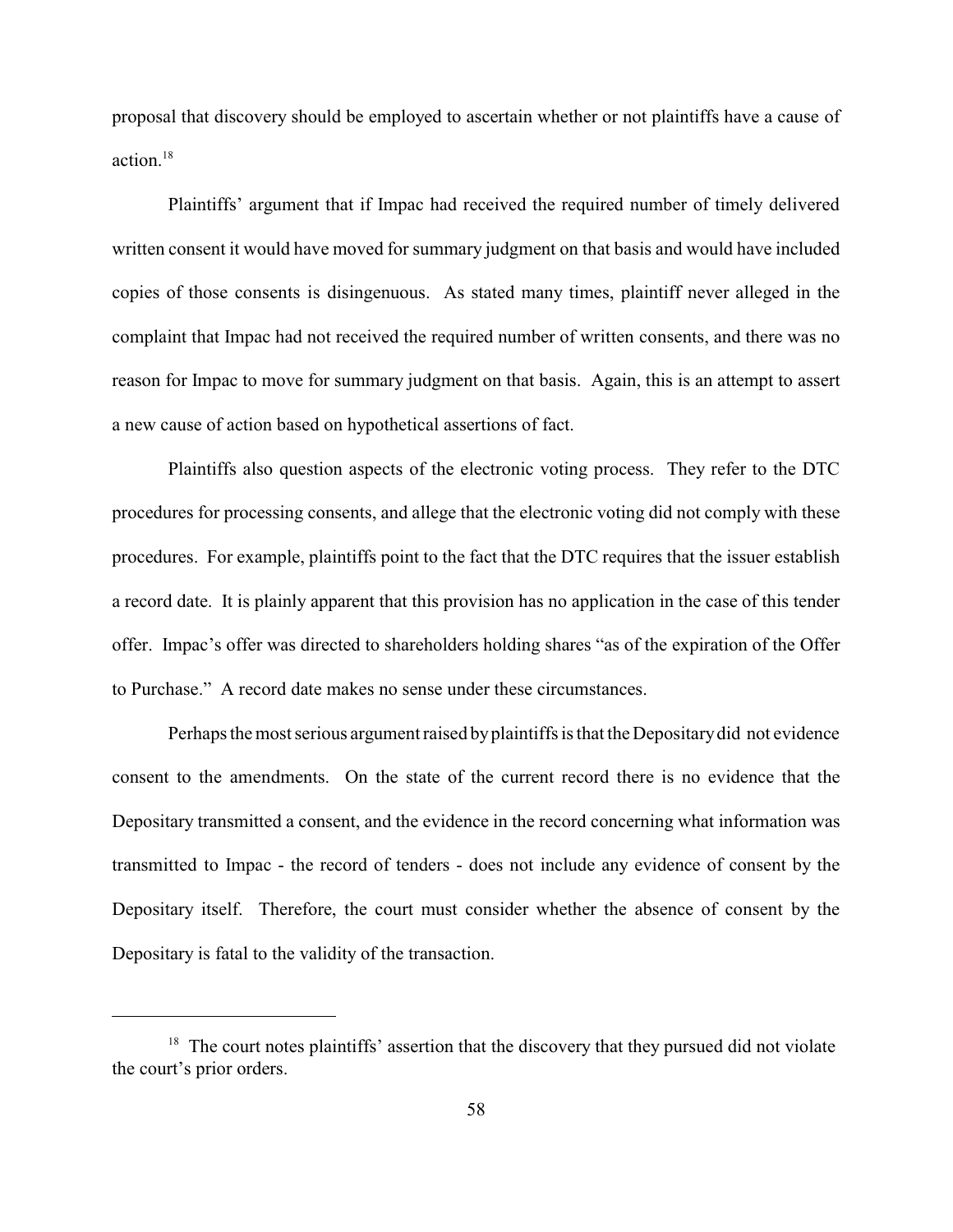Notably, the Articles of Supplementary require consents only by the shareholders. As stated above, it is the court's conclusion that the tender in electronic form constituted consent by the shareholders because of the provisions of the Offering Circular and Letters of Transmittal. As the court observed in the Memorandum Opinion of January 28, 2013, the letters provided that execution and delivery of a Letter of Transmittal constituted a shareholder's consent to the proposed amendments and would also authorize and direct the Depositary to execute and deliver a written consent to the proposed amendments on such holder's behalf. The Opinion also stated, in the course of a discussion of the parties'respective interpretations of the transaction documents that the "Letters purport to act both as a consent to the amendments and an authorization to depositary to consent or deliver the shareholder's consent. Thus, while a shareholder acknowledged its consent by delivering the applicableLetter, the Depositaryalso needed to consent or, at the very least, transmit shareholder consent to Impac." Memorandum Opinion at 24-25 n. 16. To this extent, an act that was provided for by the terms of the offer - a consent by the Depositary itself - was not performed. Impac suggests that the language of the Letters of Transmittal provided that the preferred shareholders merely authorized the Depositary to consent for them, and did not establish a requirement that the Depositary itself consent. This argument seems to the court to carry the day. To the extent that the court held that the Depositary was required to consent, there does not appear to be any reason in the transaction that the Depositary's consent would be essential. If the court is correct that the shareholders had manifested their consent, nothing in the Articles requires the Depositary's consent as well, and its absence is not fatal.

For these reasons, the Motion for Revision will be denied.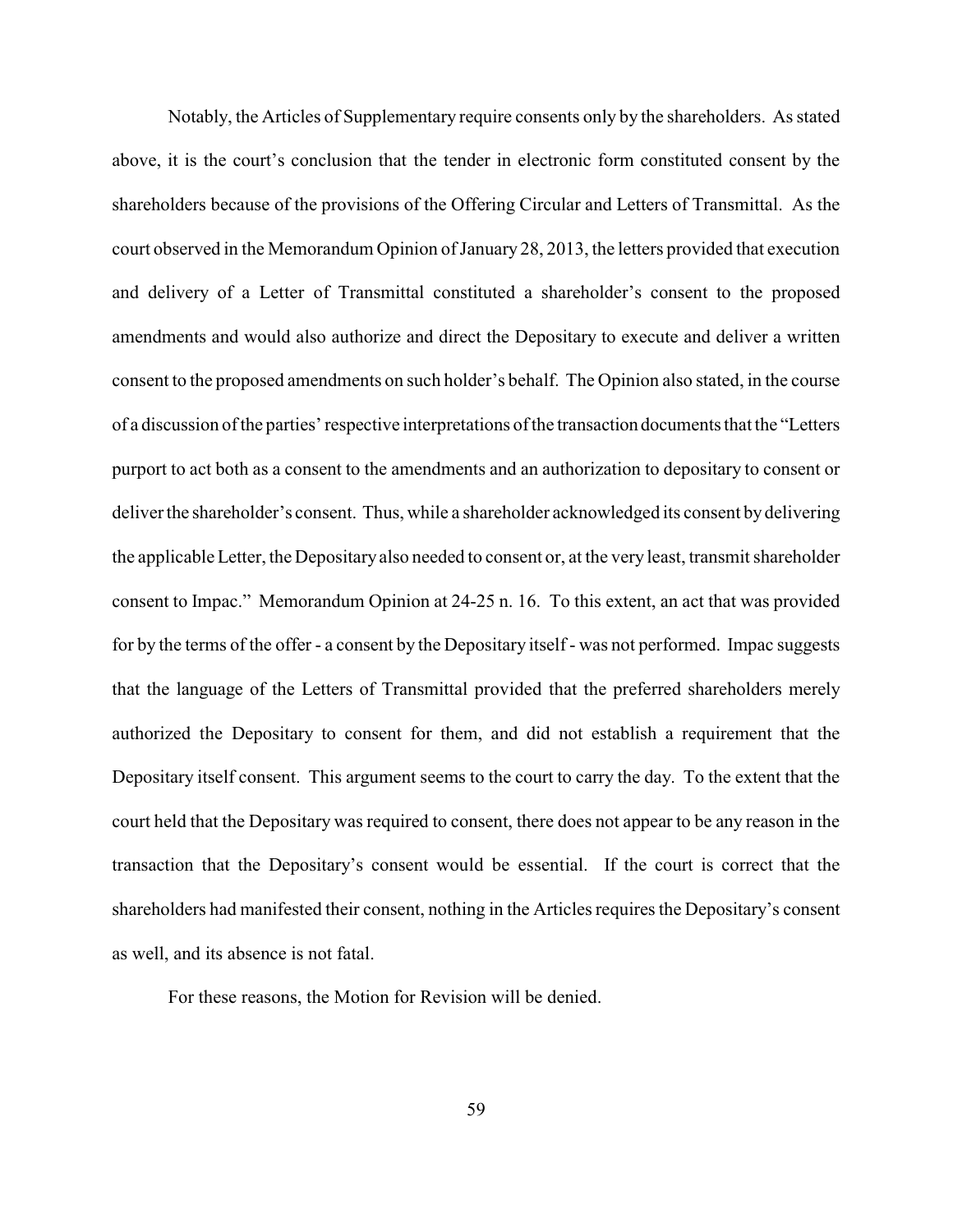#### **III. MOTION TO STRIKE AMENDED COMPLAINT AND MOTION FOR SANCTIONS**

After the hearing upon the motions for summary judgment and the Motion for Revision, and while the motions were *sub curia*, plaintiffs filed an Amendment of the Complaint by Interlineation. Defendant filed a Motion to Strike Amended Complaint and Motion for Sanctions. Plaintiffs have filed opposition to these motions and Impac filed a reply.

The amendment includes a series of factual allegations and a claim based upon them that is entitled "Count VII." In summary, it is alleged that no holder of preferred stock tendered a consent to the charter amendments by executing the Letter of Transmittal and Consent; that the Depositary considered tender to be tantamount to consent, and had no procedure in place to verify the adequacy of consents; that this procedure was contrary to the terms of the Tender Offer and the terms of the Articles Supplementary that require consent in writing; that "on information and belief' the Depositary did not review or accept any Agent's Messages; and that the Depositary did not act as attorney in fact for any shareholders to consent. It is asserted, based on these allegations, that no valid consents were made by holders of Series B or Series C preferred stock, in consequence of which the amendments to the Articles are invalid.

Impac's motion to strike asserts that the amendment is an attempt to resurrect the claim asserted in Count II of the complaint, and notes the previous rulings of the court rejecting the theories on which Count II was based. New Count VII, it states, is old Count II as "imagined" by the Motion to Revise. Impac argues that allowing the amendment would cause it prejudice. Impac also asserts that the court should award sanctions because the amendment is baseless and unjustified. Plaintiffs respond that the purpose of the amendment is to place before the court a "well-pled, factual foundation" for a claim in the event that the court were to grant the Motion to Revise. Their intent,